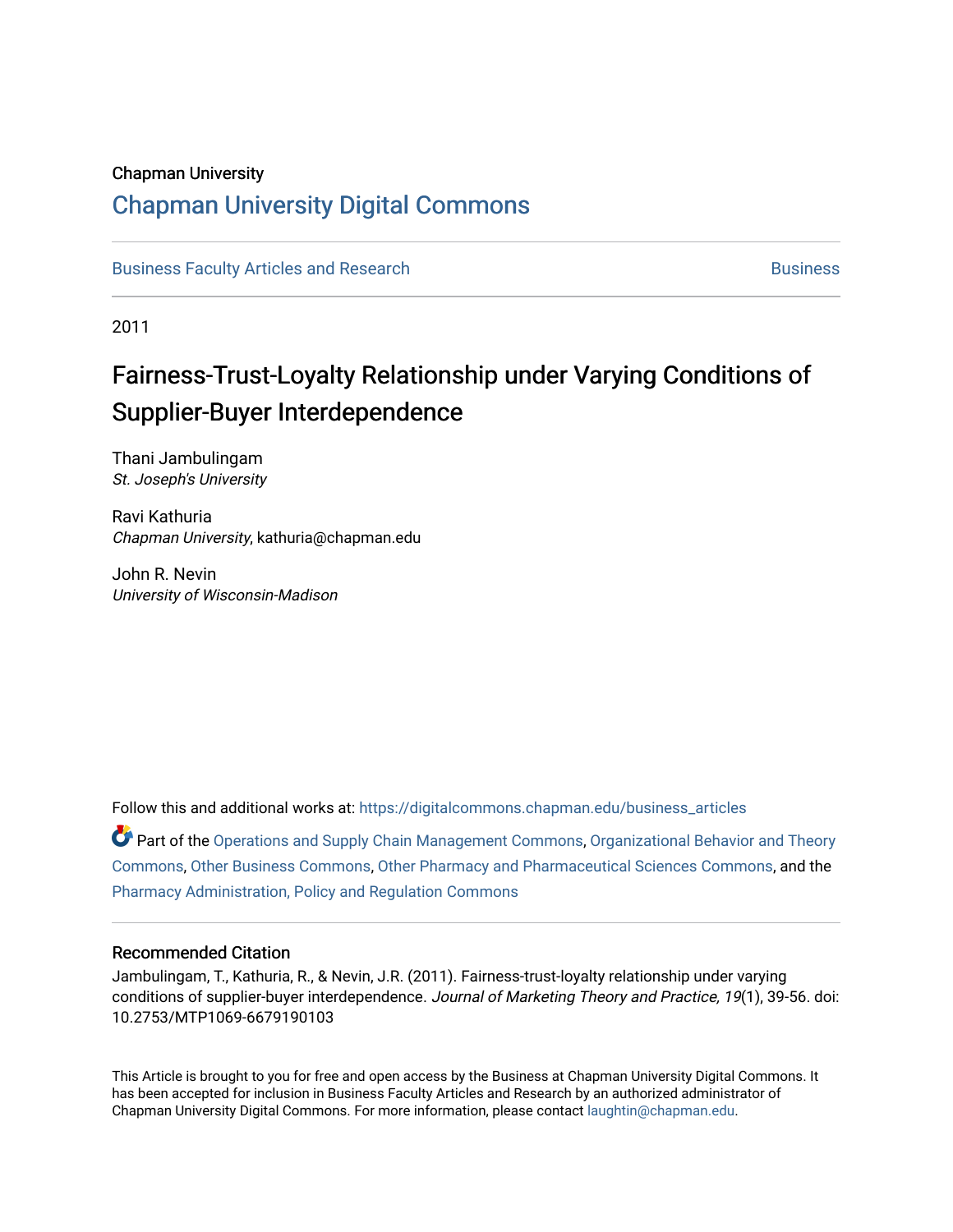## Fairness-Trust-Loyalty Relationship under Varying Conditions of Supplier-Buyer Interdependence

## **Comments**

This is an Accepted Manuscript of an article published in Journal of Marketing Theory and Practice, volume 19, issue 1, in 2011, available online at [DOI: 10.2753/MTP1069-6679190103.](https://doi.org/10.2753/MTP1069-6679190103) It may differ slightly from the final version of record.

Copyright Taylor & Francis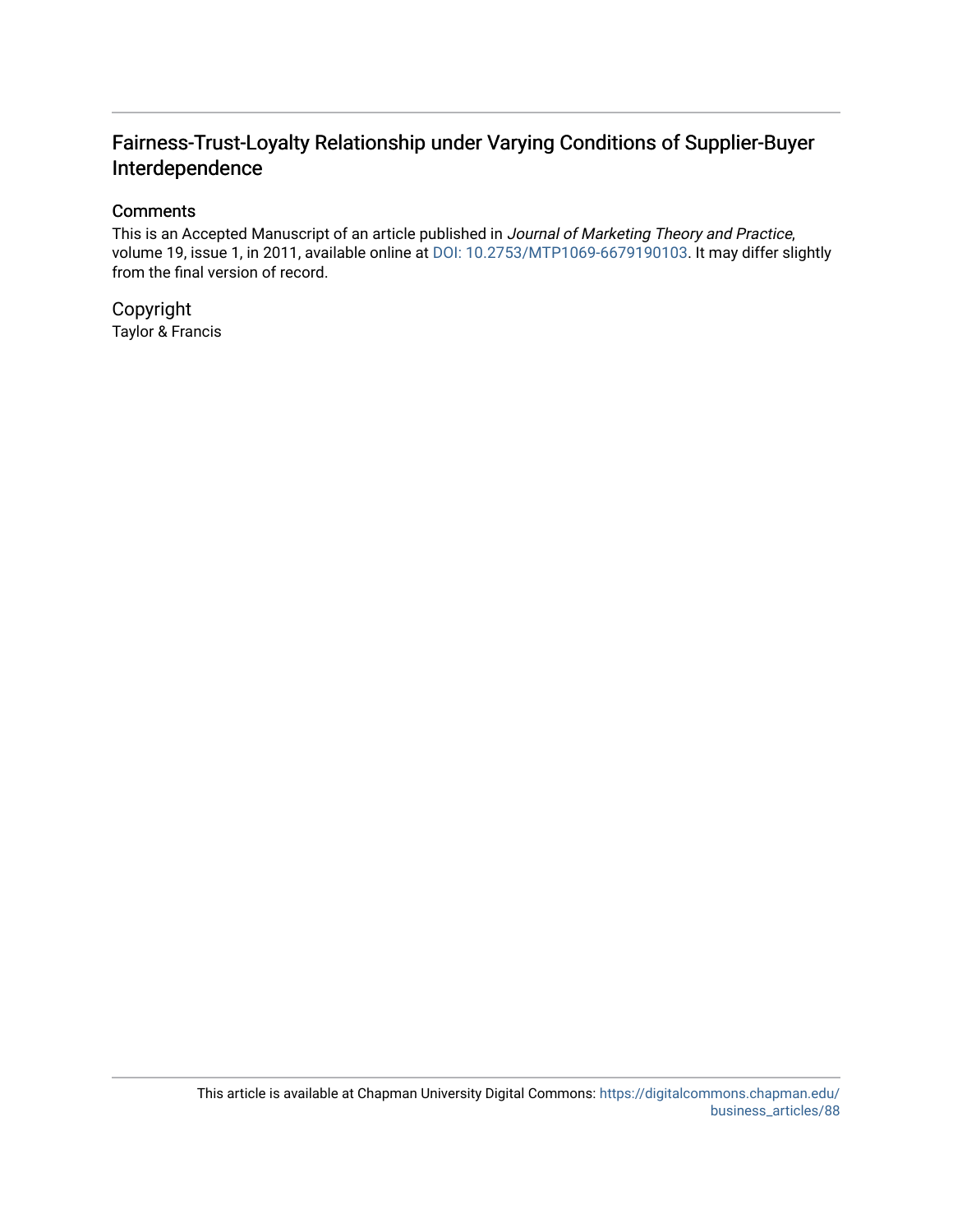## **Fairness-Trust-Loyalty Relationship under Varying Conditions of Supplier-Buyer Interdependence**

#### **Thani Jambulingam\***

Chair and Associate Professor of Pharmaceutical Marketing Erivan K. Haub School of Business St. Joseph's University 5600 City Line Avenue Philadelphia, PA 19131 Phone: 610-660-3382 Fax: 610-660-3365 Email: tjambuli@sju.edu

### **Ravi Kathuria**

James L and Lynne P Doti Chair in Operations Management Argyros School of Business and Economics Chapman University One University Drive Orange, CA 92866 Phone: 714-628-2703 Fax: 714-532-6081 Email: kathuria@chapman.edu

## **John R. Nevin**

Grainger Wisconsin Distinguished Professor School of Business University of Wisconsin-Madison 975 University Avenue Madison, WI 53706 Phone: 608-262-8912 Fax: 608-265-4191 Email: jnevin@bus.wisc.edu

## **Original Submission: March 26, 2009 Revision: April 27, 2010 Journal of Marketing Theory and Practice**

**\*Corresponding author**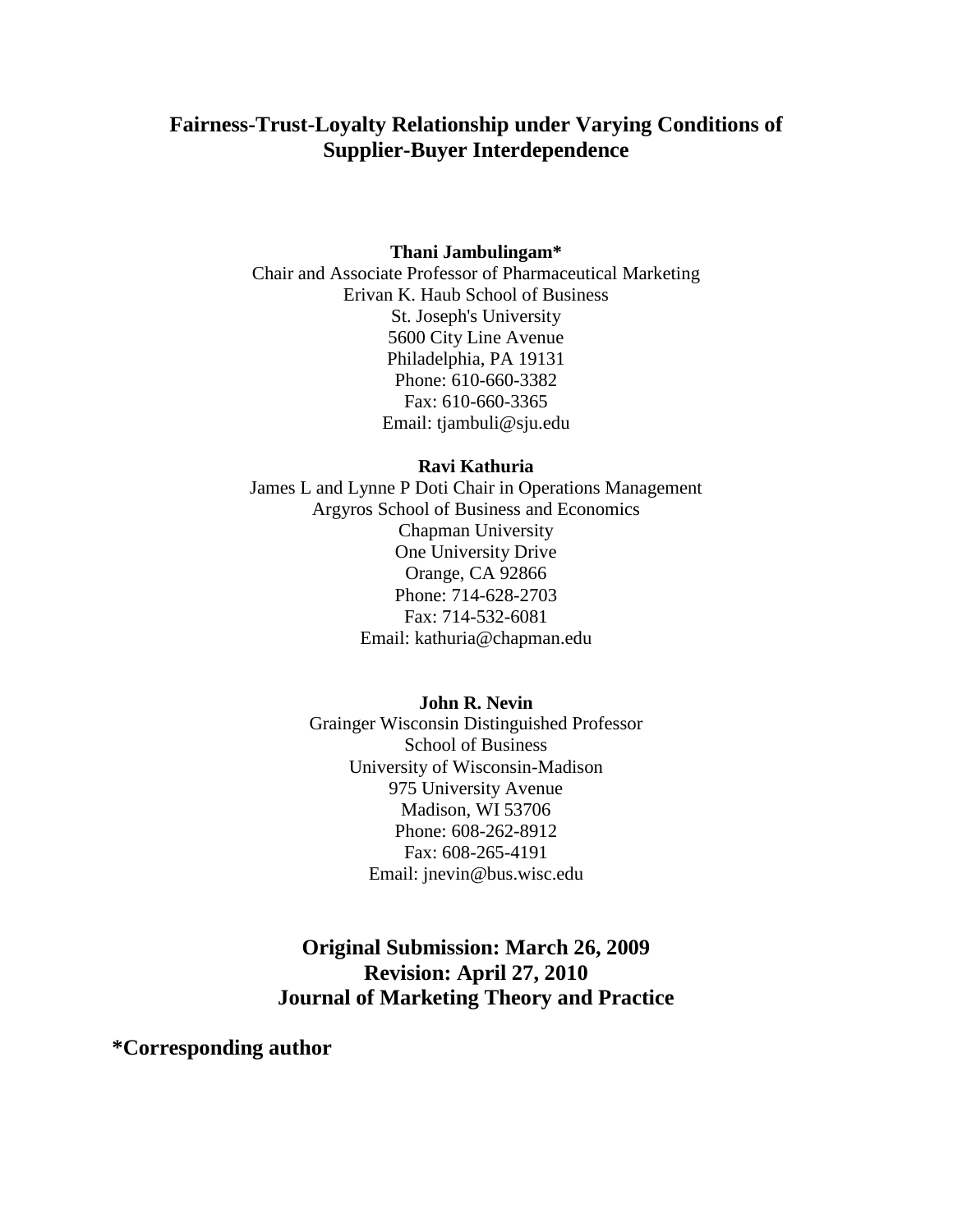## **Fairness-Trust-Loyalty Relationship under Varying Conditions of Supplier-Buyer Interdependence**

Thani Jambulingam (Ph.D., University of Wisconsin-Madison), Associate Professor of Pharmaceutical Marketing, Erivan K. Haub School of Business, St. Joseph's University, Philadelphia, PA, [tjambuli@sju.edu](mailto:tjambuli@sju.edu)

Ravi Kathuria (Ph.D., Drexel University), James L and Lynne P Doti Chair in Operations Management, Argyros School of Business and Economics, Chapman University, Orange, CA, [kathuria@chapman.edu](mailto:kathuria@chapman.edu)

John R. Nevin (Ph.D., University of Illinois), Grainger Wisconsin Distinguished Professor of Marketing, School of Business, University of Wisconsin-Madison, Madison, WI, [jnevin@bus.wisc.edu](mailto:jnevin@bus.wisc.edu)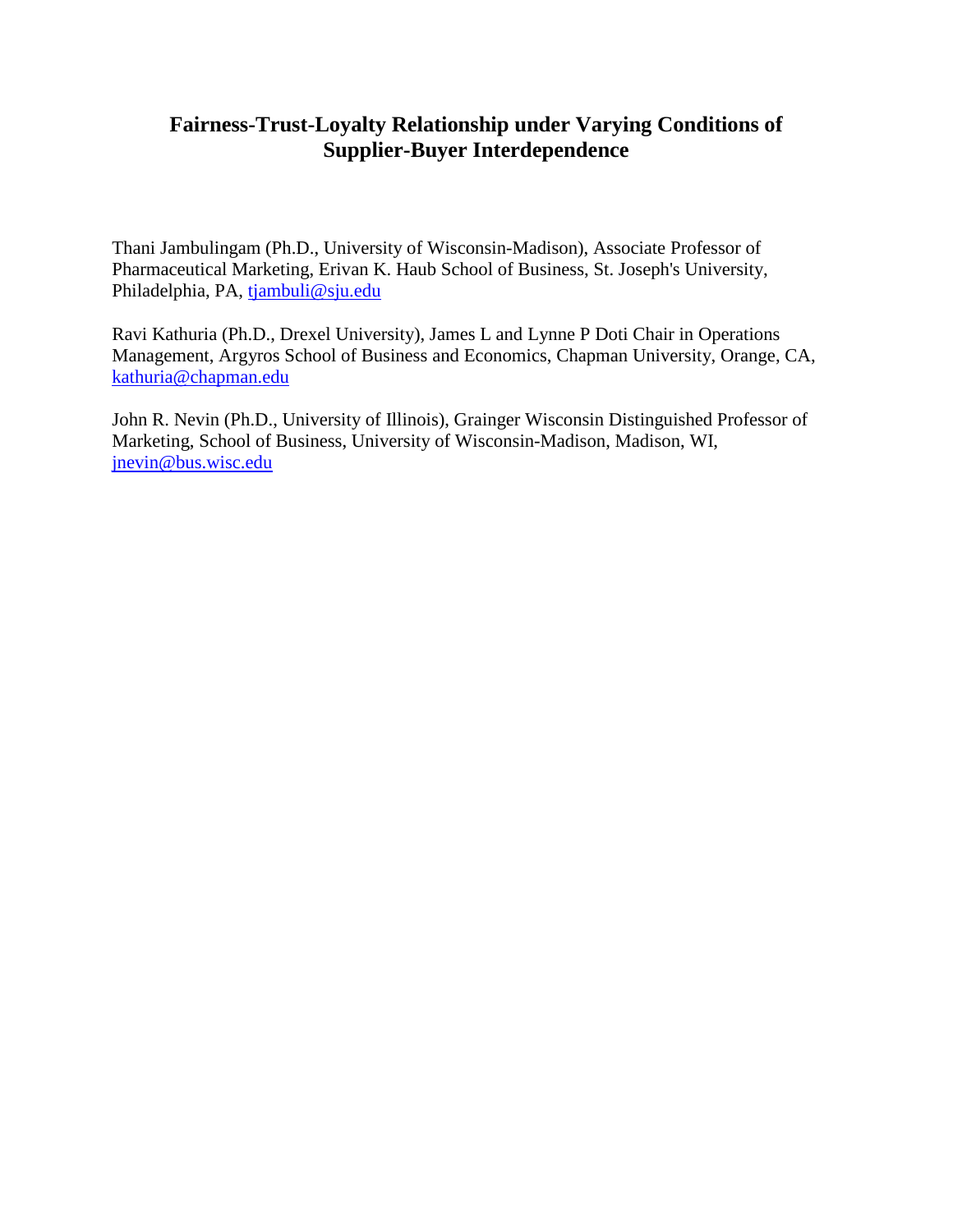## **Fairness-Trust-Loyalty Relationship under Varying Conditions of Supplier-Buyer Interdependence**

## **ABSTRACT**

Using data from retail pharmacies, we study the mediating role of trust in the fairness-loyalty relationship under different types of interdependence structure between buyers (wholesalers) and suppliers (retailers). It is only under symmetric conditions that fairness leads to trust, which in turn leads to loyalty, thus establishing a complete mediation effect of trust under such conditions. Under conditions of both perceived independence (i.e., lack of interdependence) and asymmetric buyer dependence, however, trust does not mediate but fairness directly influences loyalty. The implications for research and practice are discussed in the paper.

**Key words:** Fairness, Loyalty, Trust, Interdependence, Supply chain management, Channels, Pharmaceutical industry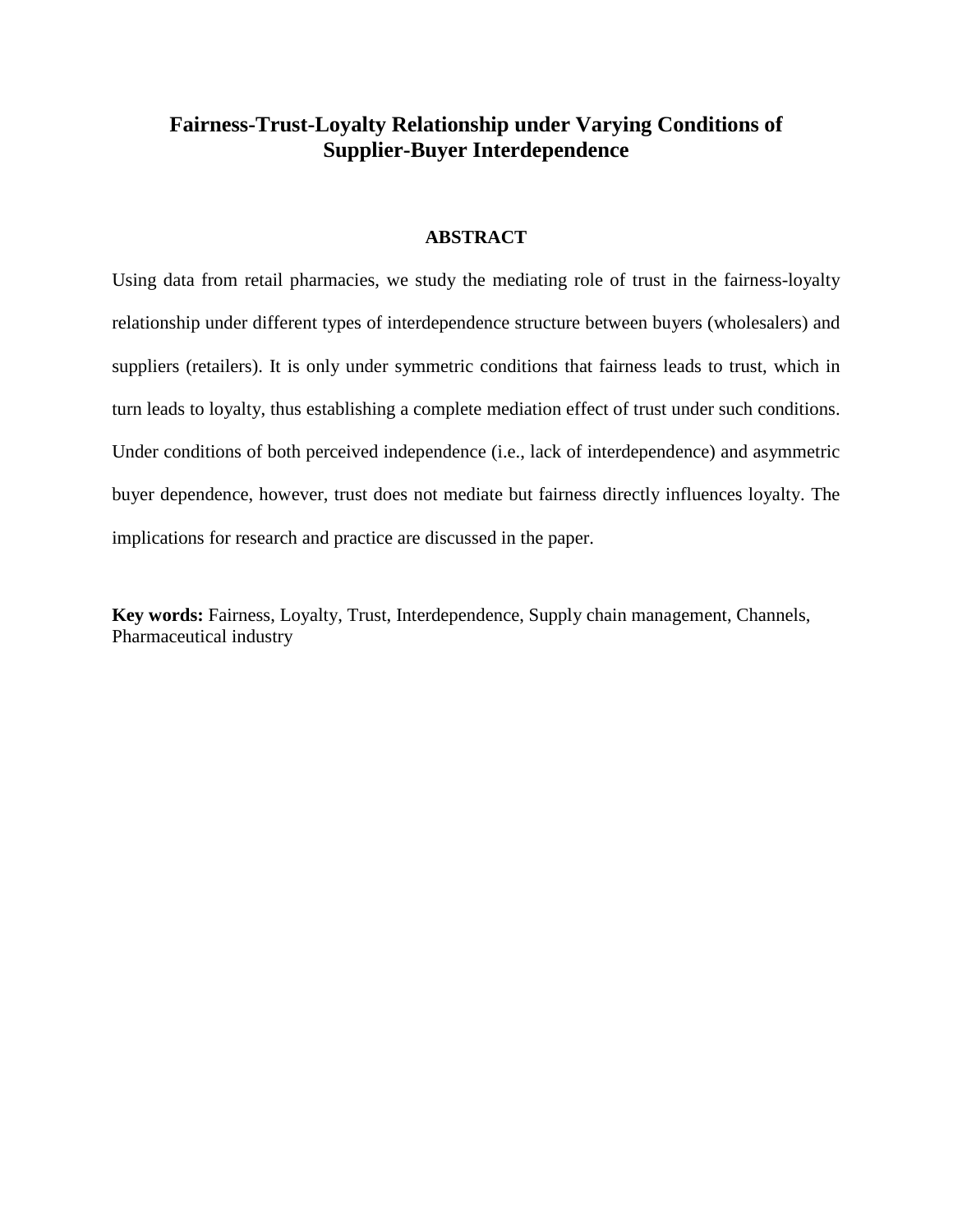In the supply chain management and marketing channels literatures, fairness, trust, interdependence, and loyalty have been identified as key constructs to build, manage, and maintain supplier-buyer relationships (cf., Kumar et al. 1995a, 1995b; Kumar 1996; Geyskens et al. 1996, 1998; Brown et al. 2006; Brown et al. 2000; Ryu et al. 2007). Despite the theoretically and empirically well-established importance of these constructs, however, researchers have not incorporated all these constructs in a single study. For example, as shown in Appendix A, a few researchers studied the following relationships between these constructs in the interorganizational context: (a) fairness and trust (Kumar et al.  $1995a)^{1}$  $1995a)^{1}$ ; (b) trust and loyalty (Schurr and Ozanne 1985); and (c) interdependence and trust (Kumar et al. 1995b, Izquierdo and Cilian 2004). The extant literature suggests that trust generates outcomes similar to loyalty such as, perceived continuity of relationship (Anderson and Weitz 1989), propensity to not leave a relationship (Morgan and Hunt 1994), long-term orientation (Ganesan 1994), commitment (Morgan and Hunt 1994, Andaleeb 1996, Geyskens, Steenkamp, Scheer and Kumar 1996, 1999), anticipated future interactions (Doney and Cannon 1997), sharing internal strategic information (Frazier et. al. 2009), buyer satisfaction (Johnston et al. 2004), and relational behaviors (Yilmaz, Sezen and Ozdemir 2005). Further, there is evidence, as stated earlier, that fairness creates trust. So a key research question is does trust, being a central concept in the channels literature, mediate the relationship between fairness and loyalty under different conditions of interdependence structure?

An interesting finding from Kumar, Scheer and Steenkamp (1995b, p. 353) in the context of automobile dealers and manufacturers relationship was that "high, symmetric interdependence

<span id="page-5-0"></span><sup>&</sup>lt;sup>1</sup> Kumar et al. (1995) created an inclusive relationship quality measure as a dependent variable. Relationship quality was measured as a complex second-order construct with several dimensions: affective conflict, manifest conflict, trust in partner's honesty, trust in partner's benevolence, commitment, expectation to continuity, and willingness to invest.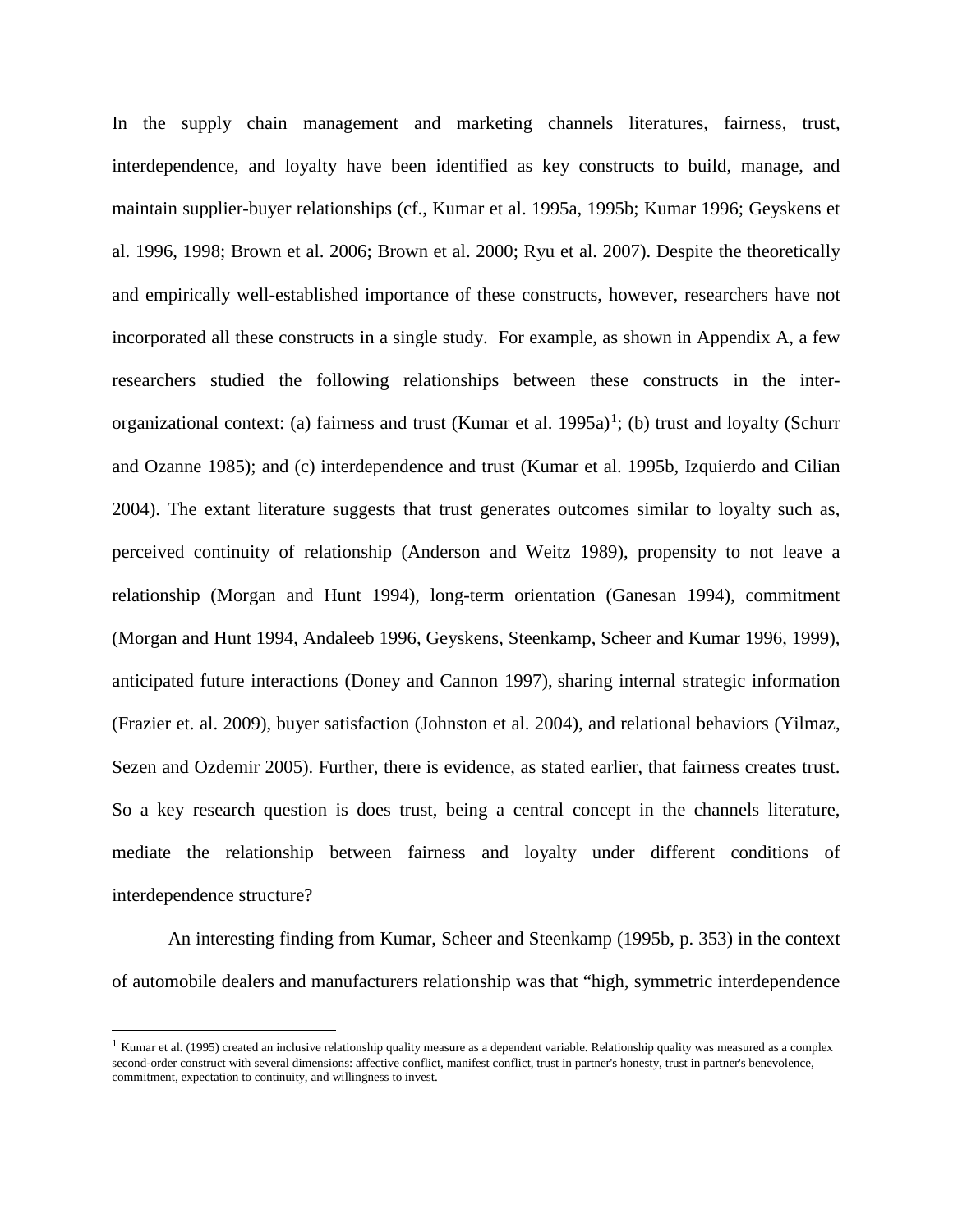is no guarantee that trusting relationship will develop," and "trust and commitment do not naturally flourish in asymmetric relationships; if they have to develop, they must be carefully cultivated." They further suggest that in asymmetric relationships trust can be cultivated using mechanisms such as fairness. Thus, fairness has a role in creating trust under asymmetric conditions, but the findings from Kumar et al. (1995a) suggest that trust is not guaranteed under symmetric or asymmetric conditions. What is the role of fairness in creating loyalty when trust is moderated by interdependence structure? Does fairness operate through trust or does it have direct effects under different conditions of interdependence? We set to explore these intriguing research questions in this study.

The purpose of this study is three-fold. First, literature suggests that successful supplierbuyer relationships are determined by the nature of interdependence in the relationship (Heide 1994), which is indispensable for achieving long-term fruitful strategic partnerships (Mentzer, Min and Zacharia 2000). We seek to understand how the mediating role of trust in the fairnessloyalty relationship is influenced by the moderating role of interdependence between suppliers and buyers.

Second, the relationship between trust and loyalty has been relatively underexplored. Firms are increasingly placing greater strategic importance on customer retention and loyalty management. While marketing to new customers influences continued growth, several benefits also emerge from creating loyalty. First, it is less expensive to retain existing customers than it is to attract new customers. Second, repeat customers may be less price sensitive, providing the potential for greater profit margins and decreasing the risk of defections due to competitive price undercutting. Finally, repeat customers are more likely to purchase a greater volume and variety of products. Many studies have explored the relationship between trust and commitment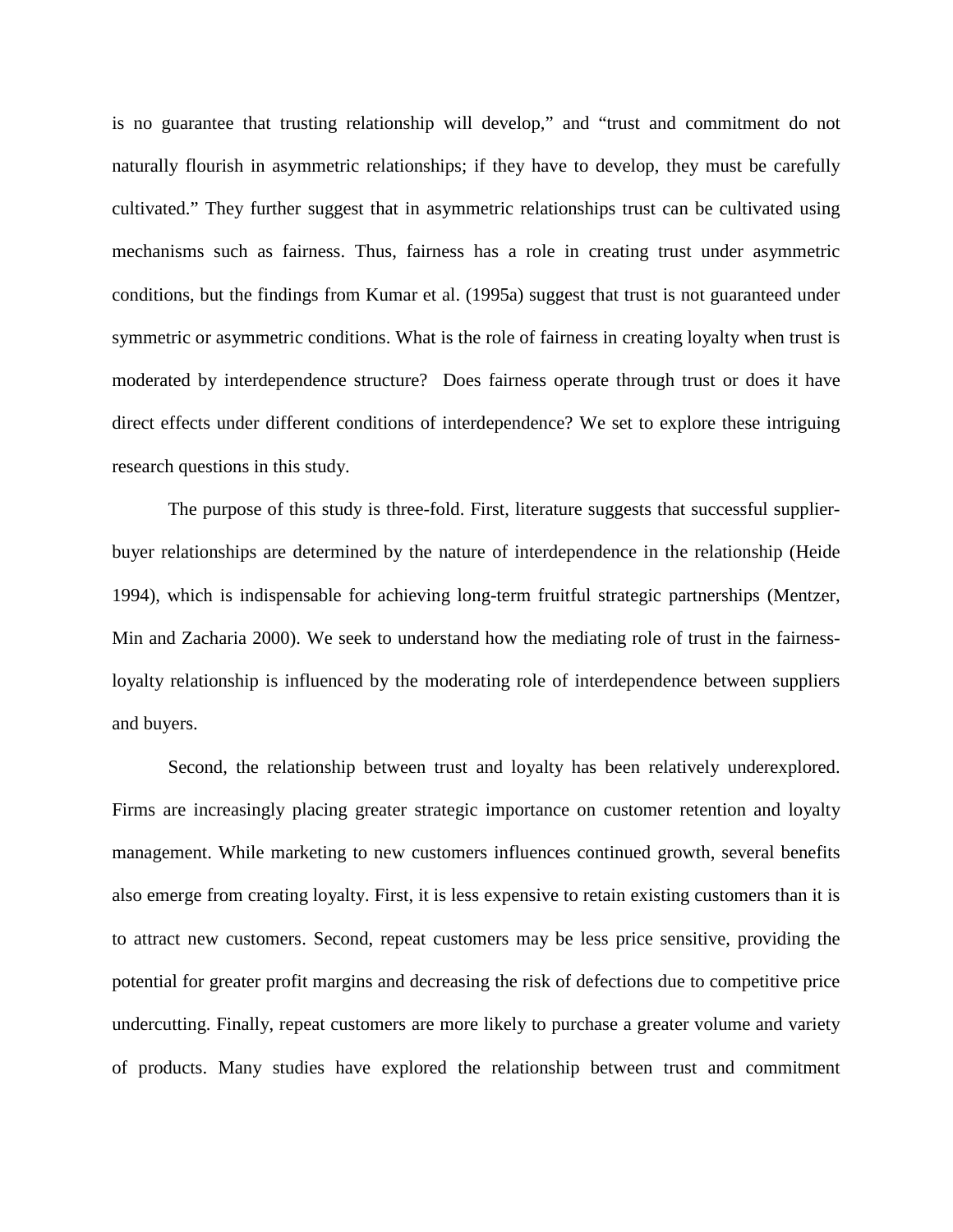(Morgan and Hunt 1994, Ganesan 1994, Geyskens et. al. 1996), but very few studies have examined the relationship between trust and loyalty in the buyer-supplier context (Schurr and Ozanne 1985).

Finally, most of the studies in this research stream have been conducted in a single context, such as automobile dealers–manufacturer relationship (See Appendix A). In fact, some of the findings might be specific to the context as automotive dealers are highly dependent on the manufacturer and customarily find it very difficult to switch to another supplier. This raises the question whether those findings are relevant only in the context of powerful suppliers and vulnerable buyers or also in other channel contexts. Several authors have criticized the empirical research in channels for being fragmented and involving single-context studies (cf. Malhotra, Peterson and Kleiser 1999; Reid and Plank 2000). Our goal is to address this issue by testing the concept of fairness in a multiple-context setting, the pharmaceutical wholesaler-pharmacy retailer channel, where the buyers can source from multiple suppliers. In such a setting, different types of interdependence may exist between suppliers and buyers, leading to multiple contexts of interdependence—symmetric, asymmetric, and no perceived interdependence.

We study the aforesaid relationships in the pharmaceutical supply chain, involving pharmacies and wholesalers which assure an uninterrupted flow of drugs to patients at optimal price, with minimal delays, few shortages, and with little room for error. Wholesalers play a critical role in this supply chain as over 80 percent of the prescription drugs flow through the wholesalers (HDMA 2009). The wholesaling business has, however, been facing competitive pressure owing to some recent trends in the industry, such as mail-order business, third party logistics, and consolidation. As a result, the pharmaceutical wholesalers place increased importance on the pharmacy customer retention and loyalty, and hence this study.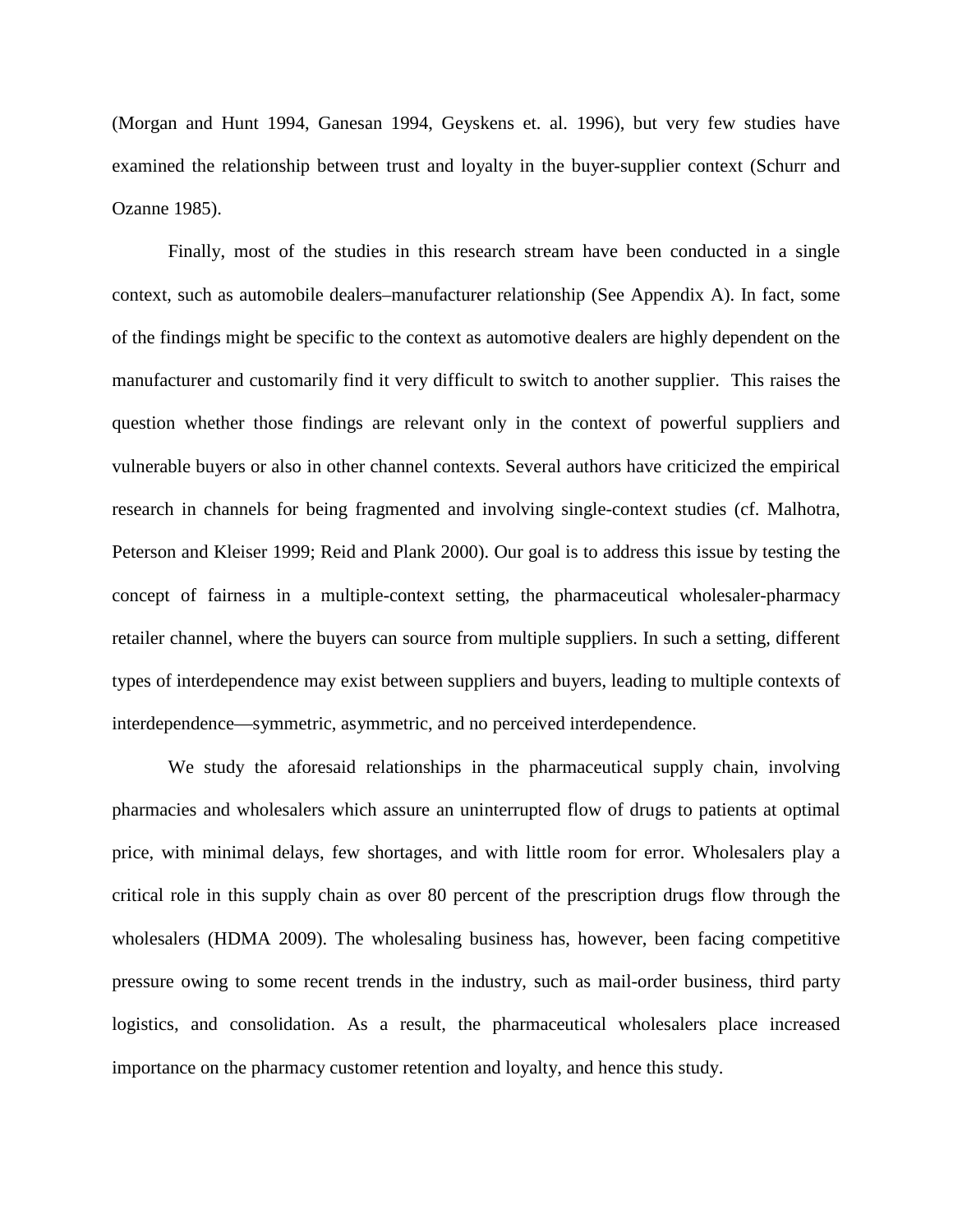We begin by defining the key concepts and developing our hypotheses. A discussion of research methodology is followed by a test of our hypotheses. Finally, we conclude with a discussion of our findings and implications for practice and future research.

### **THEORY AND HYPOTHESES**

Relationship management is considered 'the most fragile and tenuous' component of a supply chain management strategy, which may be due to the high importance placed on trusting relationships within a supply chain (Handfield and Nichols 1999). As each party in the chain needs to have mutual confidence in the actions and capabilities of the other members, developing trust is an important factor in buyer-supplier relationships (Johnston et al. 2004). The moderated-mediation model of trust shown in Figure 1 is composed of four constructs described below.

> Place Figure 1 about here \_\_\_\_\_\_\_\_\_\_\_\_\_\_\_\_\_\_\_\_\_\_\_\_\_\_\_\_\_\_\_\_\_\_\_\_

> \_\_\_\_\_\_\_\_\_\_\_\_\_\_\_\_\_\_\_\_\_\_\_\_\_\_\_\_\_\_\_\_\_\_\_\_

## **Fairness**

Research on organizational and social justice has identified two distinct categories of fairness: distributive fairness, the fairness of outcomes received, and procedural fairness, the fairness of process (Tyler and Lind 1992). *Distributive fairness* refers to the buyer's perception of the fairness of earnings and other outcomes that it receives from its relationship with the supplier. Kumar et al. (1995a) defined distributive fairness as a firm's comparison of its actual outcomes to those outcomes the firm deems it deserves. *Procedural fairness* refers to the buyer's perception of the fairness of the supplier's procedures and processes in relation to its buyers (Kumar et al. 1995a). Value can be gained from assessing both distributive and procedural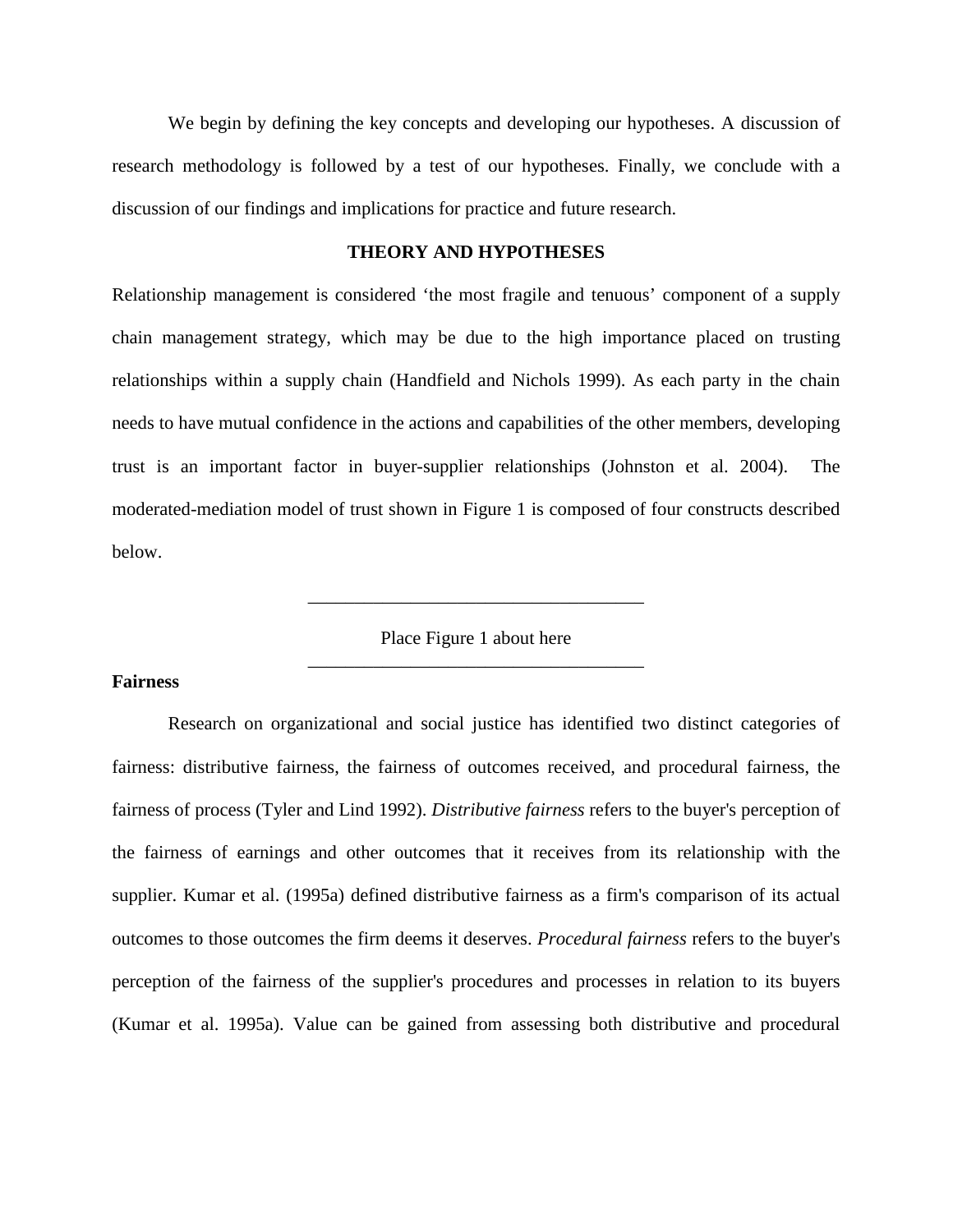fairness, because they are conceptually distinct, created through different practices, and affected by different parties.

### **Trust**

Interorganizational trust operates as a governance mechanism (Bradach and Eccles 1989, Heide 1994) that mitigates opportunism in exchange contexts characterized by uncertainty and dependence (Pfeffer and Salancik 1978). For this study, the definition of trust has two distinct dimensions: (1) *credibility*, which is based on the extent to which the buyer believes that the supplier has the required expertise to perform the job effectively and reliably, the cognitive dimension of trust and (2) *benevolence,* which is based on the extent to which the buyer believes that the supplier has intentions and motivation beneficial to the buyer when new conditions arise for which a commitment is not made (Ganesan 1994, Ganesan and Hess 1997), the emotional dimension.

## **Loyalty**

Several different conceptualizations of the loyalty construct containing varying levels of complexity have been proposed (Oliver 1999; Dick and Basu 1994; Jacoby and Chestnut 1978). Oliver's (1999) comprehensive framework suggested that loyalty, in a relational context, goes through four distinct phases: cognitive loyalty, affective loyalty, conative loyalty, and action loyalty. Cognitive loyalty is the phase in which the buyer indicates a preference for one supplier over its alternatives based on belief in the supplier. Affective loyalty is the phase during which a buyer develops a liking toward the supplier based on cumulative satisfying usage occasions. The conative loyalty is defined as repeat episodes of intent to rebuy from the supplier and is similar to motivation. Action loyalty is when motivated intention in the conative loyalty phase is transformed into readiness to act to overcome obstacles that could reduce loyalty to the existing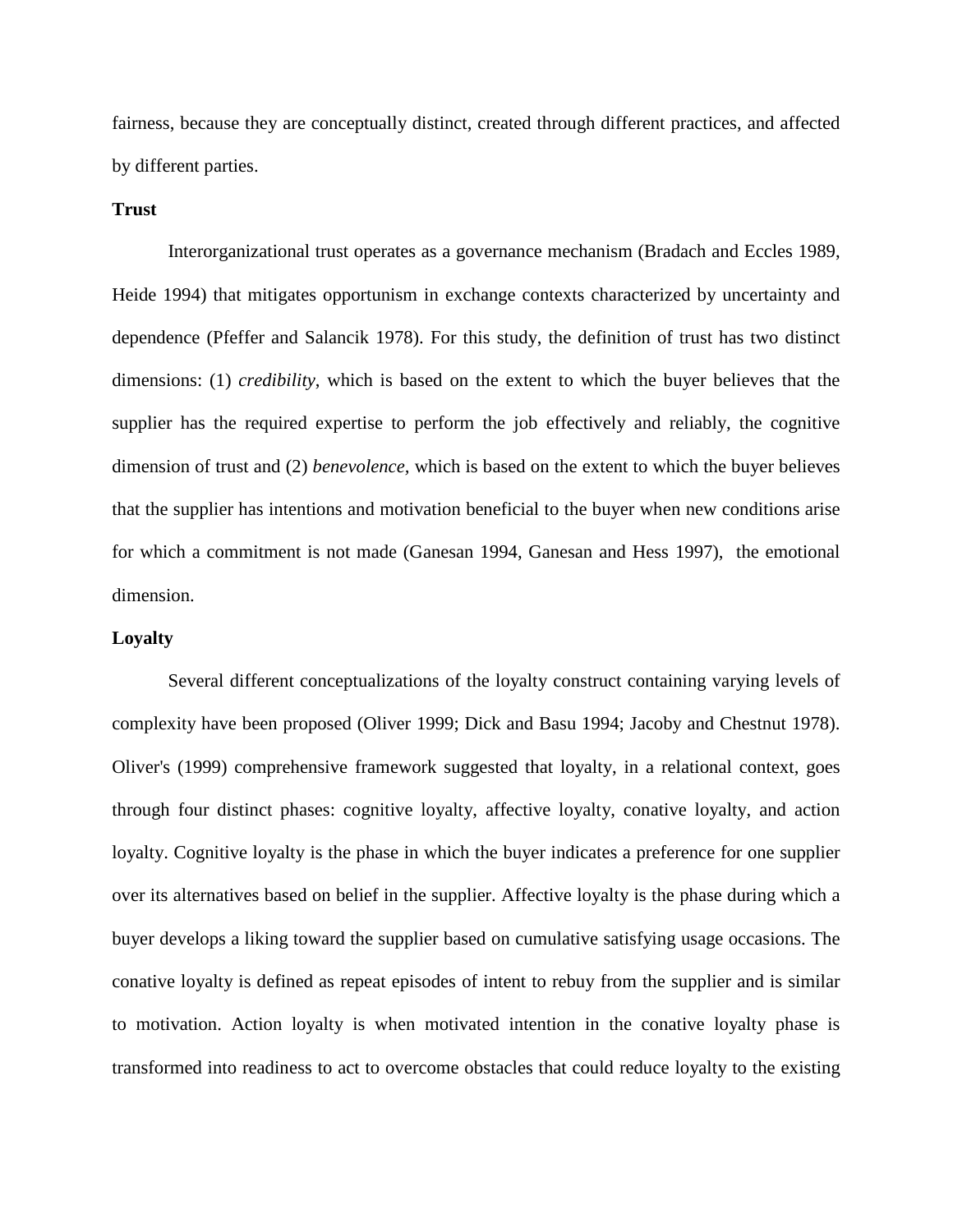supplier, such as switching incentives provided by alternative suppliers, buyer's variety-seeking behavior, multi-supplier loyalty, etc.

A buyer's loyalty with its supplier can move from one type of loyalty to the other in a seamless way. Action loyalty, which is the extreme case in the loyalty spectrum, might be very difficult to achieve under conditions where the buyer has the ability and opportunity to work with multiple suppliers. In addition, it is impossible to identify conditions under which "insurmountable unavailability" makes a channel member switch to other suppliers. Given the problems with the operationalization of the "action loyalty" construct, we focus on conative loyalty, the third phase in the loyalty framework proposed by Oliver (1999).

## **Interdependence**

Dependence is arguably the most important construct in understanding distribution channel relationships, because channel members, to a varying degree, are dependent on one another (Stern et al. 2001). The concept of dependence has been elevated to the dyadic level of interdependence with recognition that a firm's dependence on another is relative to the other firm's dependence on it (Buchanan 1992; Kumar et al. 1995b). In an exchange relationship, interdependence describes the sociopolitical structure (Cook and Emerson 1978, Lawler 1992, Stern and Reve 1980, Gundlach and Cadotte 1994) and can be classified into four groups: (1) no perceived interdependence between the parties, spot markets, (2) the buyer is more dependent on the supplier, (3) the supplier is more dependent on the buyer, and (4) both parties are equally dependent on each other. Groups 2 and 3 create asymmetric interdependence, and group 4 represents symmetric interdependence. In this study, the focus is on the symmetry (asymmetry) of dependence and not on the magnitude of interdependence.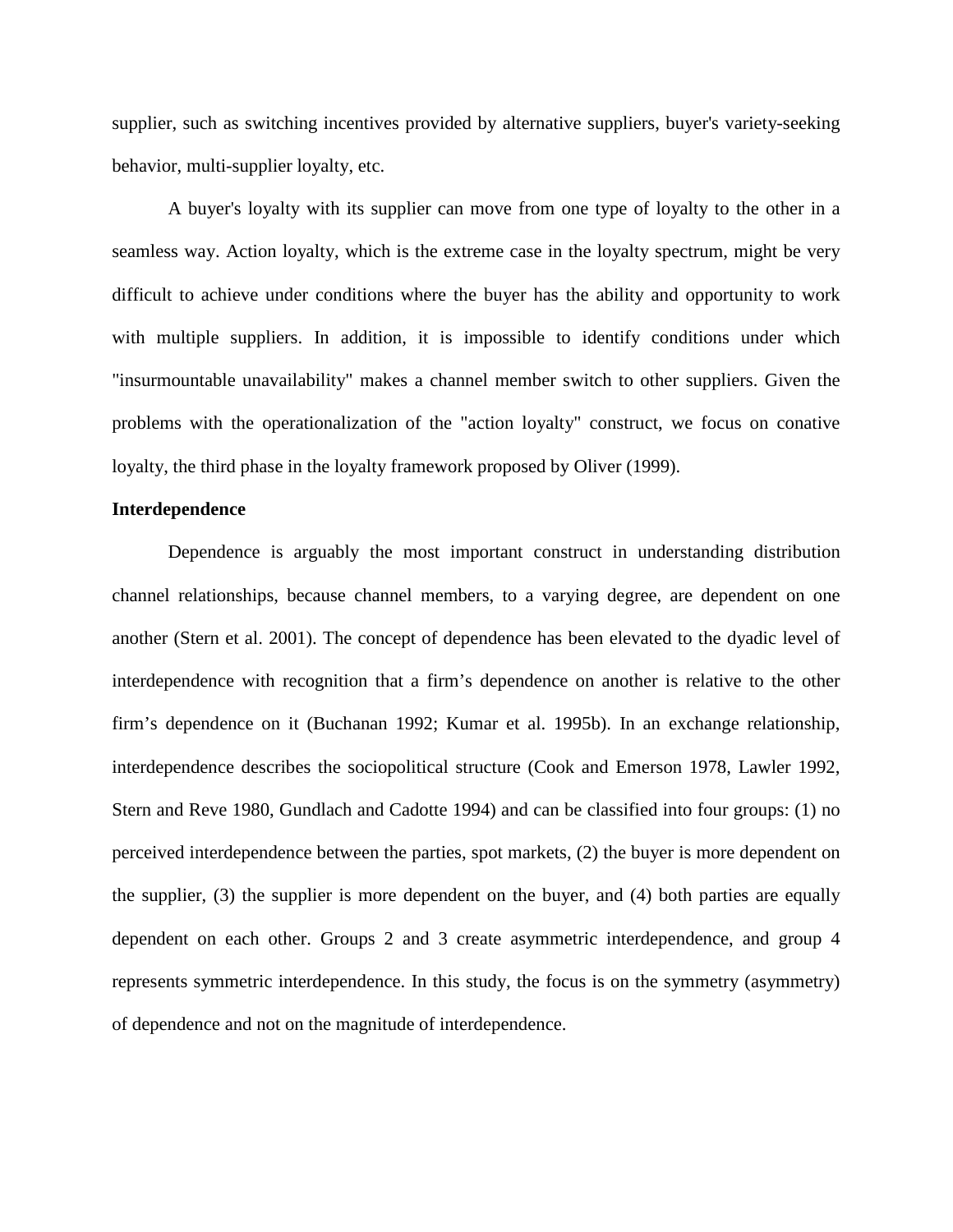## **Fairness-Trust-Loyalty Relationship and Interdependence**

In the consumer research, fairness (distributive and procedural) positively influences long-term customer loyalty (Seiders and Berry 1998, Blodgett, Hill and Tax 1997), indicating a direct effect of fairness on loyalty. In the inter-organizational research, Kumar et al. (1995a) found that fairness influences relationship quality, including commitment and expectations to continue. That is, if a supplier treats his/her buyers fairly, this will in the long run lead to a positive effect on the buyers' loyalty to the supplier (Folger 1986).

In the inter-organizational literature, fairness (distributive and procedural) was also found to increase trust as part of the relationship quality construct (Kumar et al. 1995a). There is literature support establishing the theoretical relationship between trust and loyalty (Schurr and Ozanne 1985), and outcomes similar to loyalty such as perceived continuity of relationship, commitment, long-term orientation, propensity to not leave a relationship and anticipated future intentions (See Appendix A). One study has shown the mediating role of trust between fairness and loyalty (Jambulingam et al. 2009). Kumar et al. (1995b) noted that mutual interdependence between the buyer and the supplier increases trust and commitment, and asymmetric interdependence structure decreases them. Further, under conditions of asymmetric interdependence, trust seems to increase commitment (Geyskens, Steenkamp, Scheer and Kumar 1996). Thus, the levels of trust and commitment seem to be determined by the nature of the interdependence structure. Hence, we contend that the mediating role of trust in the fairnessloyalty relationship is influenced by a situational contingency—the type of interdependence structure between the supplier and the buyer (Figure 1). We first present a global hypothesis and then develop specific hypotheses for different types of interdependence.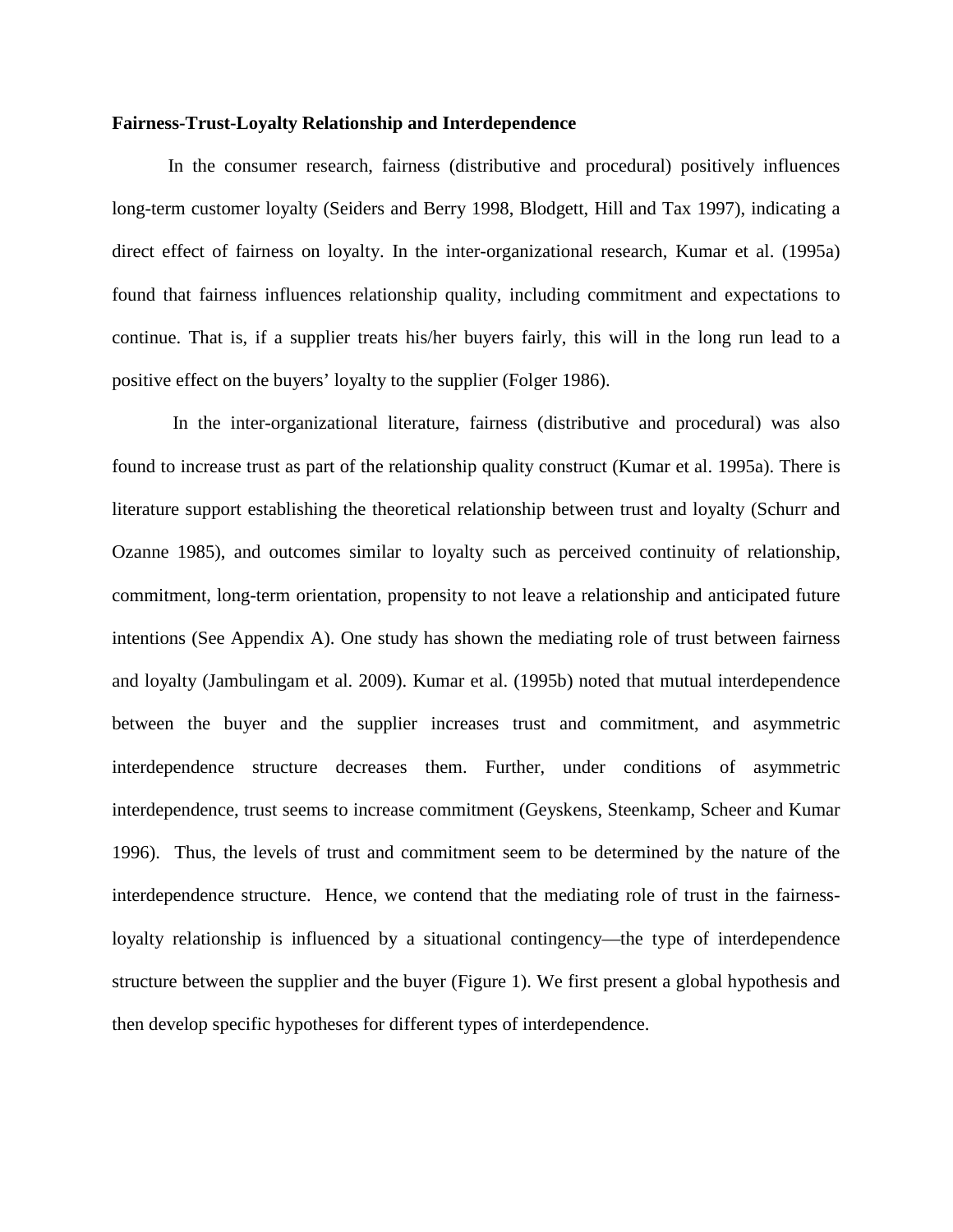*H1: The mediating role of trust between fairness and loyalty is influenced by the type of interdependence structure between the supplier and the buyer.* 

Next, we specifically examine how four different states of interdependence may affect the fairness-trust-loyalty relationship.

*Symmetric Interdependence.* Symmetric interdependence is a condition where both parties are equally dependent on each other. The balance in the relationship provides a stable long-term relationship with high levels of trust and cooperation (Dwyer et al. 1987; Anderson and Weitz 1989). Kumar et al. (1995b) proposed a "bilateral convergence theory," which suggests that, in symmetric interdependence, the interests of the channel participants are convergent or they have common goals. Kumar (1996) shows this symmetric dependence produces effective relationships. Symmetric interdependence makes it increasingly undesirable for the suppliers and buyers to engage in opportunistic behavior, negative tactics, or coercion, because they have much to lose (Kumar et al. 1995b). Such lack of opportunistic behavior fosters higher levels of positive effects of procedural and distributive fairness on the trust and commitment in the exchange relationship. In a balanced interdependent relationship, both parties must be fair to each other which underscores the need for procedural and distributive fairness. In the absence of any lingering fear of being exploited, perceived fairness in an exchange relationship promotes benevolence- and credibility-based trust between the two parties, which, in turn, leads to loyalty. Thus, the two dimensions of trust pave the way for the apparent fairness-loyalty relationships under conditions of symmetric interdependence.

*a. Procedural fairness on buyer's loyalty keeping the level of distributive fairness unchanged.*

*H2: Under conditions of symmetric interdependence, both benevolence-based and credibility-based trust will mediate the effect of:*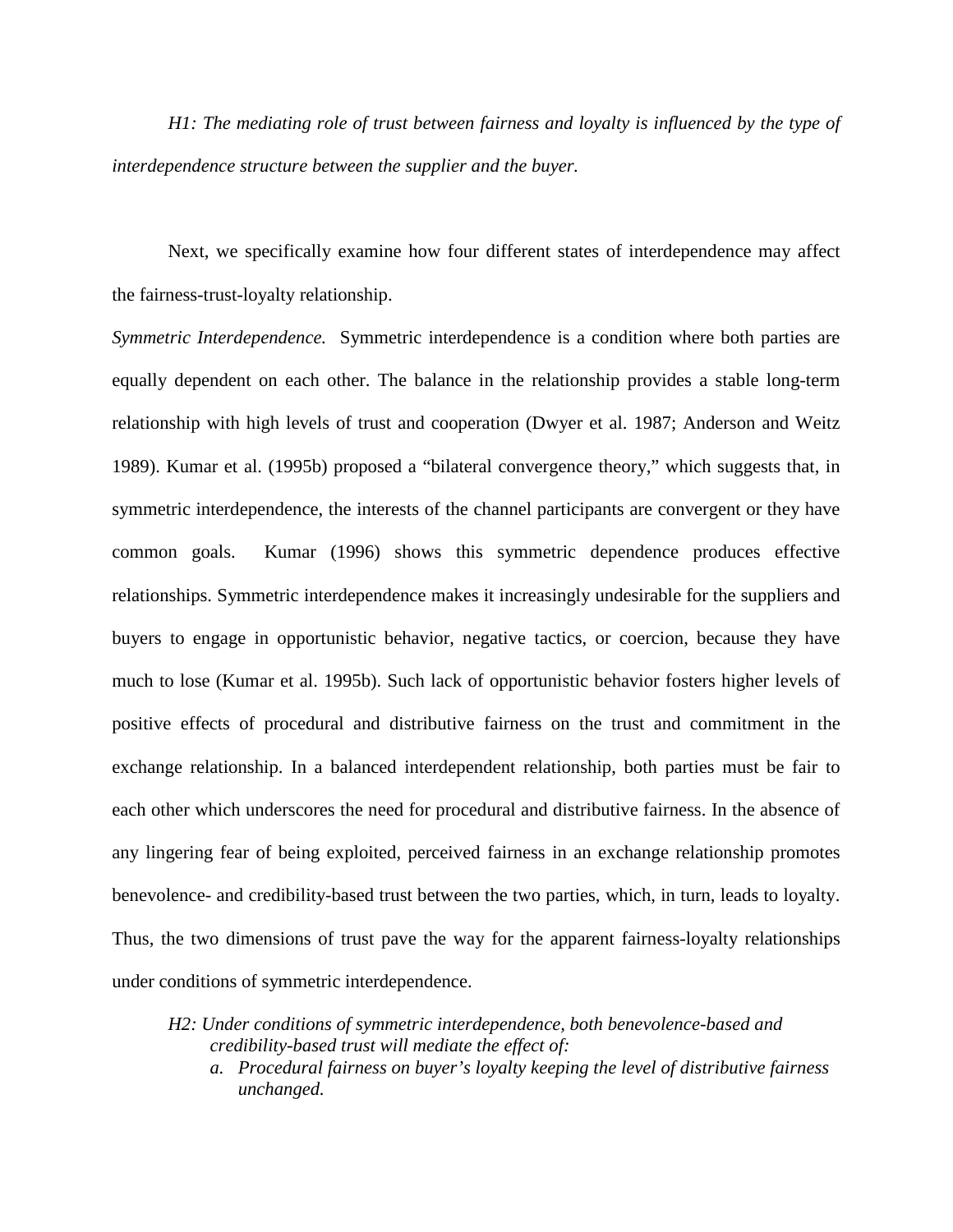## *b. Distributive fairness on buyer's loyalty keeping the level of procedural fairness unchanged.*

*Asymmetric Interdependence.* Asymmetric interdependence is a condition where one party is more dependent on the other party. Williamson (1985) suggests that asymmetric exchanges resemble hierarchical relations containing centralized decision structures and unilateral governance. Under these conditions, being the vulnerable party is traditionally considered a liability. For example, if the buyer is more dependent on the supplier (asymmetric buyer dependence) because the supplier controls resources important to the buyer, the supplier can bargain aggressively, influencing the buyer's strategic decisions (El-Ansary and Stern 1972; Pfeffer and Salancik 1978). The supplier under this condition has been assumed to use its influence to achieve internal goals at the buyer's expense; the relationship often has been characterized as involving a high degree of dissatisfaction (Gaski 1984; Reve and Stern 1979; Buchanan 1992). A buyer under this condition often must rely on the powerful supplier's sense of fairness and restraint to avoid mistreatment (Anderson and Weitz 1992; Heide and John 1988). Kumar (1996) defines these asymmetric interdependence situations as either "hostages" meaning that they are more dependent on the other party or "drunk with power" if the other party is more dependent on them.

Under such conditions of a lop-sided asymmetric buyer dependence relationship, the weaker party fears opportunistic behavior by the more powerful party or a greater probability of being taken advantage. The resultant fear is so strong and irrational that it dampens the effects of any procedural or distributive fairness in provoking or cultivating trust in the relationship. Kumar et al. (1995b) have shown that increasing interdependence asymmetry decreases the trust in the relationship. Geyskens et al. (1998), conducting a meta-analysis of studies in marketing channel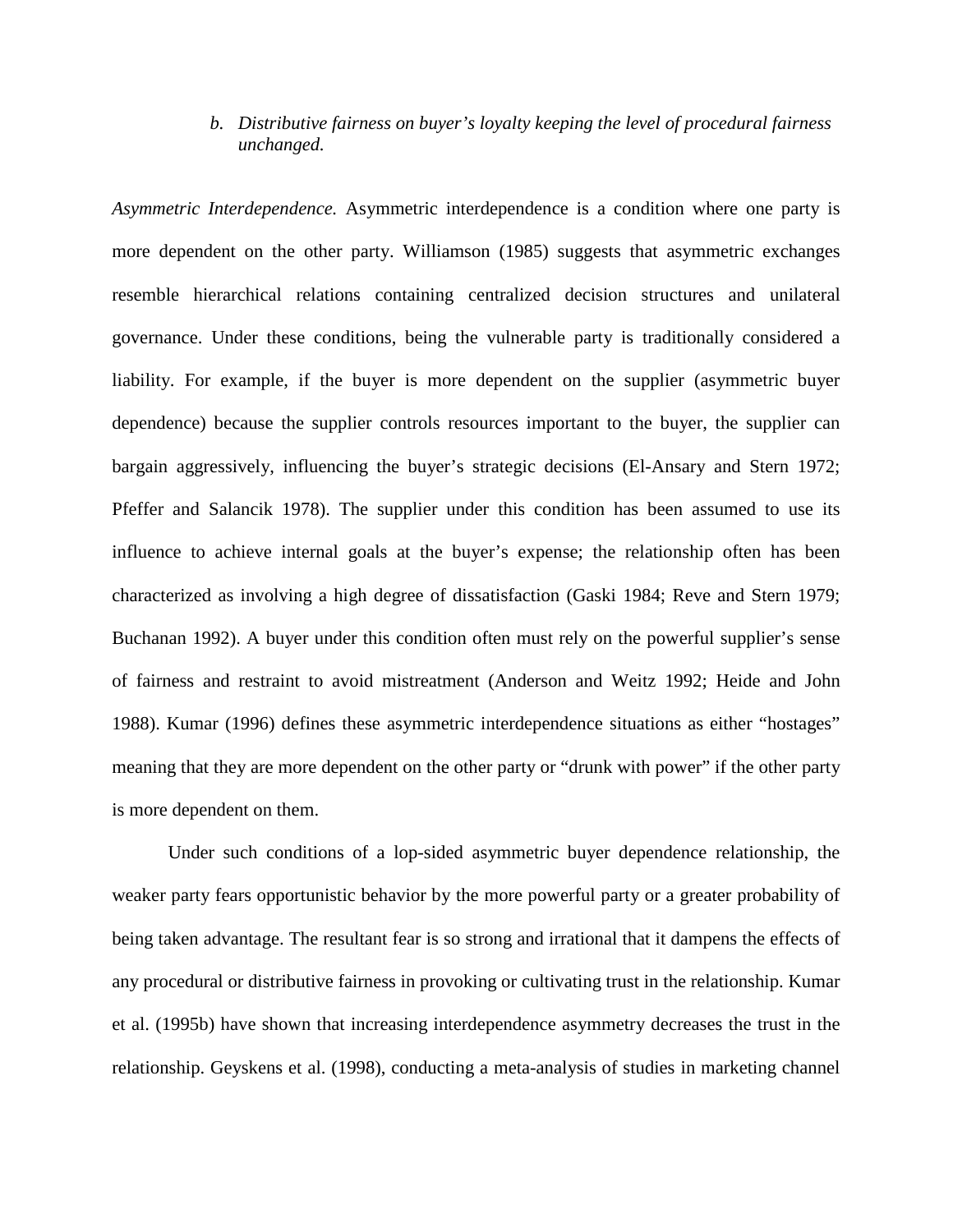relationships, have shown that interdependence asymmetry appears to have a small negative effect on trust. Anderson and Weitz (1989) offered evidence that channel relationships, characterized by power asymmetry, generate lower trust than those characterized by symmetry. The buyer, however, might continue to do business with the supplier (i.e., show loyalty) simply because they become more sensitive to fairness when trust is low and s/he perceives procedural and distributive fairness in the supplier's dealings, but there it is less likely that fairness would pave the way for either benevolence- or credibility-based trust in this relationship. Hence, it is hypothesized that distributive and procedural fairness will have direct impact on loyalty and will not be mediated by trust.

## *H3: Under conditions of asymmetric interdependence, where the buyer is more dependent on the supplier, neither benevolence-based trust nor credibility-based trust will mediate the effect of*

- *a. Procedural fairness on buyer's loyalty keeping the level of distributive fairness unchanged.*
- *b. Distributive fairness on buyer's loyalty keeping the level of procedural fairness unchanged.*

Similarly, when the buyer perceives the supplier to be more dependent on him/her (asymmetric supplier dependence), the buyer can exercise influence to get better delivery terms. As explained above, such a relationship would also be marked by high fear of opportunistic behavior, which, in turn, would deter the development of trust between the two parties. Since the buyer commands more influence in the relationship, s/he might not feel the necessity to develop a trusting relationship with the supplier. Further, since the supplier is more dependent on the buyer, the former would demonstrate procedural fairness and equitable distribution of benefits in order to have continued business from the buyer. In the absence of a trusting relationship, any repeat business would largely be due procedural and/or distributive fairness on part of the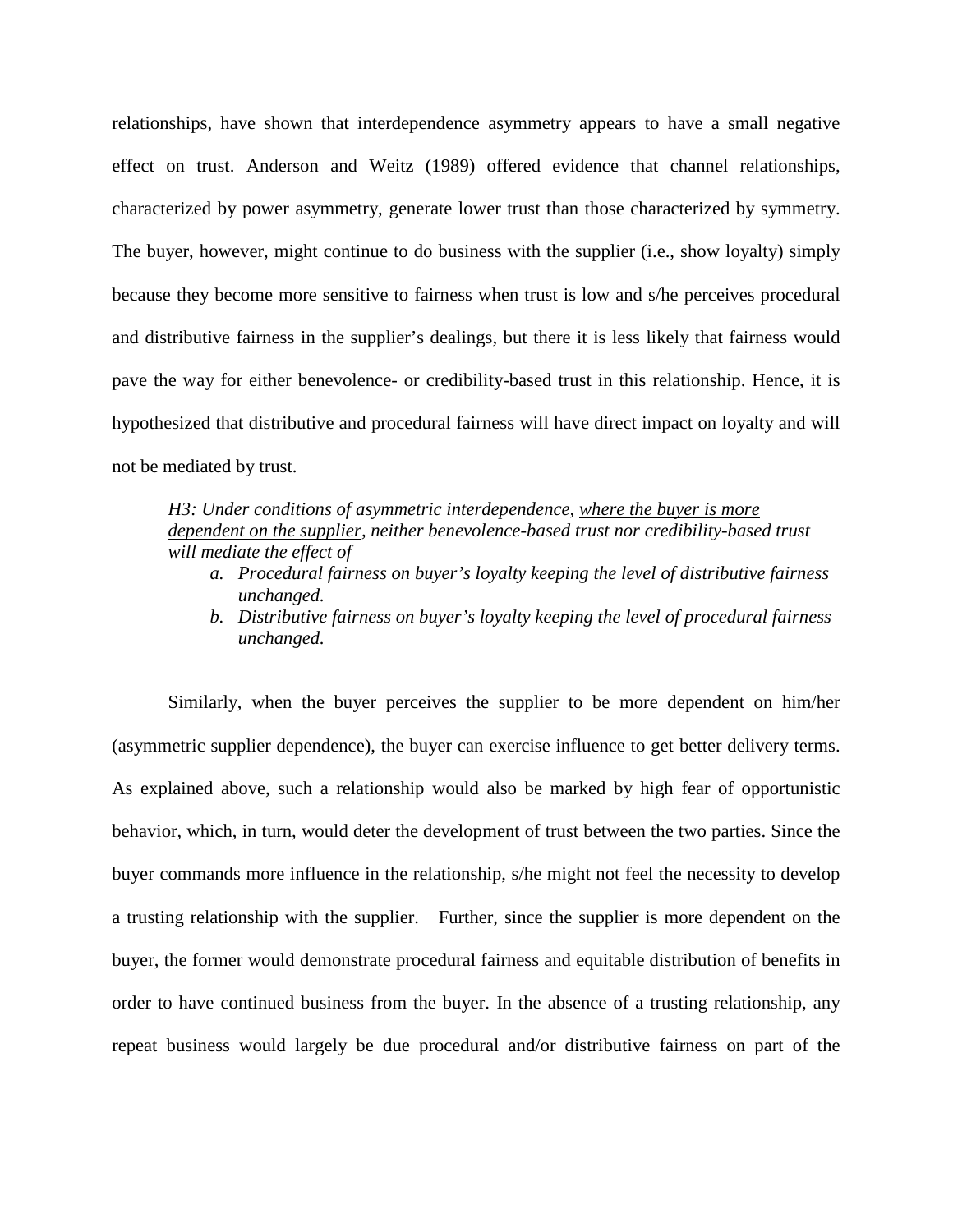supplier, and hence there is no question of either dimension of trust mediating the fairnessloyalty relationships.

*H4: Under conditions of asymmetric interdependence, where the supplier is more dependent on the buyer, neither benevolence-based trust nor credibility-based trust will mediate the effect of* 

- *a. Procedural fairness on buyer's loyalty keeping the level of distributive fairness unchanged.*
- *b. Distributive fairness on buyer's loyalty keeping the level of procedural fairness unchanged.*

*No Perceived Interdependence.* Lack of interdependence, or independence, in an exchange relationship is when both parties perceive that they do not depend on each other. This can happen when the relationship resembles a spot market or when it is relatively new. When the two parties generally do not feel dependent on each other, the relationship might be more competitive than cooperative in nature (Molm et al. 2006). Evidently, given the lack of cooperative behavior, the buyer may perceive a lower probability of supplier engaging in actions that are beneficial to the buyer; that is lack of perceived trust in the relationship.

Trust is most widely recognized as the social norm for managing and coordinating interorganizational exchange (Morgan and Hunt 1994; Jap 2001). Sheppard and Sherman (1998) contend that trust is the acceptance of risks associated with interdependence inherent in each relationship. In the case of no perceived interdependence, the resultant lack of cooperative behavior between the buyer and supplier may hamper any possibility of fairness leading to trust. No matter how fair the procedures (procedural fairness), or how equitable the supplier sharing of the benefits with the buyer (distributive fairness), the non-cooperative behavior between supply chain partners would inhibit a trusting relationship that might have otherwise spawned based on the perceived fairness. It is also possible that due to non-cooperative behavior, arising out of no perceived interdependence, the supply chain partners may not feel that the other party respects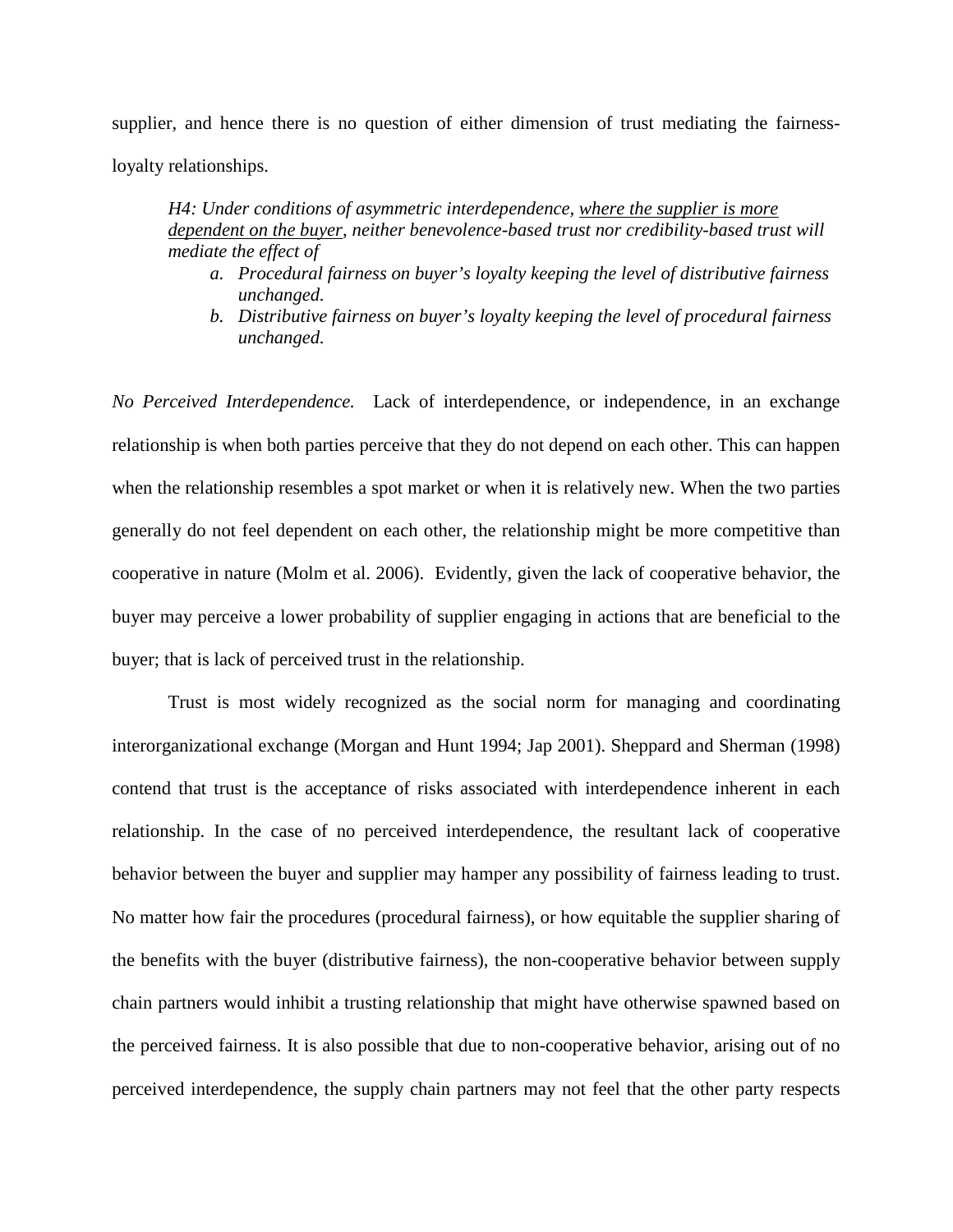and values their efforts, and is thus likely to treat them inequitably (Kickul et al. 2005). Under such perceived fears of inequity, any amount of fairness is unlikely to lead to trust. The buyer, however, might be willing to continue to transact business with the supplier (i.e., show loyalty) based on perceived procedural and/or distributive fairness in supplier's dealings. Thus, neither dimension of trust would be expected to mediate the fairness-loyalty relationships under conditions of no perceived interdependence. Hence,

- *H5: Under conditions of no perceived interdependence between the buyer and the supplier, neither benevolence-based nor credibility-based trust will mediate the effect of:*
	- *a. Procedural fairness on buyer's loyalty keeping the level of distributive fairness unchanged.*
	- *b. Distributive fairness on buyer's loyalty keeping the level of procedural fairness unchanged.*

## **METHOD**

## **Sample and Data Collection**

The literature review indicated that most of the studies done in this area were in the automobile industry whereby the automotive dealers evaluated their suppliers. Lusch and Brown (1996) study, however, was in the context of the wholesaler/distributor and supplier. The present study is focused on the pharmaceutical supply chain in the health care industry. The sample in this study was drawn from the retail pharmaceutical industry that deals with pharmaceutical wholesalers, who play a critical role in the distribution of prescription products. About 80 percent of the pharmaceutical products flow through the wholesalers. The sample frame for the study was a list of retail pharmacies obtained from state departments of licensing and regulation. Because it is mandatory that all pharmacies in each state register and obtain a license to operate, this list was the most comprehensive and accurate and included all types of pharmacies (e.g., independent, chain, food and drug combination stores, etc.).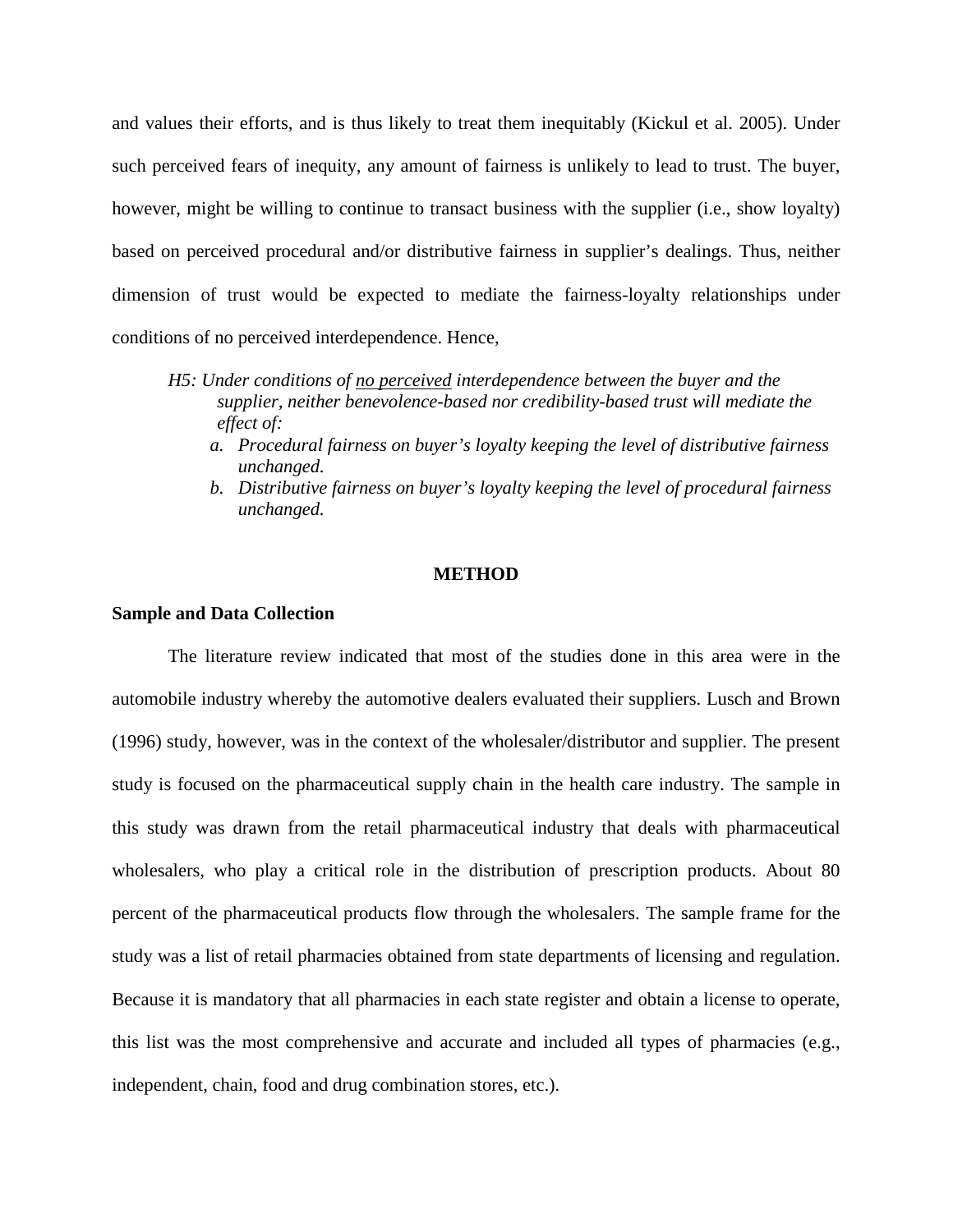Telephone prescreening was conducted to: (a) identify the owner/manager, (b) seek prior commitment to participate in the mail survey, (c) identify the supplier that served as the referent for that pharmacy's response, and (d) determine how knowledgeable and involved the prospective respondent was with respect to the supplier. Most of the pharmacies had multiple suppliers of pharmaceutical products. The identification of the referent supplier on which the pharmacy answered the questionnaire was done randomly following a procedure similar to the Kish selection grid (Kish 1965). This procedure was used to avoid pharmacies consistently selecting either their best or their worst supplier and to ensure variance on the type of supplier evaluated. Each line (row) of the grid was generated by a computerized random number generator (number between 1 and 5) as each pharmacy tended to name between 2 and 5 suppliers. Each line was used for only one pharmacy contact; after a pharmacy was contacted, the line of the grid was used to assign a referent supplier and that line was never used again for any other pharmacies. If a pharmacy had only one supplier, then that supplier was used as the referent supplier.

Following prescreening, pretested surveys with personalized cover letters were mailed to 400 pharmacies. Follow-up letters were not sent. Questionnaires were received back from 156 pharmacies. After elimination of nine questionnaires, because of incomplete data, the final sample consisted of 147 pharmacies or a completed response rate of 37 percent. Using the Armstrong and Overton (1977) procedure, the "non-response" bias was evaluated by comparing the early respondents with late respondents for all constructs considered in this study. Since no significant differences were found at the 0.05 level of significance, the potential of "nonresponse" bias is mitigated. In addition, questions measuring the respondent's degree of personal involvement (pharmacy's dealings with this wholesaler) and knowledgeability (in general about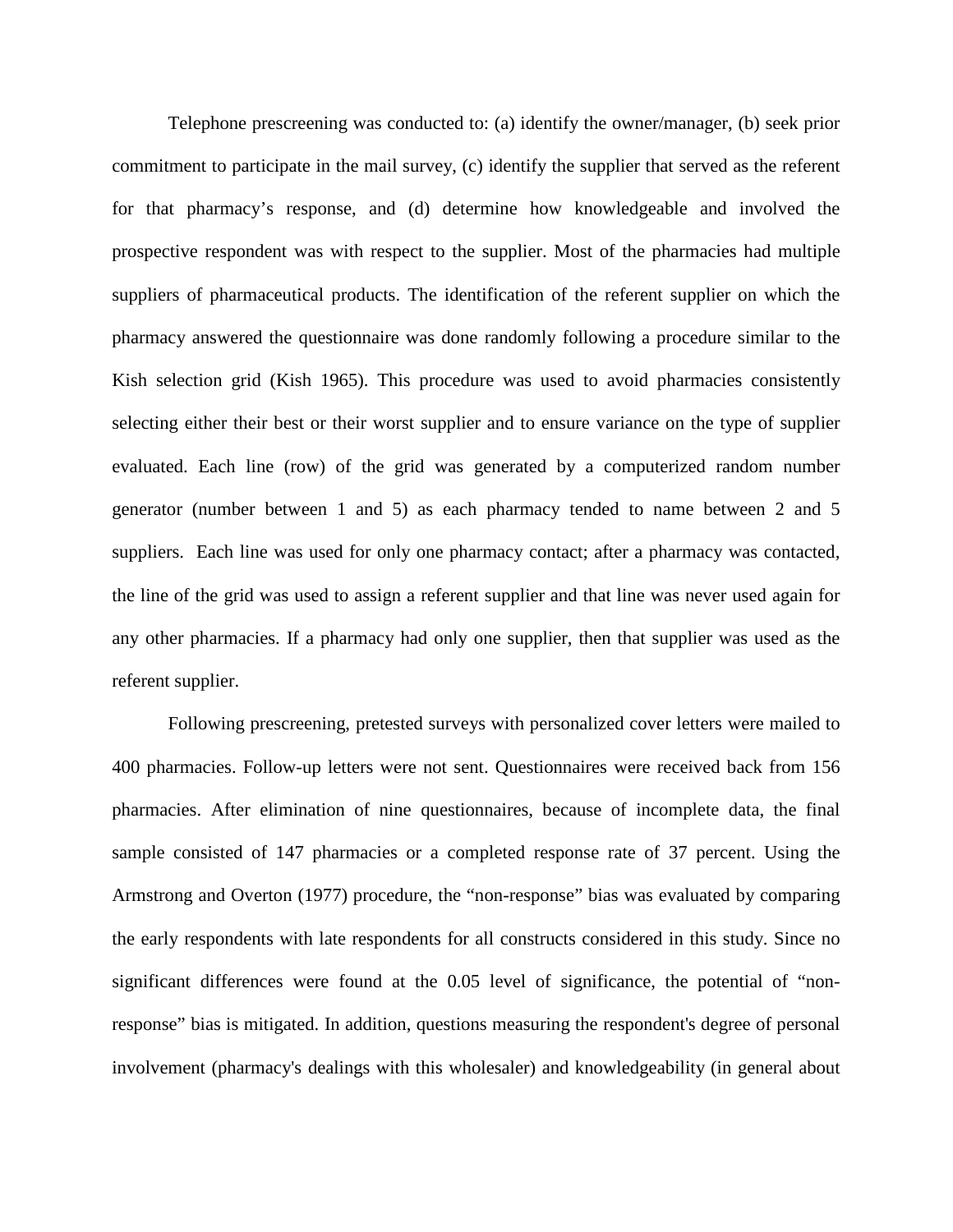the pharmacy's dealings with this wholesaler) were included in the survey. The average levels of involvement and knowledgeability measured on a seven-point scale were 6.35 and 6.56 respectively, indicating that the respondents were very involved and knowledgeable about the suppliers.

In addition, we also compared the levels of involvement and knowledgeability between early and late respondents, which did not reflect any significant statistical differences using the ttests. The early and late respondents were also compared on variables such as number of suppliers used, purchase volume, length of the relationship, and average annual inventory turnover, all of which showed non-significant differences (*t* values ranged from 0.686 to 1.572, which are non-significant at the .05 level).

## **Measure Development**

Whenever possible, we attempted to use multi-item measures that had been utilized in previous studies. Where a new scale had to be developed, we were guided initially by the construct definitions and the scales utilized in organizational research. The resulting measures and scales were then modified after face-to-face and telephone interviews with pharmacy managers (see Appendix B).

Distributive fairness was assessed using five items developed by Kumar et al. (1995a) and Yilmaz et al. (2004) but was modified based on interviews with retail pharmacies. The items require the pharmacy managers to assess, relative to several factors, the fairness of outcomes and earnings from carrying the wholesaler's line. Procedural fairness items were adapted for this study from measures previously utilized by Kumar et al. (1995a). One item measuring each of the six principles of bilateral communication, impartiality, refutability, explanation, knowledgeability, and courtesy created the procedural fairness scale.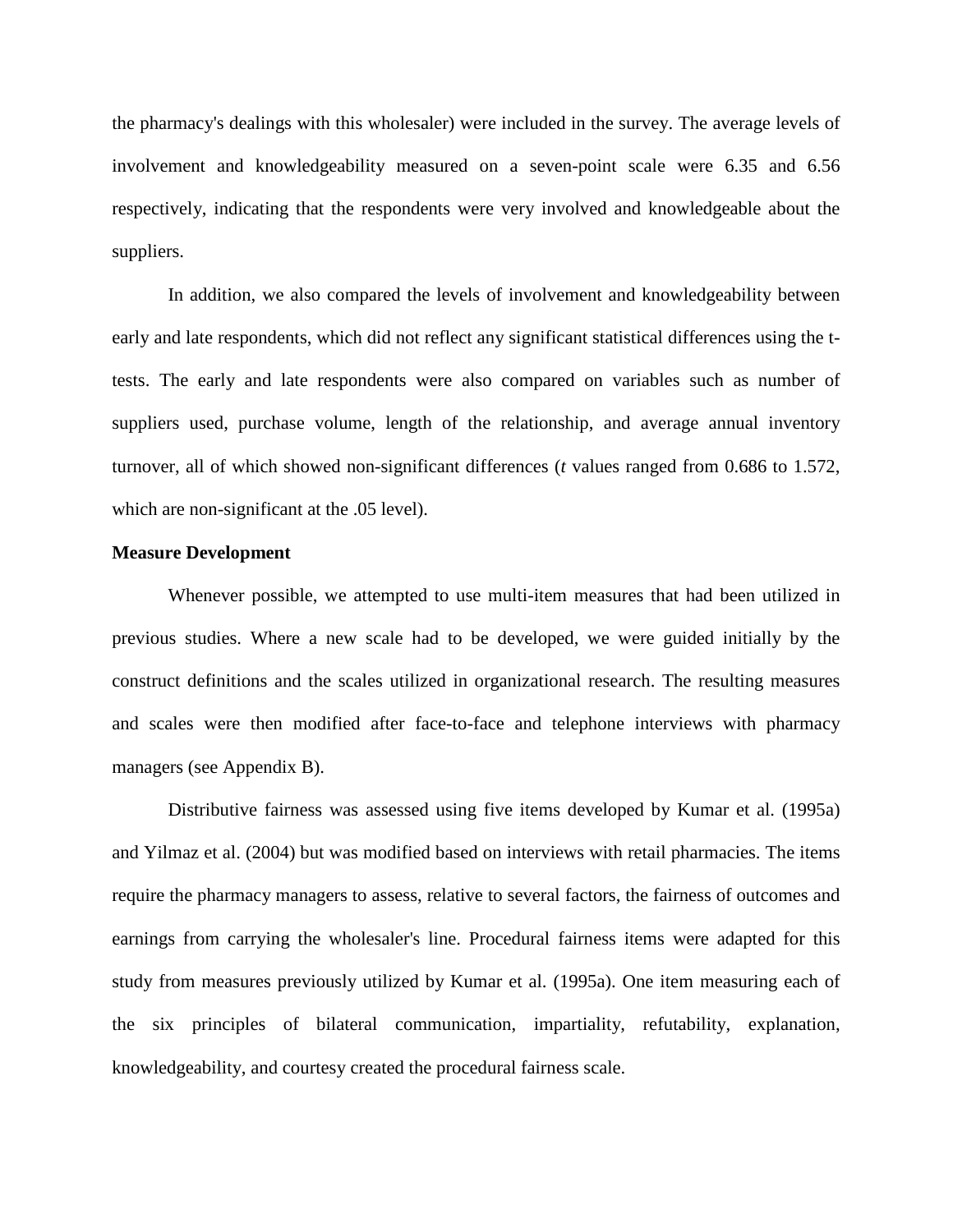Trust was defined as the perceived credibility and benevolence of a target (supplier) of trust (Ganesan 1994; Kumar et al. 1995a; Geyskens et. al. 1998). Credibility and benevolence are considered two dimensions of trust. Past studies have indicated that the two dimensions are correlated. Thus, a two-dimensional construct of trust was developed, and the items were rendered from past studies, such as Ganesan (1994) and Doney and Cannon (1997). The buyer's loyalty scale was developed based on the definition of conative loyalty, which is characterized by repeat episodes of intent to rebuy from the supplier and is similar to motivation (Oliver 1999).

Researchers in the past have used two approaches to measure interdependence (Kim and Hsieh 2003). One approach categorizes supplier-distributor dependence as either low or high and creates a 2 x 2 matrix (Buchanan 1992, Kumar et al. 1995b). The other approach identifies and measures two aspects of interdependence: magnitude and asymmetry (Gundlach and Cadotte 1994; Jap and Ganesan 2000; Kumar et al. 1995b; Lusch and Brown 1996). Apparently, there are potential trade-offs with both approaches of measurement. In a comparative review of the two main approaches generally used to measure interdependence—categorical approach and dimensional approach—Kim and Hsieh (2003) conclude that both approaches have advantages and limitations, and as such none is superior to the other. The categorical approach, as used in this study, "is more parsimonious and less burdensome than is the dimensional approach, [and] it can be an efficient way of collecting data" (p.102). Among its limitations, they point out that it reduces a multipoint scale to a two-point scale and cannot handle the degree of asymmetry. The dimensional approach, however, "cannot determine which party contributes more to the magnitude of the interdependence and, consequently, to an outcome variable" (Buchanan 1992 in Kim and Hsieh 2003, p. 103).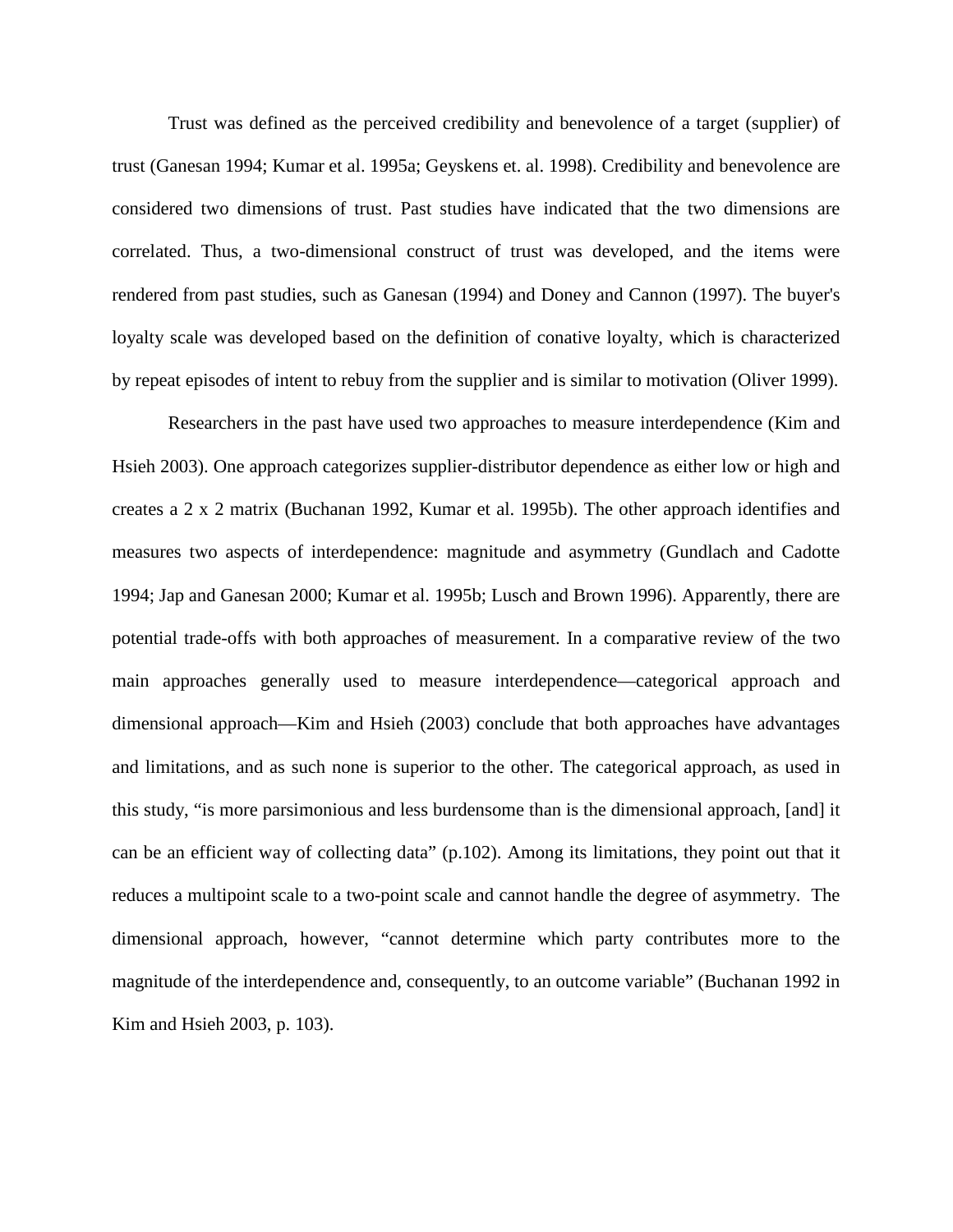For the aforesaid reasons and the added complexity due to two mediator variables and two antecedents, we chose to focus on the four *types* of interdependence: (i) mutual (equal) interdependence, (ii) buyer-dominated interdependence, (iii) supplier-dominated interdependence, and (iv) lack of perceived interdependence. Our measure was similar to, but not the same as, Buchanan (1992). Buchanan measured dependence as the ability to replace the other supplier. We measured the extent of interdependence directly by asking the buyers to choose from among four descriptions of their relationship with the supplier: (1) the buyer is more dependent on the supplier, (2) the supplier is more dependent on the buyer, (3) they are equally dependent on each other, and (4) they are not dependent on each other (see Appendix B for details on this measure and others). The overall sample was split into four groups, based on the buyer's response to this above mentioned question, for testing the study hypotheses. In our assessment, the sub-group approach adopted in the study helps parcel out the intricate mediating effects of the two dimensions of trust in the procedural fairness-loyalty and distributive fairnessloyalty relationships under four different conditions of interdependence.

#### **Measurement Analysis**

We evaluated the validity and reliability of the study constructs as follows. First, a confirmatory factor analysis was performed using AMOS 6.0 on three alternative measurement models: a) The baseline Independence model whereby the latent variables are assumed to be uncorrelated, b) The three latent variable (correlated) model with one dimension each of the Fairness and Trust constructs, and Loyalty as the third variable, and c) The five-variable (correlated) model with two dimensions each of the Fairness and Trust constructs. Each latent variable had multiple indicators or observed variables. The improvement in fit (i.e., ratio of chisquare to degrees of freedom or CMIN/DF) was used to compare the three models. The fit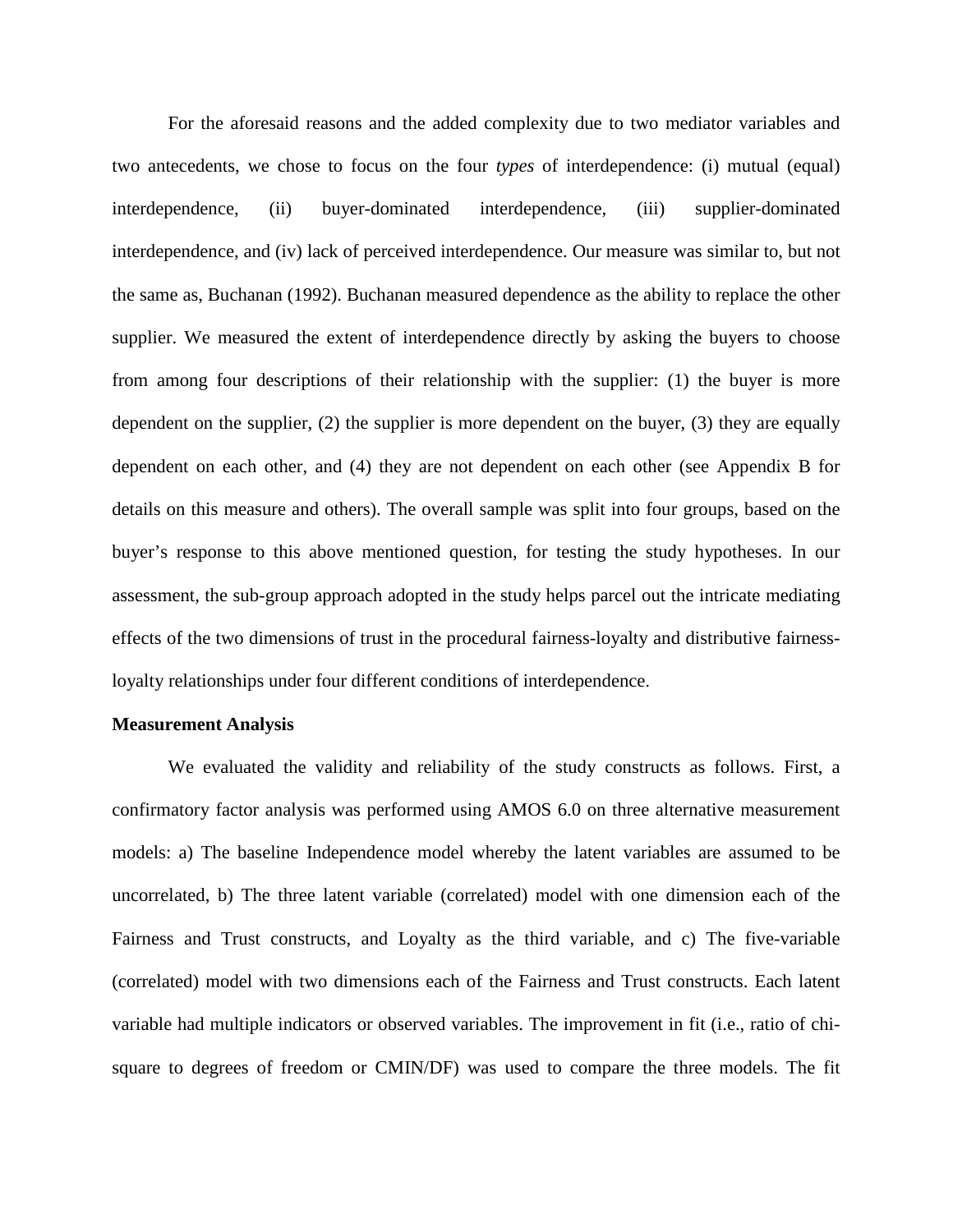indices (CMIN/DF) were 14.22, 5.22 and 4.61 respectively, which show that the third model is the most efficient in accounting for the data. Further, the third model also indicates a reasonable fit as its ratio is below 5 (Hair et al. 2006). The Normed Fit Index (NFI) was also the highest for the third model. These results support our conceptualization that both trust and fairness have two dimensions each.

The standardized regression weights (a.k.a. factor loadings or path coefficients) ranged between 0.59 and 0.91 with one exception. The third item for procedural fairness had a weight of 0.38 which was marginally below the 0.4 threshold commonly considered meaningful in factoranalytic investigations (Ford et al. 1986 in Geyskens et al. 1996). The model fit for the original model was reasonable, but it improved (CFI= 0.89, TLI=0.85, NFI=0.86) as the items with lower weights were dropped. The RMSEA, however, continued to be on the higher side  $(= 0.13)$ . We verified the internal consistency of the scales using Cronbach's Alpha. The internal consistency was 0.88 for procedural fairness, 0.86 for distributive fairness, 0.94 for trust (credibility), and 0.87 for trust (benevolence). The composite reliability was also very high for all of the above scales and ranged between 0.90-0.96, with the exception of loyalty  $(=0.82)$  which too is above the threshold of 0.8. Such high reliability estimates suggest that the indicators measure the same latent constructs, and hence are reliable indicators. The convergent validity of the constructs was tested using the average variance extracted (AVE), which ranged between 0.67-0.78 and much exceeds the minimum threshold of 0.50. Hence, the amount of variance captured by each latent construct is much higher compared to the variance due to random measurement error.

To assess the discriminant validity, we used the *Fornell-Larcker* test which ensures that a latent variable explains more variance of its own indicators than the variance of other latent variables. The test is conducted by comparing the square root of the AVE to the correlations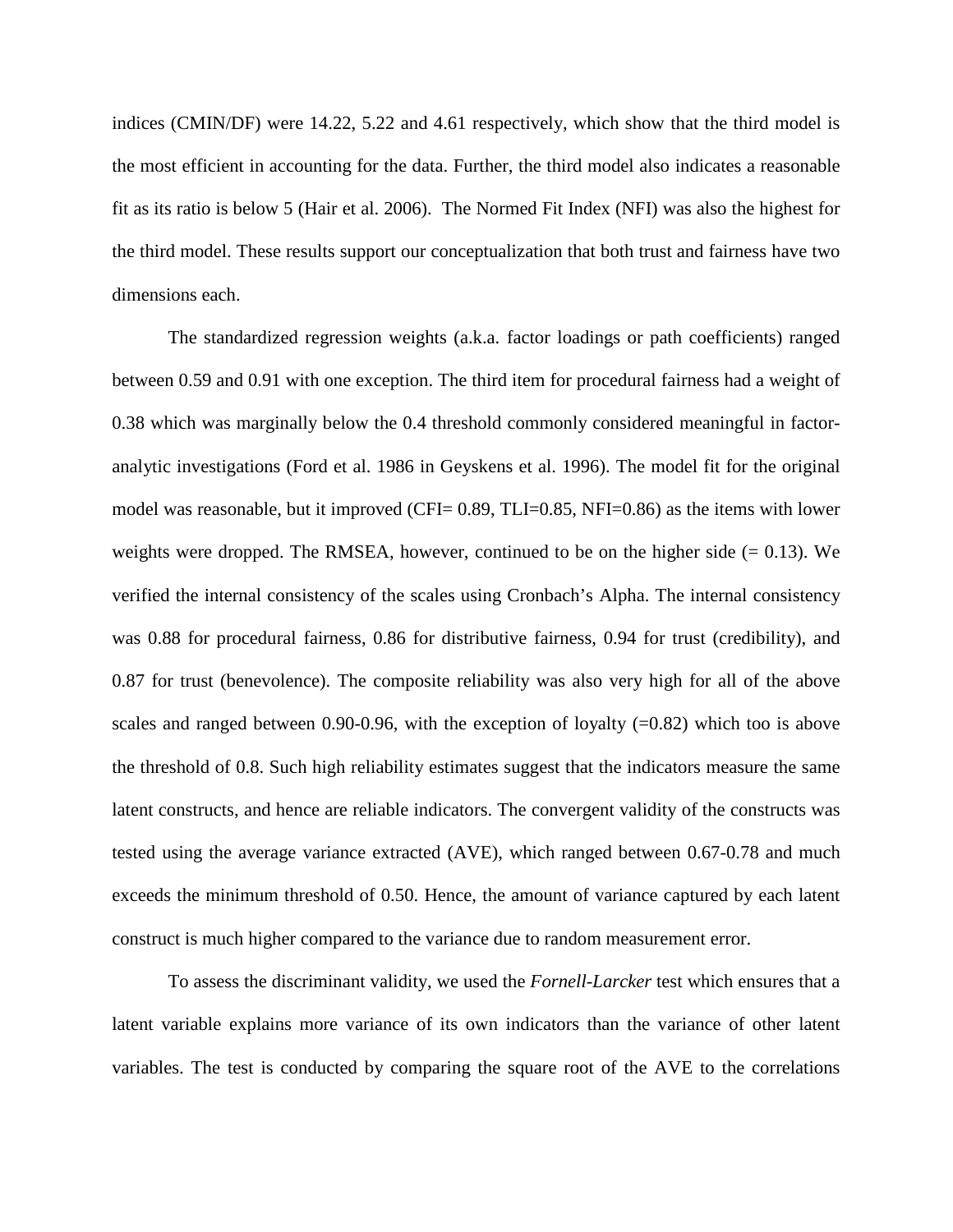between the latent variable and all other latent variable constructs. As seen in Table 1, the square root of the AVE for each latent variable (number in **bold** along the diagonal of the matrix) is greater than all the other correlations in the same rows and columns for that AVE.

## \_\_\_\_\_\_\_\_\_\_\_\_\_\_\_\_\_\_\_\_\_\_\_\_\_\_\_\_\_\_\_\_\_\_\_\_ Place Table 1 about here \_\_\_\_\_\_\_\_\_\_\_\_\_\_\_\_\_\_\_\_\_\_\_\_\_\_\_\_\_\_\_\_\_\_\_\_

Purchase volume (percentage of total annual dollar purchase from this particular wholesaler) was used as a control variable. The summary statistics for the measures are reported in Table 1. All of the independent and dependent variables are significantly intercorrelated at  $p <$ 0.01. The control variable, purchase volume, is significantly correlated at  $p < 0.05$  with the ultimate outcome variable, buyer loyalty. Purchase volume is also significantly correlated at  $p <$ 0.05 with trust (benevolence), which serves as a mediating variable, as a penultimate outcome variable.

### **RESULTS**

The traditional Sobel test is generally used to decipher the effect of one mediator at a time between an independent variable and the dependent variable, but it does not allow for any covariates in the model. The Sobel Z statistic based on the Multiple Mediation procedure of Preacher and Hayes (2008), however, can be obtained using bootstrapping but again the model allows for only one independent variable at a time and no covariates. Using the Baron and Kenny procedure and Structural Equation Modeling, we were able to test for the mediation effects of the two dimensions of trust (credibility\_trust and benelolence\_trust) between two independent variables (procedural and distributive fairness) and the dependent variable (loyalty) simultaneously, in the presence of a covariate (purchase volume).

The overall hypothesis (H1) regarding the moderating influence of interdependence that the mediating role of trust would vary under four conditions of interdependence was first tested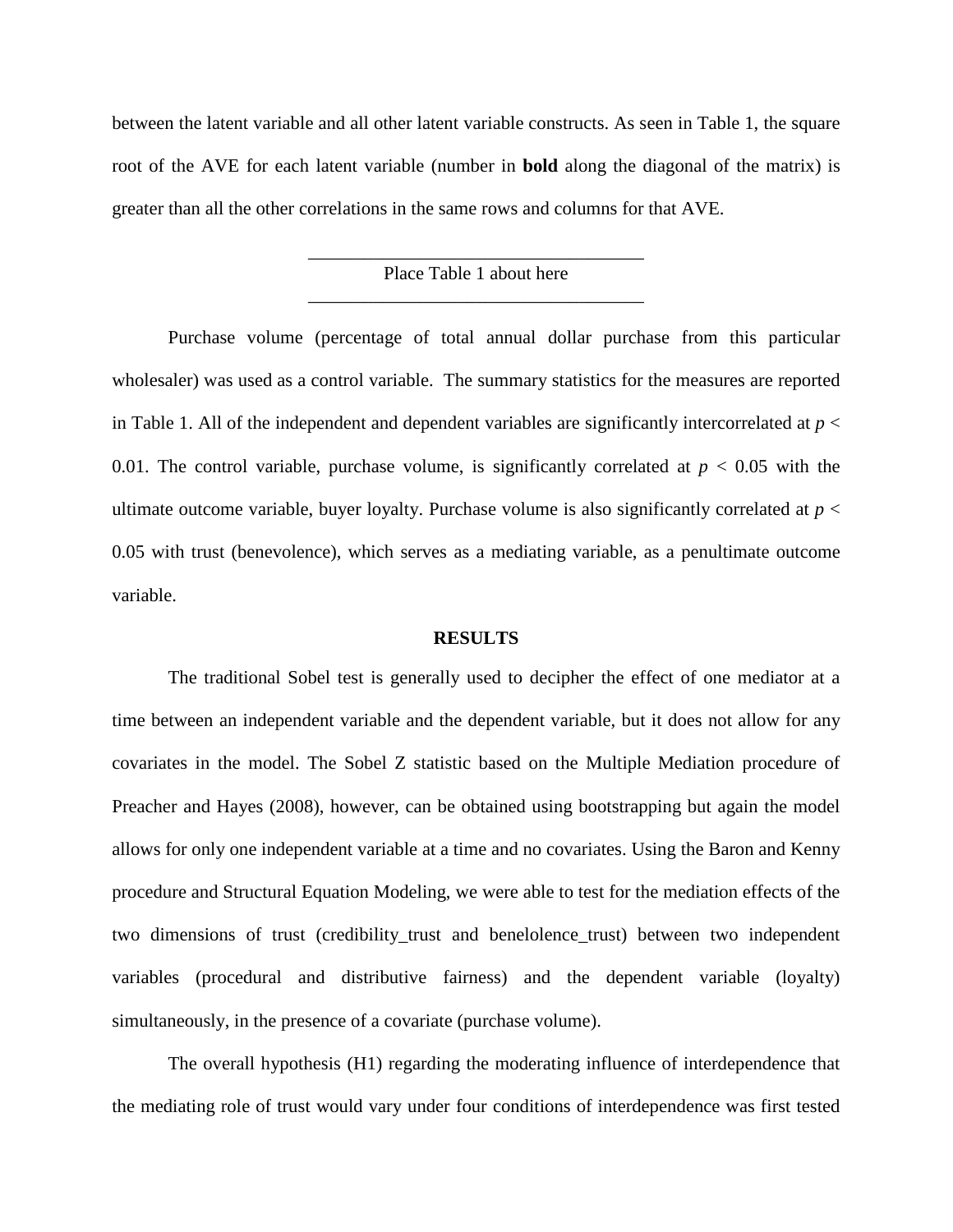using the "Multiple-Group Analysis" in AMOS 6.0. The results (Overall Chi-square = 20.457, *df*  $= 15$ ,  $p = 0.155$ ) supported our overall contention that the mediating role of trust differs in the four groups, and that interdependence moderates the nature of fairness-trust-loyalty relationships. A nonsignificant *p* value suggests that we fail to reject the hypothesis that the unconstrained model of differences across groups fits the data. Hence, interdependence does influence the nature of fairness-trust-loyalty relationship in that the four groups pertaining to as many conditions of interdependence are indeed different.

To further test the varying mediating role of trust under different conditions of interdependence represented by four subgroups, Hypotheses H2-H5 were tested using regression models as the limited subgroup size prohibited further use of SEM. We followed the Baron and Kenny (1986) procedure to test for the mediation effects of trust under different conditions of interdependence as follows. First, we ran a regression with loyalty as the dependent variable and purchase volume as the independent (control) variable. Second, we estimated a direct model without any mediation variables (trust—credibility and trust—benevolence) and estimated direct effects of the two dimensions of fairness on loyalty after controlling for the purchase volume. We then compared the direct effects with the corresponding coefficients from a mediating model that included the two types of trust, credibility and benevolence, as the mediating variables. A full mediation was indicated if the following conditions were met: (1) the direct effects model produced a significant effect on a given outcome (procedural fairness and distributive fairness on loyalty), (2) the corresponding direct effect was reduced to non-significance after inclusion of the mediating variables, and (3) the mediators had a significant effect on the focal outcome (i.e., trust credibility and trust benevolence on loyalty). Mediation was not indicated when the direct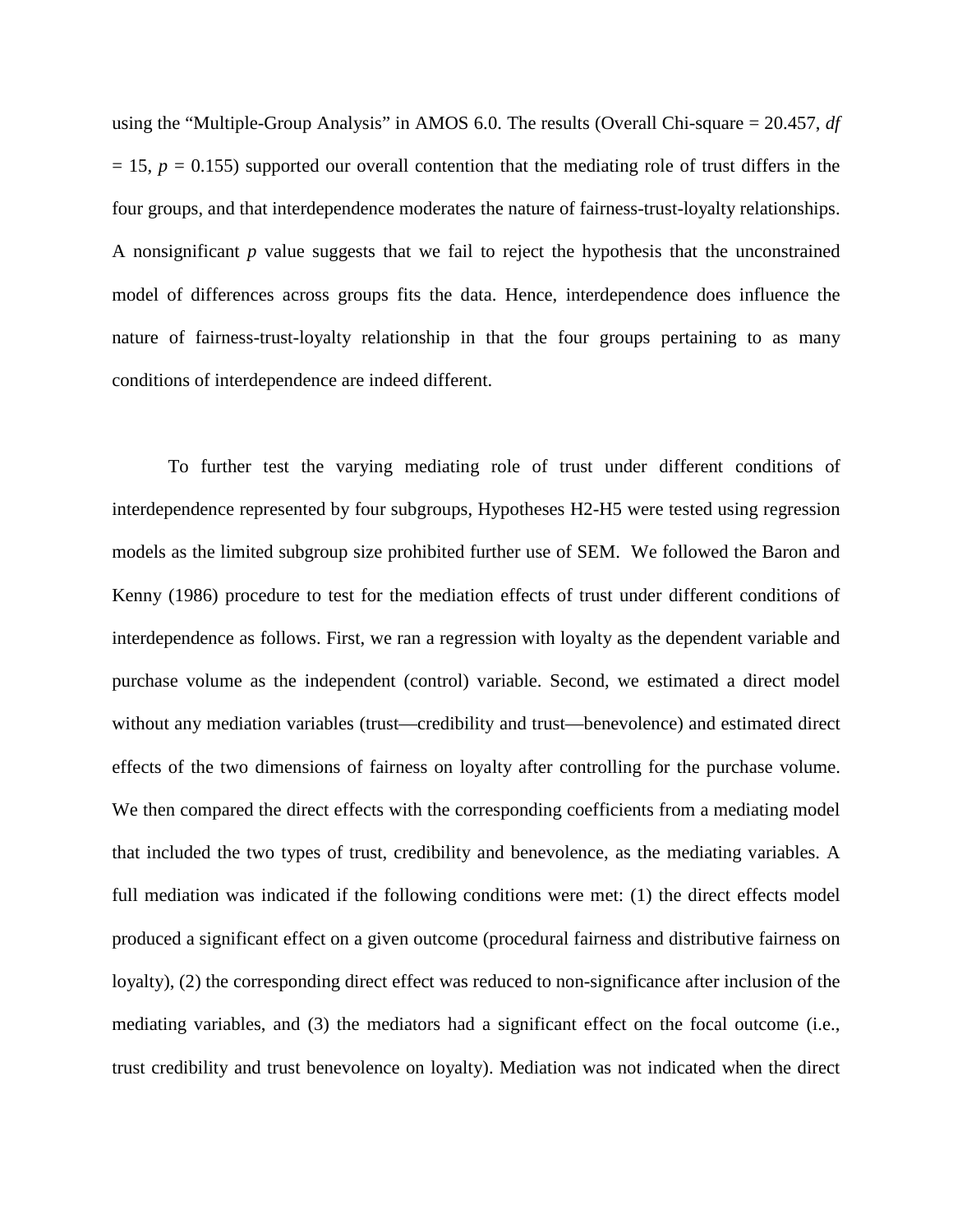effects remain virtually unchanged with the introduction of the mediating variables as in condition 2. Finally, partial mediation was indicated if the direct effects were reduced but did not become non-significant.

To test Hypotheses H2-H5, we first divided the overall sample into subgroups based on the four interdependence categories as described earlier under the Measure Development section. We were able to use only three of the four subgroups: symmetric interdependence (our firm and the wholesaler are equally dependent on each other,  $N = 63$ ); asymmetric buyer dependence (our firm is more dependent on this wholesaler,  $N = 45$ ); and no perceived interdependence (our firm is not dependent on this wholesaler, and this wholesaler is not dependent on our firm,  $N = 27$ ) to test the hypotheses. Given the nature of the industry under study, the asymmetric supplier dependence group (this wholesaler is more dependent on our firm) turned out to be less prevalent with  $N = 12$ , and was dropped from further analysis due to insufficient sample size.

Under conditions of symmetric interdependence, when the buyer and supplier are equally dependent on each other, both procedural and distributive fairness have a direct significant effect (*beta* = 0.346 at  $p < 0.01$ , and *beta* = 0.236 at  $p < 0.05$ , respectively) on loyalty, as shown in Table 2. Further, the relationship is completely mediated by both dimensions of trust—credibility and benevolence—as the two fairness coefficients become non-significant (*beta* = 0.017 and 0.066, respectively). Thus, Hypotheses H2a and H2b are supported.

> \_\_\_\_\_\_\_\_\_\_\_\_\_\_\_\_\_\_\_\_\_\_\_\_\_\_\_\_\_\_\_\_\_\_\_\_ Place Table 2 about here \_\_\_\_\_\_\_\_\_\_\_\_\_\_\_\_\_\_\_\_\_\_\_\_\_\_\_\_\_\_\_\_\_\_\_\_

Under conditions of asymmetric interdependence, when the buyer is more dependent on the supplier, only procedural fairness has a significant direct effect (*beta* =  $0.719$ , *p* <  $0.001$ ) on loyalty. When trust is introduced in the equation, the results shown in Table 3 indicate that the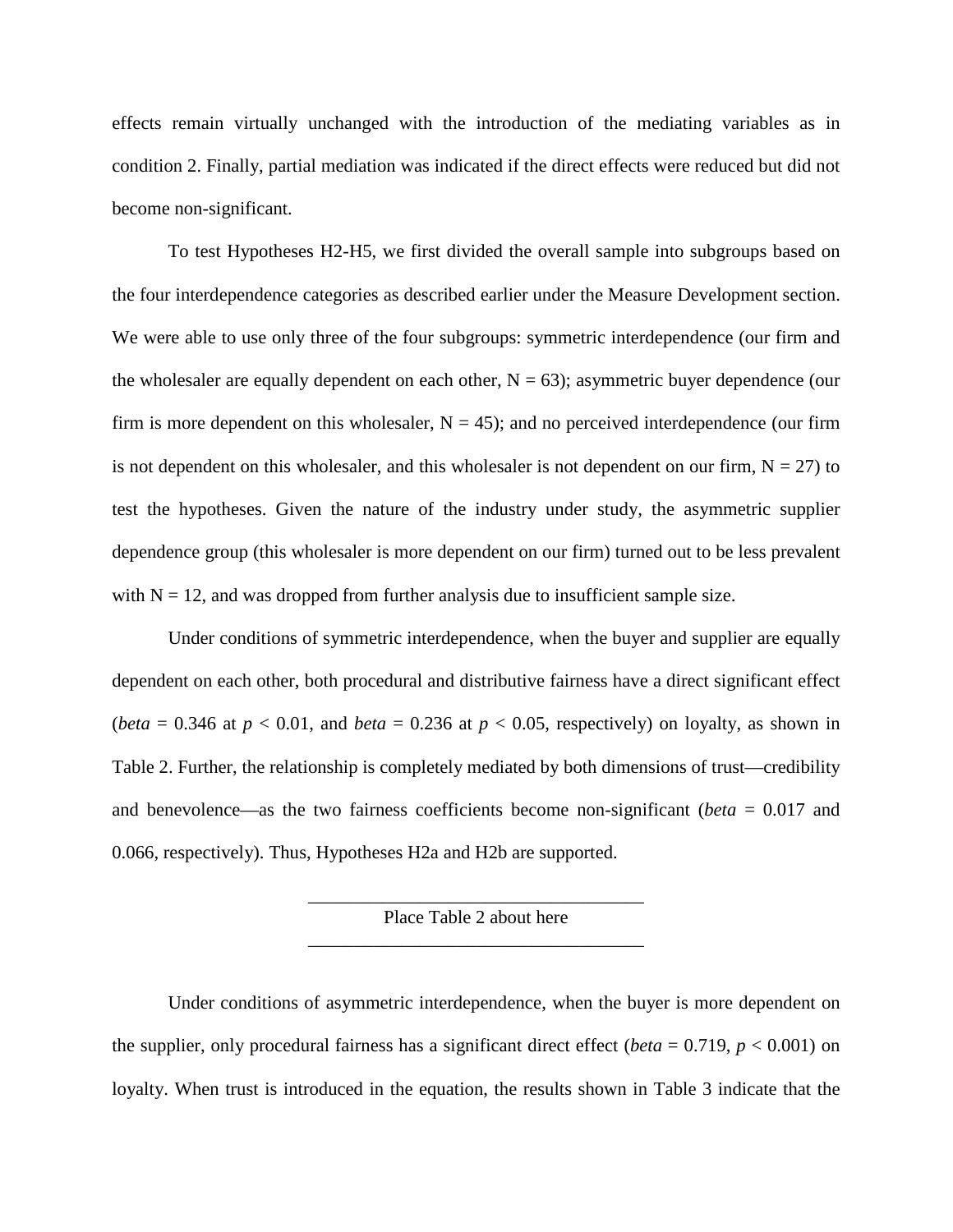procedural fairness coefficient becomes less significant (*beta* = 0.435, *p* < 0.05), but both trust coefficients are non-significant. Thus, trust does not seem to mediate the fairness-loyalty relationship when the buyer is more dependent on the supplier, and hence H3a and H3b are supported. As mentioned above, H4a and H4b couldn't be tested owing a small number of observations in that subgroup.

## \_\_\_\_\_\_\_\_\_\_\_\_\_\_\_\_\_\_\_\_\_\_\_\_\_\_\_\_\_\_\_\_\_\_\_\_ Place Table 3 about here \_\_\_\_\_\_\_\_\_\_\_\_\_\_\_\_\_\_\_\_\_\_\_\_\_\_\_\_\_\_\_\_\_\_\_\_

The results shown in Table 4 suggest that in an exchange relationship with no perceived interdependence, trust does not mediate the fairness-loyalty relationship, as expected. Thus, the proposed H5a and H5b are supported. It is important to note that both procedural and distributive fairness have a significant direct effect (*beta* = 0.403 and 0.380, respectively; both are significant at  $p < 0.05$ ) on buyer loyalty when there is no perceived interdependence between buyer and supplier.

> \_\_\_\_\_\_\_\_\_\_\_\_\_\_\_\_\_\_\_\_\_\_\_\_\_\_\_\_\_\_\_\_\_\_\_\_ Place Table 4 about here \_\_\_\_\_\_\_\_\_\_\_\_\_\_\_\_\_\_\_\_\_\_\_\_\_\_\_\_\_\_\_\_\_\_\_\_

## **DISCUSSION, IMPLICATIONS, AND CONCLUSIONS**

#### **Theoretical Implications**

Interdependence was found to be a very important construct in supplier-buyer relationships. We found that varying types of interdependence (i.e., symmetric interdependence, asymmetric buyer dependence, and no perceived interdependence) have differential impacts on the nature of fairness-trust-loyalty relationships. Under conditions of symmetric dependence, trust completely mediates the relationship between fairness and loyalty. We established that, in symmetric (balanced) relationships, both distributive and procedural fairness facilitate the development of benevolence-based and credibility-based trust which, in turn, engenders loyalty.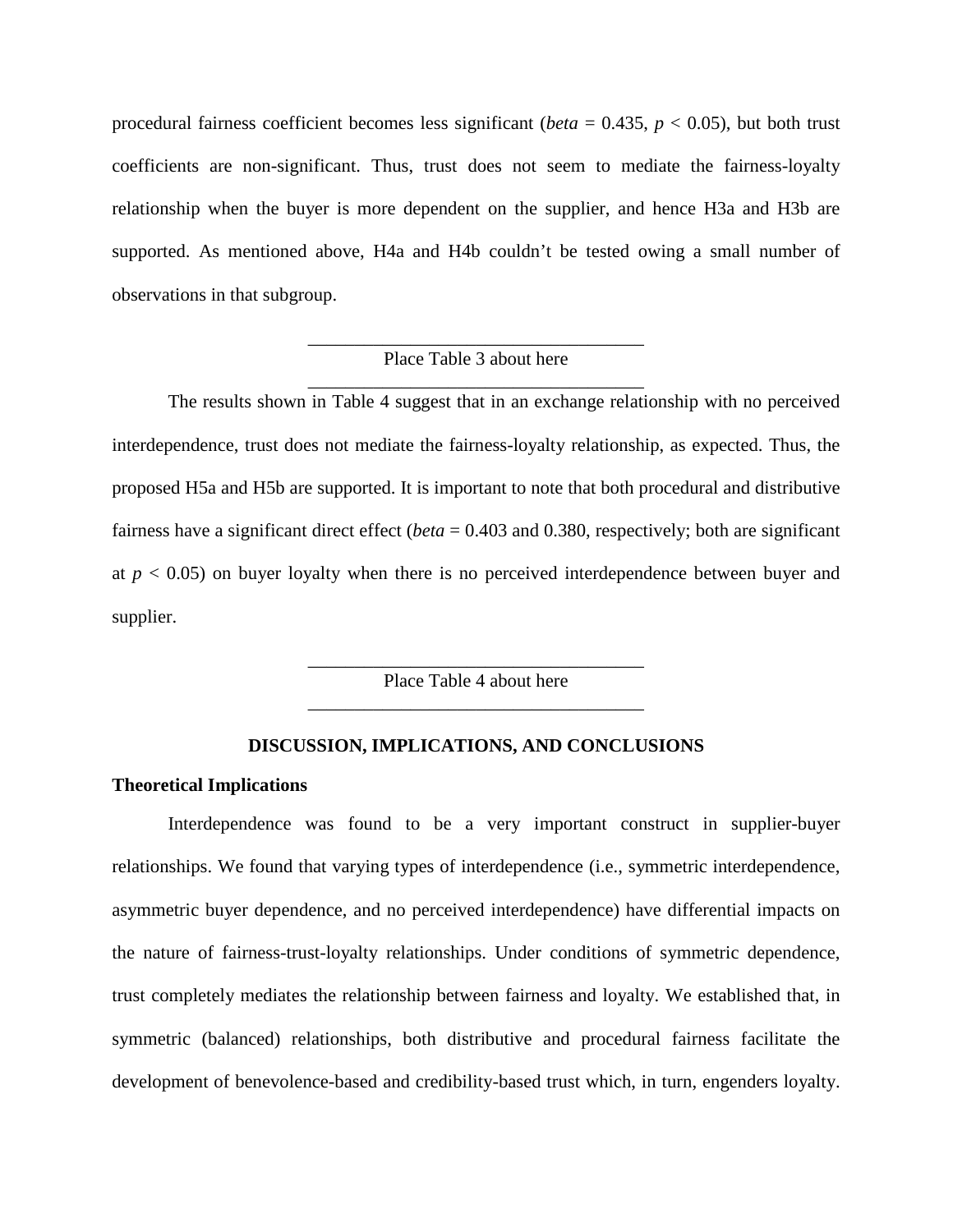Under symmetric interdependence structure when the power is balanced, trust would have developed well. A balanced relationship helps alleviate the fear that one's supply chain partner will engage in any irrational, opportunistic behavior, and, thus, fosters a trusting relationship based on perceived fairness. Under such conditions, trust can lead even highly developed firms to desire to maintain the relationship (Geyskens et al. 1996). So signaling fairness under conditions of symmetric interdependence generates trust, which, in turn, creates loyalty. It may be noted that this finding is contrary to that of Kumar et al. (1995b), who observed that even in high symmetric interdependence conditions there was no guarantee that a trusting, committed relationship would develop.

In the case of asymmetric buyer dependence when the buyer perceives itself to be more dependent on the wholesaler, the supplier can bargain aggressively given its lack of offsetting dependence. Such a relationship could be marked by a high degree of opportunistic behavior, which would deter the development of trust between the two parties. Since the supplier enjoins more influence in the relationship, s/he might not feel the necessity to develop a trusting relationship with the buyer. The asymmetric nature of the relationship dampens the development of adequate trust, thus leading to reliance on other mechanisms for developing loyalty.

The vulnerable retailers, unable to protect themselves from the wholesaler's opportunism, would not develop trust in the relationship (Heide and John 1988). Under asymmetric conditions trust may be low (Anderson and Weitz 1989, Dwyer, Schurr and Oh 1987, Frazier, Gill and Kale 1989, Stern and Reve 1980). Geyskens et. al 1996 observed that when "trust is absent, developing affective commitment is highly unlikely" (p. 314). Kumar et al. (1995b) noted that "trust and commitment do not naturally flourish in asymmetric relationships; if they are to develop, they must be carefully cultivated" (p. 353). Our study concurs with these earlier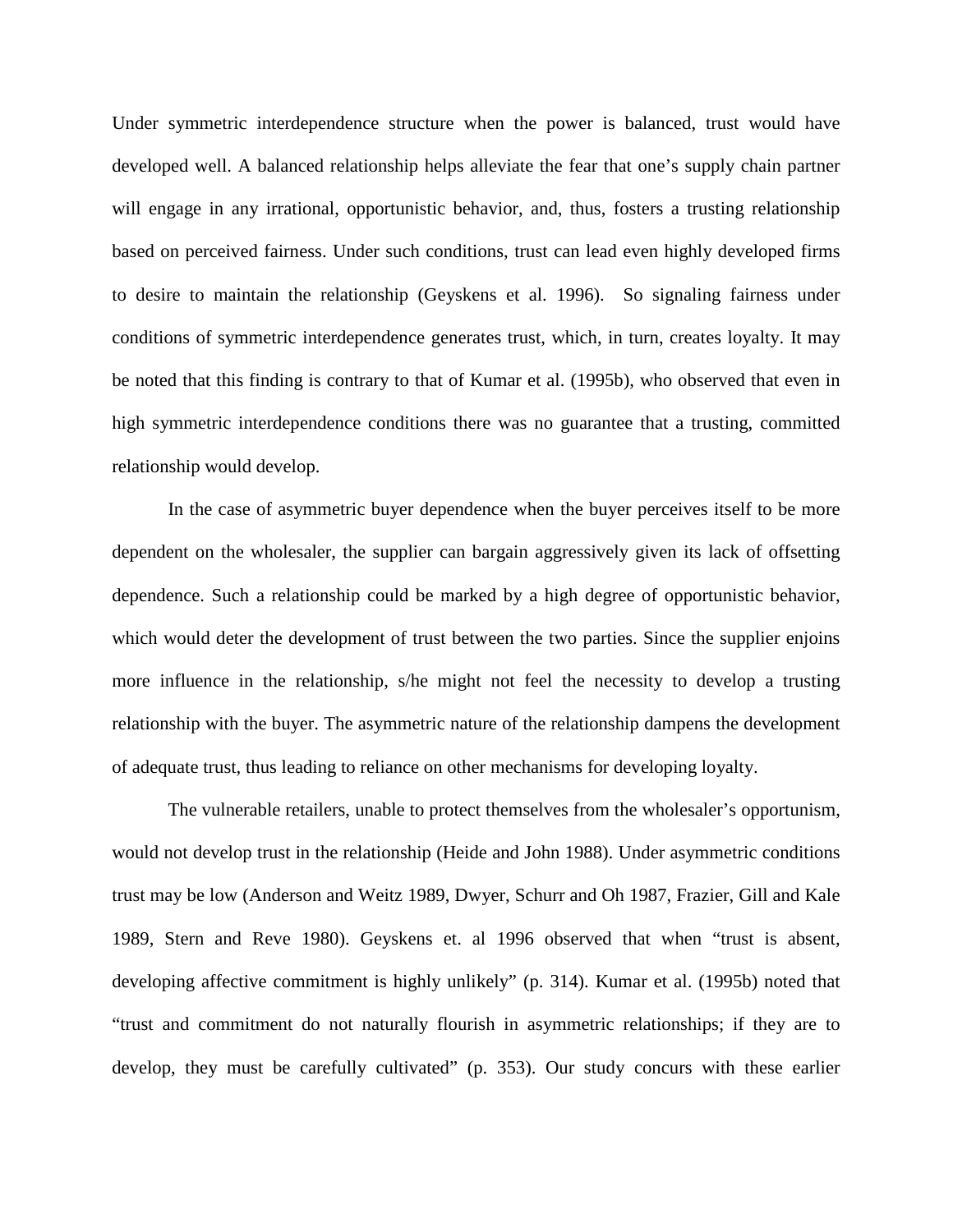findings suggesting that under asymmetric interdependence structure, trust cannot create loyalty (similar to affective commitment) but fairness can directly impact loyalty. So in asymmetric relationships, signaling fairness by the powerful wholesaler could generate loyalty even when the trust is low or absent in the relationship. Since the buyer is more dependent on the supplier, the latter could at least demonstrate procedural fairness in order to have continued business from the buyer. In the absence of a trusting relationship, the likelihood of repeat business could be improved by improving the perception of procedural fairness on part of the supplier, and hence either dimension of trust may not mediate the fairness-loyalty relationships.

Under conditions of no perceived interdependence, trust (credibility and benevolence) does not mediate the relationship between fairness and loyalty. This is a condition that could happen either early in a relationship or in a spot market situation. When supply chain partners do not perceive interdependence, a trusting relationship based on credibility and benevolence does not seem to develop because of the possible fear of opportunistic behavior or because the relationship is premature. The buyer, however, might be willing to continue to transact business with the supplier (i.e., show loyalty) if s/he perceives procedural and/or distributive fairness in supplier's dealings. Thus, if firms try to develop loyalty with their partners while remaining independent, fairness seems indispensable in the relationship.

### **Managerial Implications**

Given the increasing pressures on the cost of the health care system, pharmaceutical companies are increasingly finding ways to becoming more efficient. They are also experimenting direct distribution strategies to pharmacies using third party logistics companies, such as UPS. If such practices become a common place, then the role of wholesalers will diminish or eventually disappear. This challenge poses more a reason for the wholesaler to build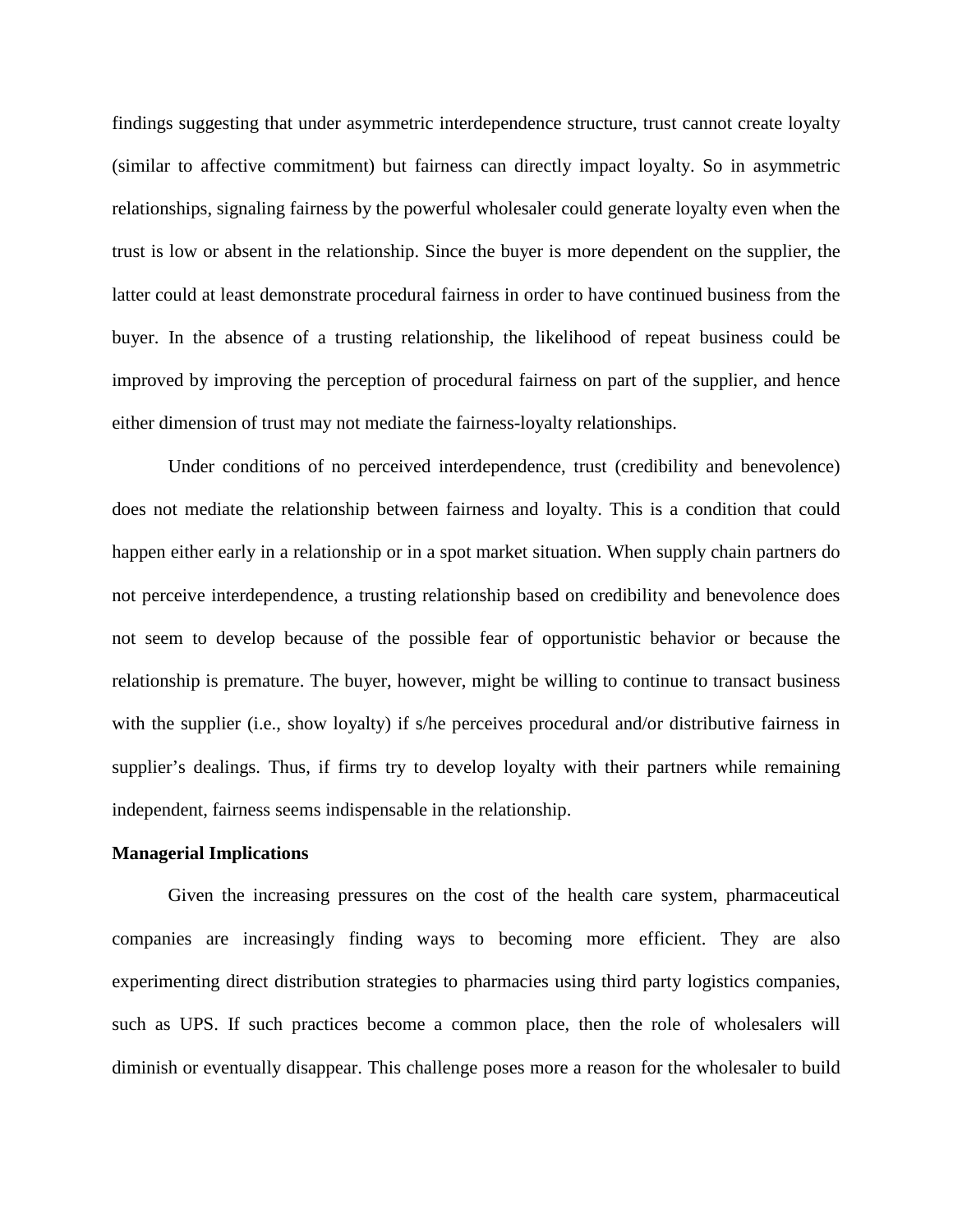trusting relationships and loyalty with the pharmacies, which has strategic advantage for the pharmaceutical wholesalers. First, the more loyal pharmacy customers the wholesalers have, the more clout they would have as the pharmaceutical manufacturers would hesitate to bypass the wholesalers thus providing power balance to the wholesalers. Second, it is less costly to retain a customer than to acquire a new one. Appropriate deployment of procedural fairness and distributive fairness is necessary to build trust and eventually loyalty with the pharmacies. The wholesaler that does a superior job in creating a competitive advantage leveraging fairness to engender trust might get to benefit in recruiting more pharmacies to their loyalty programs.

Under conditions of symmetric interdependence, we noted that as managers at the supplier's end demonstrate fairness—procedural and distributive—they are able to cultivate a trusting relationship with the buyers, which in turn leads to buyer loyalty. A straight forward implication of this finding in the pharmaceutical supply chain is that pharmaceutical wholesalers should clearly communicate and set expectations to the pharmacy on how they can help on various business processes that will contribute to the pharmacy's success (Doucette and Jambulingam 1998). Specifically, the wholesaler could offer to train and educate pharmacy managers on how to a) improve clinical services and monitor drug interactions, b) manage third party prescription benefit contracts, c) deploy patient compliance and reminder solutions. In addition, the wholesaler should examine the local market conditions of the pharmacy and help them identify appropriate service offerings, such as long-term care, home health care, etc. Since the pharmacy managers can easily observe, monitor, and track the above mentioned business processes, it would help develop trust in the relationship leading to their loyalty to the wholesaler. Additionally, the wholesalers should display intentions beneficial to the pharmacy. For example, how they could make better margins on generic drugs. Such actions signal to the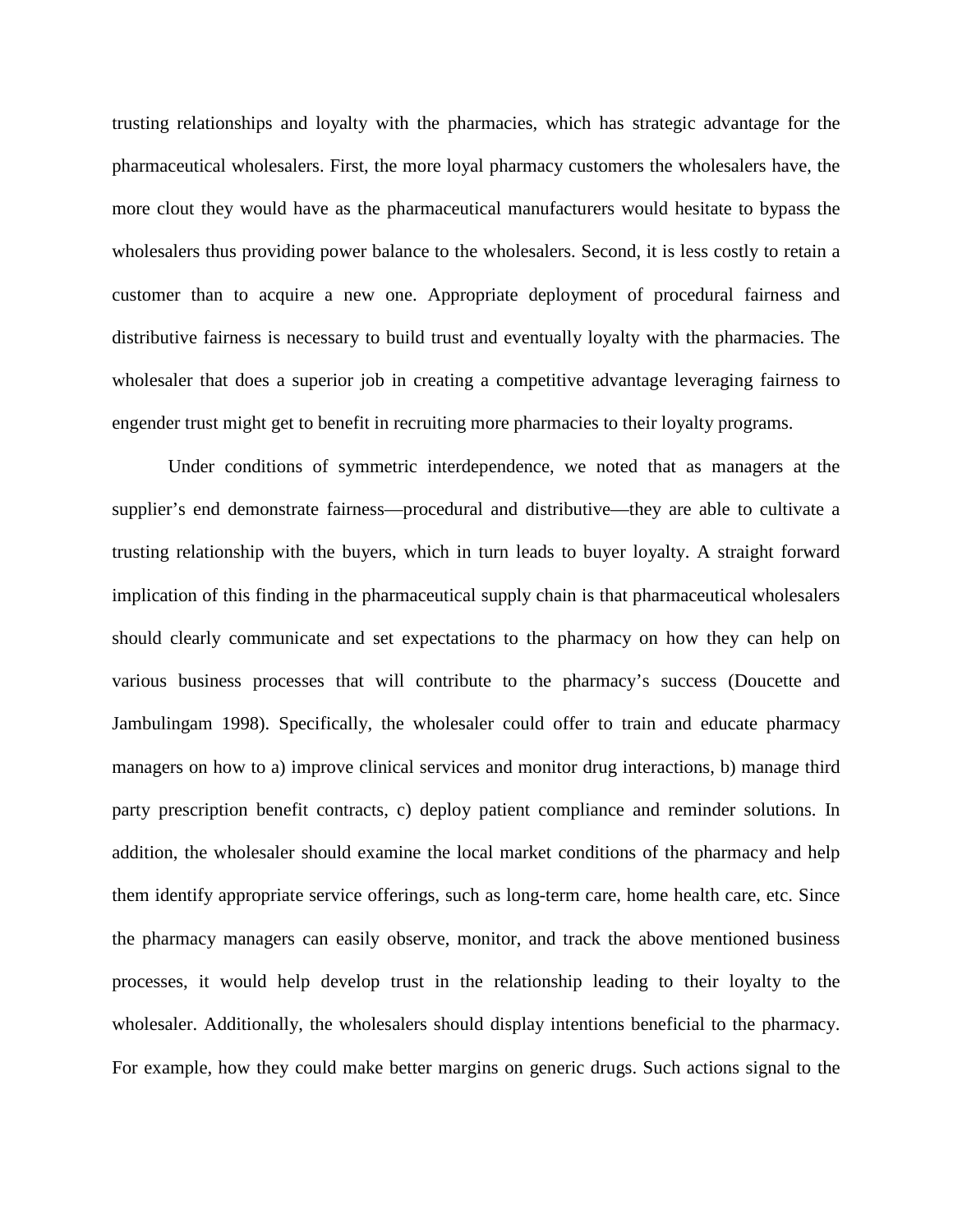pharmacies that the wholesalers care about the pharmacy's business and are willing to put the pharmacy needs above their own.

Under conditions of perceived independence or asymmetric buyer-dependence, a trusting relationship between supply chain partners may not develop. In asymmetric buyer-dependence condition, the buyer shows repeat behavior based on the supplier's fair procedures. Thus, managers at the supplier's end should effectively develop procedural fairness and signal their counterparts at the buyer's end. Procedural fairness on part of the wholesalers could be demonstrated by instituting business processes that can be easily observed, monitored and tracked by the pharmacies. In the case of early relationships, where there is no perceived interdependence yet, suppliers should also demonstrate equitable division of benefits with their buyers to espouse loyalty in their buyers.

The above findings, when viewed from the opposite angle, could be used to train the wholesalers to signal to the pharmacies that they are equally dependent on them for their own success. Such signaling on part of the wholesalers would help the pharmacy managers to perceive a mutually dependent relationship. Managing the perception is germane to generating trust, which in turn engenders loyalty.

The results have significant applications to other channel contexts wherever buyers can exercise choice in selecting suppliers. It is important to note that trust plays a critical role in highly interdependent relationships. Building trust becomes imperative in symmetric relationships. In asymmetric buyer-dependent relationships, supplier's procedural fairness plays an important role in garnering buyer loyalty. It may be that when the buyers are more dependent on their suppliers, the suppliers may not see the need to engage in fair distribution of benefits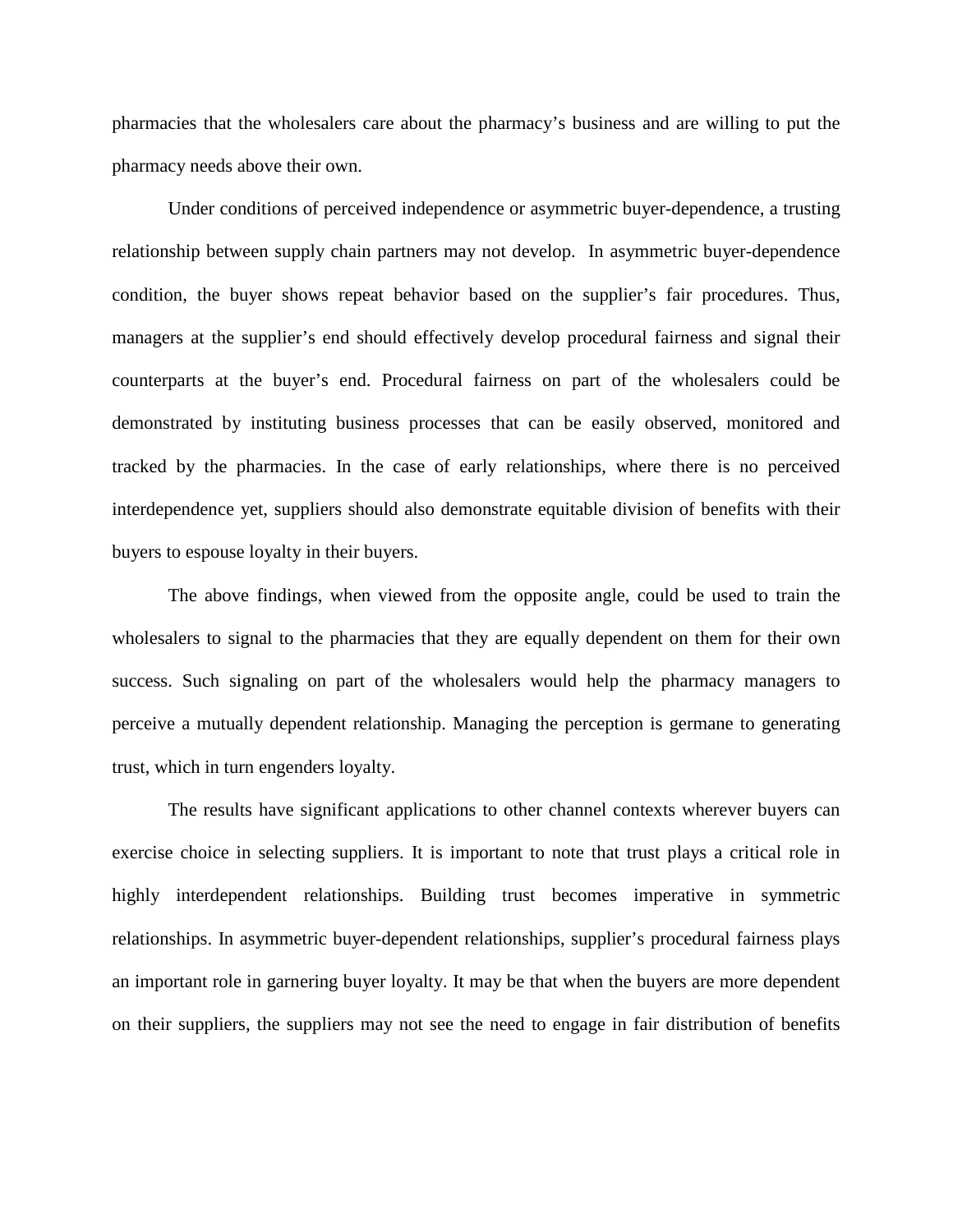since the buyers would continue to buy out of necessity. In early relationships, however, both forms of fairness—procedural and distributive—help engender loyalty.

## **Limitations and Directions for Future Research**

This study is not free from limitations, which could serve as a fertile ground for future research. First, due to a relatively powerful position of the wholesalers in this pharmaceutical wholesaler-buyer relationship, the asymmetric seller dependence condition could not be investigated. Other channel or supply chain relationships consisting of more powerful buyers should be investigated to see how fairness and trust operate under an asymmetric supplier dependency situation. Second, the interdependence measure used in the study is a categorical one, which we thought to be appropriate for the study as it allowed us to parcel out the mediating effects under different conditions of interdependence. It, however, suffers from the limitation of not being able to assess the degree of symmetry or asymmetry under each condition. The dimensional approach used in some earlier studies has limitations too. Thus, future research should consider developing some alternatives, such as the response surface approach of Kim and Hsieh (2003).

Given the important role that fairness plays in generating buyer loyalty in the cases of perceived independence between buyers and suppliers and asymmetric buyer dependence, future research opportunities exist for exploring the antecedents to distributive and procedural fairness. Future research may also benefit from studying the moderating influence of variables, such as conflict and dissatisfaction, in the fairness-trust-loyalty relationship under different conditions of interdependence. Future research in this area should further investigate the role of fairness in other channel contexts.

#### **Conclusions**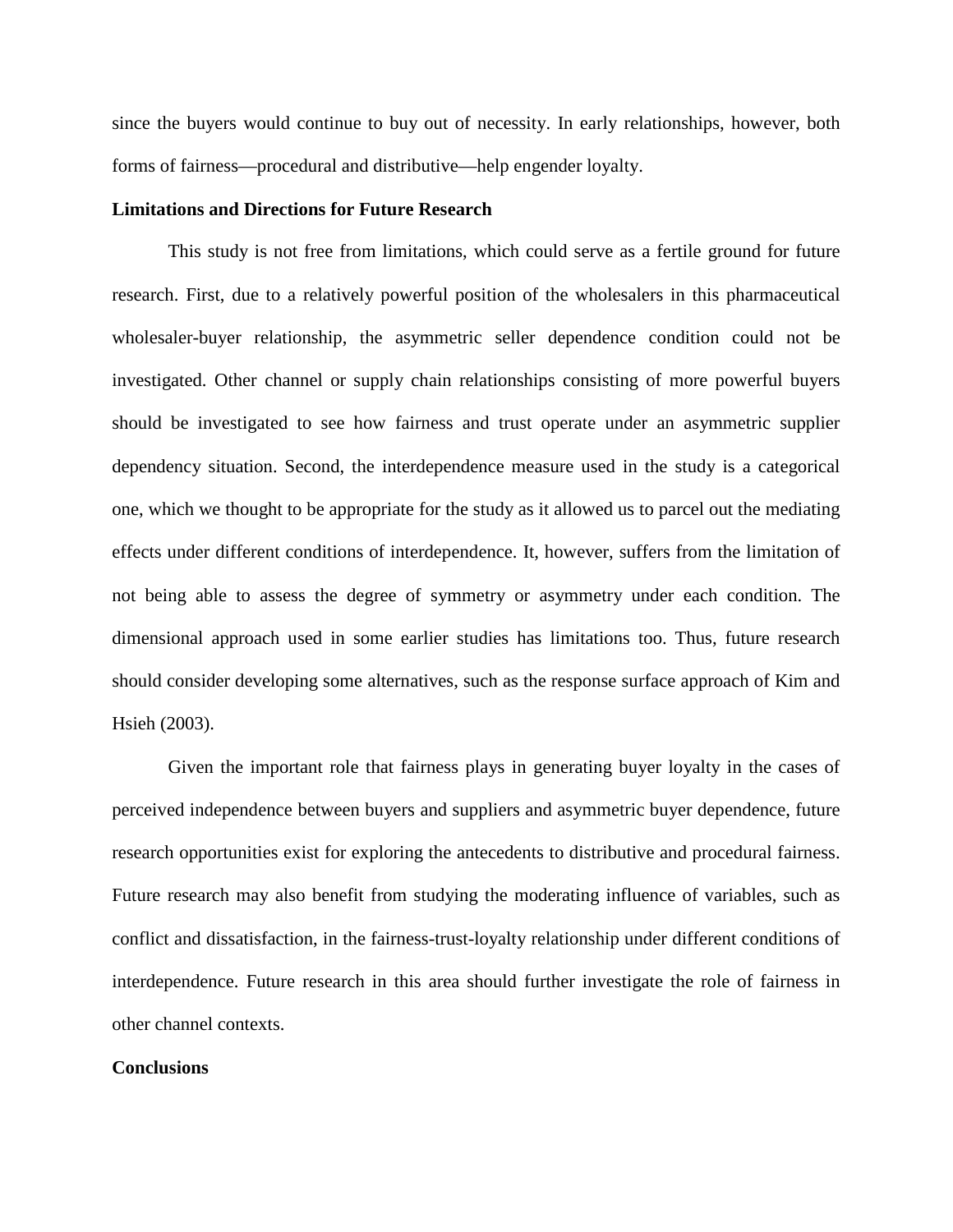The varying conditions of interdependence examined in the study help us better understand the mediating role of trust in the fairness-loyalty relationship. It is only under symmetric conditions that fairness leads to trust, which in turn leads to a loyal, longer lasting buyer-supplier relationship. Under conditions of perceived independence or asymmetric buyer dependence, the lack of cooperative behavior and related fear of irrational, opportunistic behavior hinder the growth of a trusting relationship. In such cases, the buyer's repeat buying behavior is simply founded on the procedural and distributive fairness of the supplier.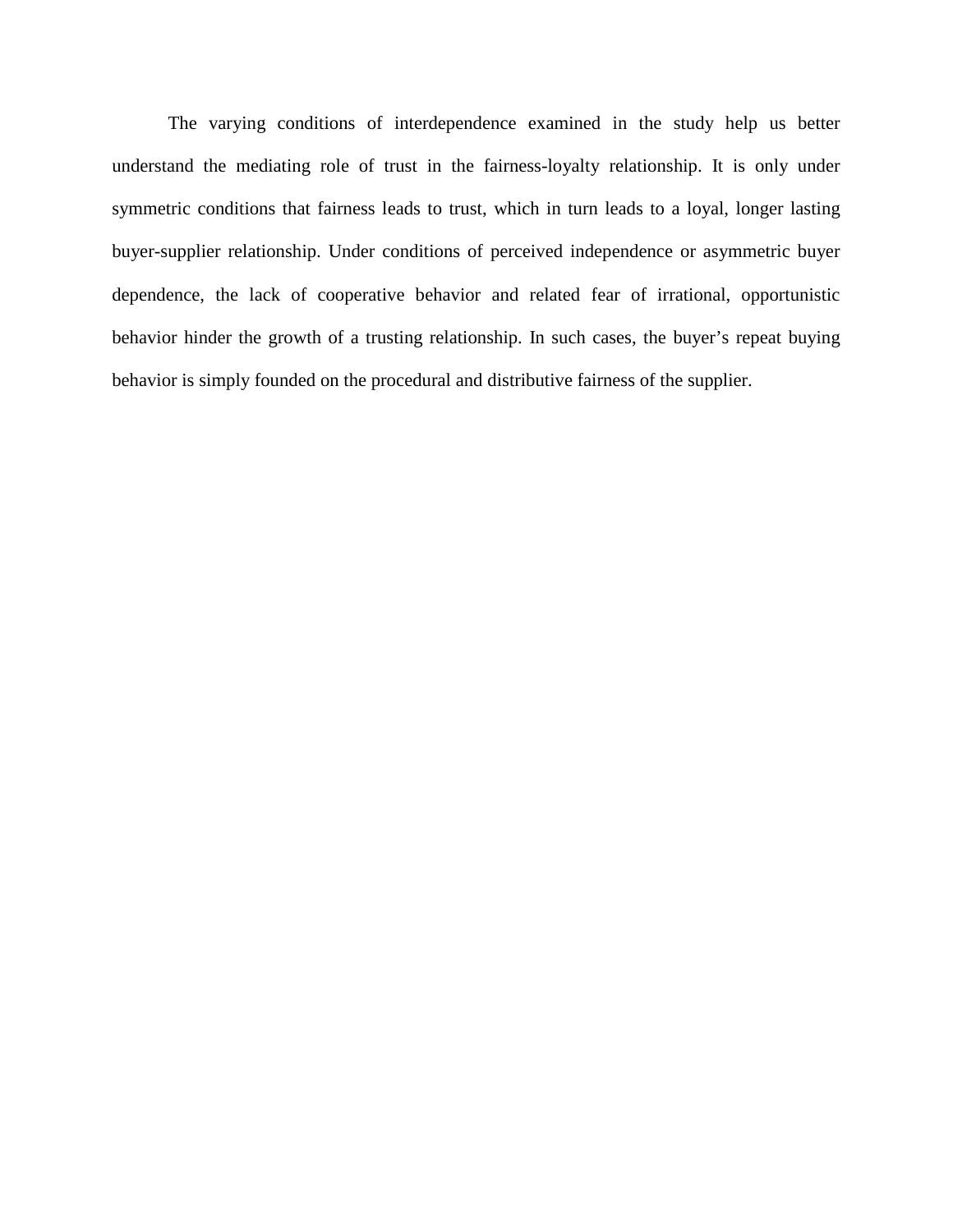## **REFERENCES**

Andaleeb, Syed Saad, 1996. "An Experimental Investigation uf Satisfaction and *Commitment in*  Marketing Channels: The Role of Trust and Dependence," *Journal of Retailing.* 72 (I), 77-93.

Anderson, Erin and Barton Weitz. 1992. "The Use of Pledges To Build and Sustain Commitment in Distribution Channels." *Journal of Marketing Research* 29 (February): 18-34.

Anderson, Erin and Barton Weitz. 1989. "Determinants of Continuity in Conventional Industrial Channel Dyads." *Marketing Science* 8 (4): 310-323.

Armstrong, J. Scott and Terry S. Overton. 1977. "Estimating Nonresponse Bias in Mail Surveys." *Journal of Marketing Research* 14 (August): 396-403.

Baron, Reuben M. and David A. Kenny. 1986. "The Moderator-Mediator Variable Distinction in Social Psychological Research: Conceptual, Strategic, and Statistical Considerations." *Journal of Personality and Social Psychology* 51 (6): 1173-1182.

Blodgett J.G., Hill D.J., and S.S. Tax. (1997) The Effects of Distributive, Procedural, and Interactional Justice on Postcomplaint Behavior. *Journal of Retailing,* 73(2): 185-210.

Bradach Jeffrey L. and Robert G. Eccles. 1989. "Price, Authority and Trust: From Ideal Types to Plural Forms." *Annual Review of Sociology* 15: 97-118.

Brown, James R., Anthony T. Cobb and Robert F. Lusch. 2006. "The Roles played by Interorganizational Contracts and Justice in Marketing Channel Relationships." *Journal of Business Research* 59: 166-175.

Brown, James R.,Chekitan S. Dev, and Dong-Jin Lee. 2000."Managing Marketing Channel Opportunism: The Efficacy of Alternative Governance Mechanisms." *Journal of Marketing* 64 (April): 51-65.

Buchanan, Lauranne. 1992. "Vertical Trade Relationships: The Role of Dependence and Symmetry in Attaining Organizational Goals." *Journal of Marketing Research* 29 (February): 65-75.

Cook, Karen S. and Richard M. Emerson 1978. "Power, Equity and Commitment in Exchange Networks," *American Sociological Review*. 43, 721-739.

Dick, Alan S. and Kunal Basu. 1994. "Customer Loyalty: Toward an Integrated Conceptual Framework." *Journal of the Academy of Marketing Science* 22 (Winter): 99-113.

Doney, Patricia M. and Joseph P. Cannon. 1997. "An Examination of the Nature of Trust in Buyer-Seller Relationships." *Journal of Marketing* 61 (April): 35-51.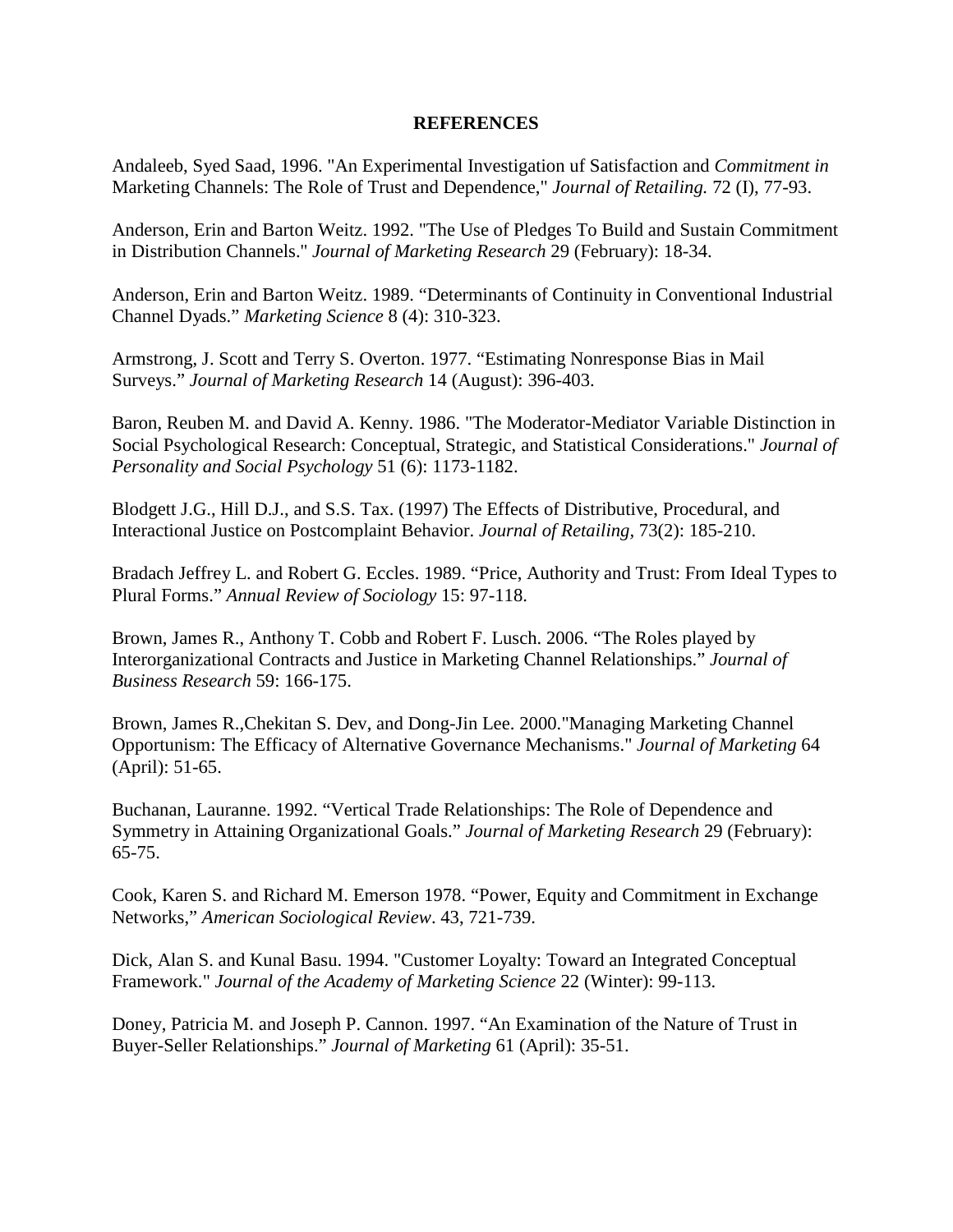Doucette**,** William R**.** and Jambulingam T. (1998). "Drug Wholesaler and Customers: Attitudes and Expectations on Current and Future Service Integration," Report to *National Wholesale Druggists' Association (now HDMA - Healthcare Distribution Management Association)* 

Dwyer, Robert F., Paul H. Schurr, and Sejo Oh. 1987. "Developing Buyer-Seller Relationships." *Journal of Marketing* 51 (April): 11-27.

El-Ansary, Adel I. and Louis W. Stern. 1972. "Power Measurement in the Distribution Channel." *Journal of Marketing Research* 9 (February): 47-52.

Folger, Robert. 1986. "Rethinking Equity Theory: A Referent Cognitions Model." In Hans Werner Bierhoff, Ronald L. Cohen, and Jerald Greenberg (Eds.), *Justice in Social Relations*. New York: Plenum, 145-162.

Frazier, Gary L., Elliot Maltz, Kersi D. Antia, & Aric Rindfleisch 2009. " Distributor Sharing Strategic Information with Suppliers." *Journal of Marketing* 73 (July): 31-43.

Frazier, Gary L., James D. Gill, and Sudhir H. Kale. 1989. "Dealer Dependence Levels and Reciprocal Actions in a Channel of Distribution in a Developing Country." *Journal of Marketing* 53 (January): 50-69.

Ganesan, Shankar. 1994. "Determinants of Long Term Orientation in Buyer-Seller Relationships." *Journal of Marketing* 58 (April): 1-19.

Ganesan, S. and R. Hess (1997). "Dimensions and Levels of Trust: Implications for Commitment to a Relationship," *Marketing Letters,* 8:4 (1997): 439–448.

Gaski, John. 1984. "The Theory of Power and Conflict in Channels of Distribution." *Journal of Marketing* 48: 9-29.

Geyskens, Inge. Jan-Benedict E.M. Steenkamp, Lisa K. Scheer and Nirmalya Kumar. 1996. "The Effects of Trust and Interdependence on Relationship Commitment: A Trans-Atlantic Study." *International Journal of Research in Marketing* 13: 303-317.

Geyskens, Inge. Jan-Benedict E.M. Steenkamp and Nirmalya Kumar. 1998. "Generalizations about Trust in Marketing Channel Relationships using Meta-Analysis." *International Journal of Research in Marketing* 15: 223-248.

Geyskens, Inge. Jan-Benedict E.M. Steenkamp and Nirmalya Kumar. 1999. "A Meta-analysis of Satisfaction in Marketing Channel Relationships," *Journal of Marketing Research* 36: 223-238.

Gundlach, Greogory T. and Ernest R. Cadotte 1994. "Exchange Interdependence and Interfirm Interaction: Research in a Simulated Channel Setting." *Journal of Marketing Research* 29 (November): 516-532.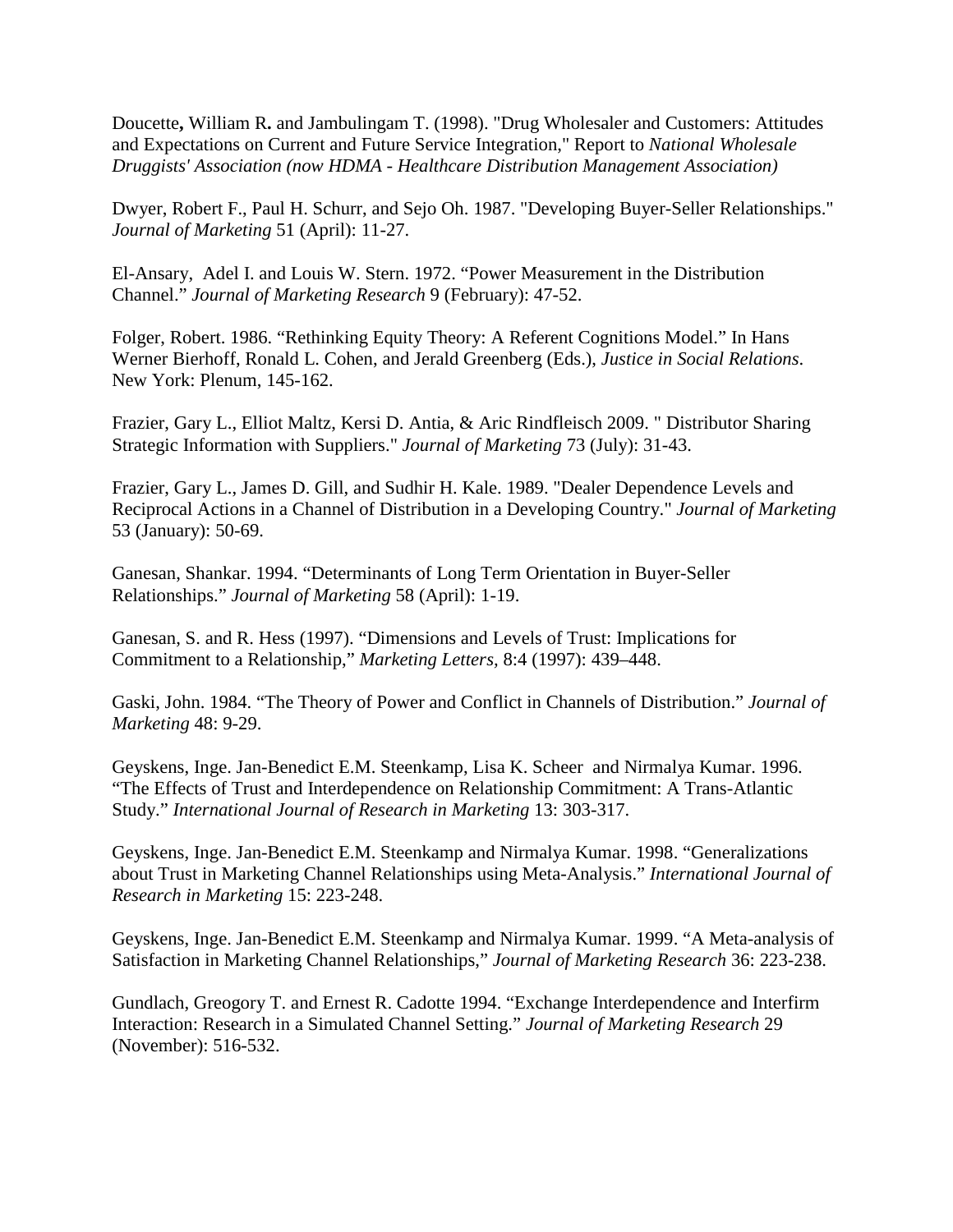Hair, Jr. J.E, W.L. Black, B.J. Babin, R.E. Anderson, and R.L. Tatham. 2006. *Multivariate Data Analysis*, Prentice-Hall Inc., Upper Saddle River, New Jersey.

Handfield, Robert R. and E.L. Nichols Jr. 1999. *Introduction to Supply Chain Management*, Prentice-Hall Inc., Upper Saddle River, New Jersey.

HDMA. 2009. The Role of Distributors in the US Healthcare Industry, Published by Healthcare Distribution Management Association (HDMA) Center for Healthcare Supply Chain Research, February.

Heide, Jan B. 1994. "Interorganizational Governance in Marketing Channels." *Journal of Marketing* 58(1): 71-85.

Heide, Jan B. and George John. 1988. "The Role of Dependence Balancing in Safeguarding Transaction-Specific Assets in Conventional Channels." *Journal of Marketing* 52 (January): 20-35.

Izquierdo, Carmen Camarero and Jesus Gutierrez Cillan 2004. "The Interaction of Dependence and Trust in Long-Term Industrial Relationships," *European Journal of Marketing* 38(8): 974- 994.

Jacoby, Jacob and Robert W. Chestnut. 1978. *Brand Loyalty*. New York: John Wiley.

Jambulingam, Thani, Ravi Kathuria and John R. Nevin. 2009. "How Fairness Garners Loyalty in the Pharmaceutical Supply Chain –Role of Trust in the Wholesaler-Pharmacy Relationship," *International Journal of Pharmaceutical and Healthcare Marketing* 3(4): 305-322.

Jap, Sandy D. 2001. "Perspectives on Joint Competitive Advantages in Buyer-Supplier Relationships." *International Journal of Research in Marketing* 18(2): 19-35.

Jap, Sandy D. and Shankar Ganesan. 2000. "Control Mechanisms and the Relationship Life Cycle: Implications for Safeguarding Specific Investments and Developing Commitment." *Journal of Marketing Research* 37 (May): 227-245.

Johnston, David A., David M. McCutcheon, F. Ian Stuart, and Hazel Kerwood. 2004. "Effects of Supplier Trust on Performance of Cooperative Supplier Relationships." *Journal of Operations Management* 22(1): 23-38.

Kickul, Jill, Lisa K. Gundry and Margaret Posig. 2005. "Does Trust Matter? The Relationship Between Equity Sensitivity and Perceived Organizational Justice." *Journal of Business Ethics* 56: 205-218.

Kim, Stephen Keysuk and Ping-Hung Hsieh. 2003. "Interdependence and Its Consequences in Distributor-Supplier Relationships: A Distributor Perspective Through Response Surface Approach." *Journal of Marketing Research* 40 (February): 101-112.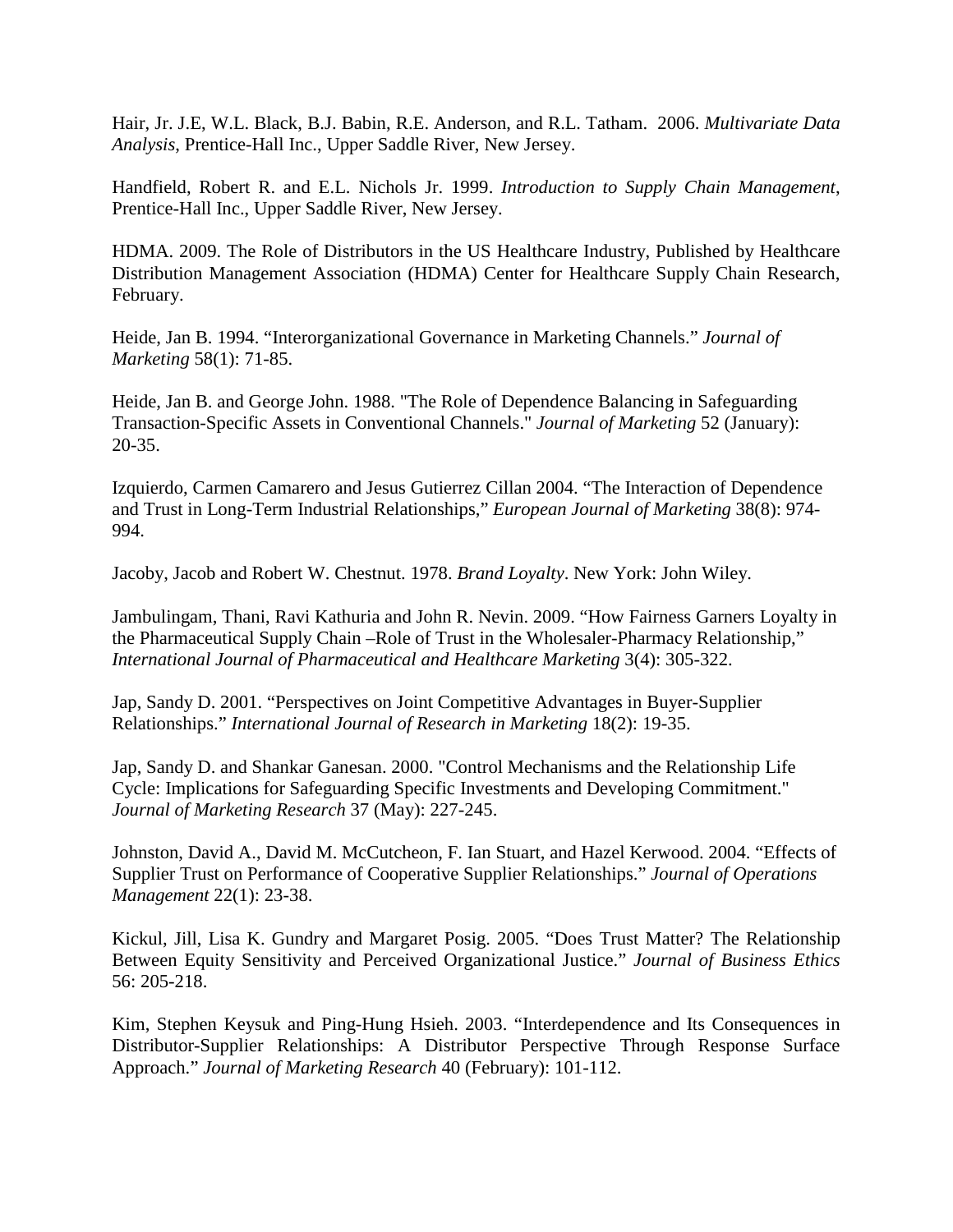Kish, Leslie. 1965. *Survey Sampling*. New York: John Wiley.

Kumar, Nirmalya. 1996. "The Power of Trust in Manufacturer-Retailer Relationships." *Harvard Business Review*. November-December, 92-106.

Kumar, Nirmalya, Lisa K. Scheer, and Jan-Benedict E. M. Steenkamp. 1995a. "The Effects of Supplier Fairness on Vulnerable Buyers." *Journal of Marketing Research* 32 (February): 54-65. Kumar, Nirmalya, Lisa K. Scheer, and Jan-Benedict E. M. Steenkamp. 1995b. "The Effects of Perceived Interdependence on Dealers' Attitudes." *Journal of Marketing Research* 32 (August): 348-356.

Lawler, Edward J. 1992. "Power Process in Bargaining," *The Sociological Quaterly,* 33(1): 17- 34.

Lusch, Robert F. and James R. Brown. 1996. "Interdependency, Contracting, and Relational Behavior in Marketing Channels." *Journal of Marketing* 60 (November): 19-38.

Malhotra, Naresh K., Mark Peterson, and Susan Bardi Kleiser. 1999. "Marketing Research: A State-of-the-Art Review and Directions for the Twenty-First Century." *Journal of the Academy of Marketing Science* 27(2): 160-183.

Mentzer, John T., Soonhong Min, and Zach G. Zacharia. 2000. "The Nature of Interfirm Partnerships in Supply Chain Management." *Journal of Retailing* 76(4): 549-568.

Molm, Linda D., Jessica L. Collett and David R. Shaefer. 2006. "Conflict and Fairness in Social Exchanges." *Social Forces*. 84(4): 2331 – 2352.

Morgan, Robert and Shelby Hunt. 1994. "The Commitment-Trust Theory of Relationship Marketing." *Journal of Marketing* 58(3): 20-38.

Oliver, Richard L. 1999. "Whence Consumer Loyalty?" *Journal of Marketing* 63 (special issue): 33-44.

Pfeffer, J. and G. Salancik. 1978. *The External Control of Organizations: A Resource Dependence Perspective*. New York: Harper & Row, chap. 5, 143-152.

Preacher, K. J., & Hayes, A. F. (2008). Asymptotic and Resampling Strategies for Assessing and Comparing Indirect Effects in Simple and Multiple Mediator Models. *Behavior Research Methods* 40(3): 879-891.

Reid, David A. and Richard E. Plank. 2000. "Business Marketing Comes of Age: A Comprehensive Review of the Literature." *Journal of Business-to-Business Marketing* 7(2/3): 9- 185.

Reve, Toger and Louis W. Stern. 1979. "Interorganizational Relations in Marketing Channels." *Academy of Management Review*, 4(July), 405-416.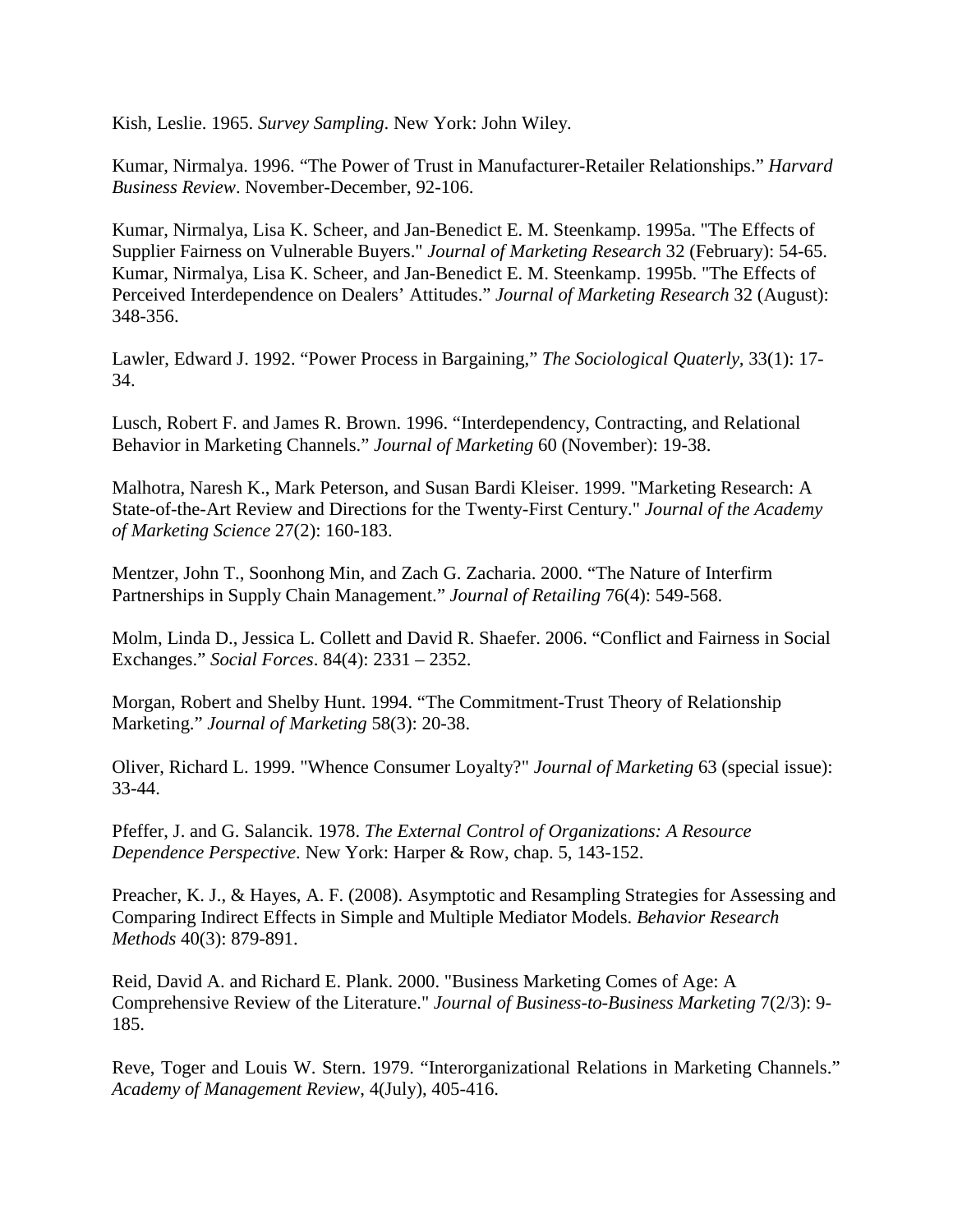Ryu, Sungmin., Jeong Eun Park and Soohong Min. 2007. "Factors of Determining Long-Term Orientation in Interfirm Relationship." *Journal of Business Research*, 60: 1225-1233.

Schurr. Paul H. and Julie L. Ozanne (1985), "Influences on Exchange Processes: Buyers' Preconceptions of a Seller's Trustworthiness and Bargaining Toughness," *Joumal of ConsumerResearch.* 1*1* (March), 939-53. Seiders, Kathleen and Leonard L. Berry. 1998. "Service Fairness: What It Is and Why It Matters." *Academy of Management Executive* 12(2): 8-20.

Sheppard, Blair H. and Dana M. Sherman. 1998. "The Grammers of Trust: A Model and General Implications." *Academy of Management Review* 23 (3): 422-437.

Stern, Louis, Adel El-Ansary, and Anne Coughlin. 2001. *Marketing Channels*, 6th Ed. Upper Saddle River, NJ: Prentice-Hall.

Stern, Louis W. and Torger Reve. 1980. "Distribution Channels as Political Economies: A Framework for Comparative Analysis." *Journal of Marketing* 44 (Summer): 52-64.

Tyler, Tom R. and E. Allen Lind. 1992. "A Relational Model of Authority in Groups." *Advances in Experimental Social Psychology* 25: 115-191.

Yilmaz, Cengiz., Bulent Sezen and Ebru Tumer Kabadayi. 2004. "Supplier Fairness as a Mediating Factor in the Supplier Performance-Reseller Satisfaction Relationship." 57: 854-863.

Williamson, O. E. 1985. *The Economic Institutions of Capitalism: Firms, Markets, Relational Contracting.* New York: Free Press.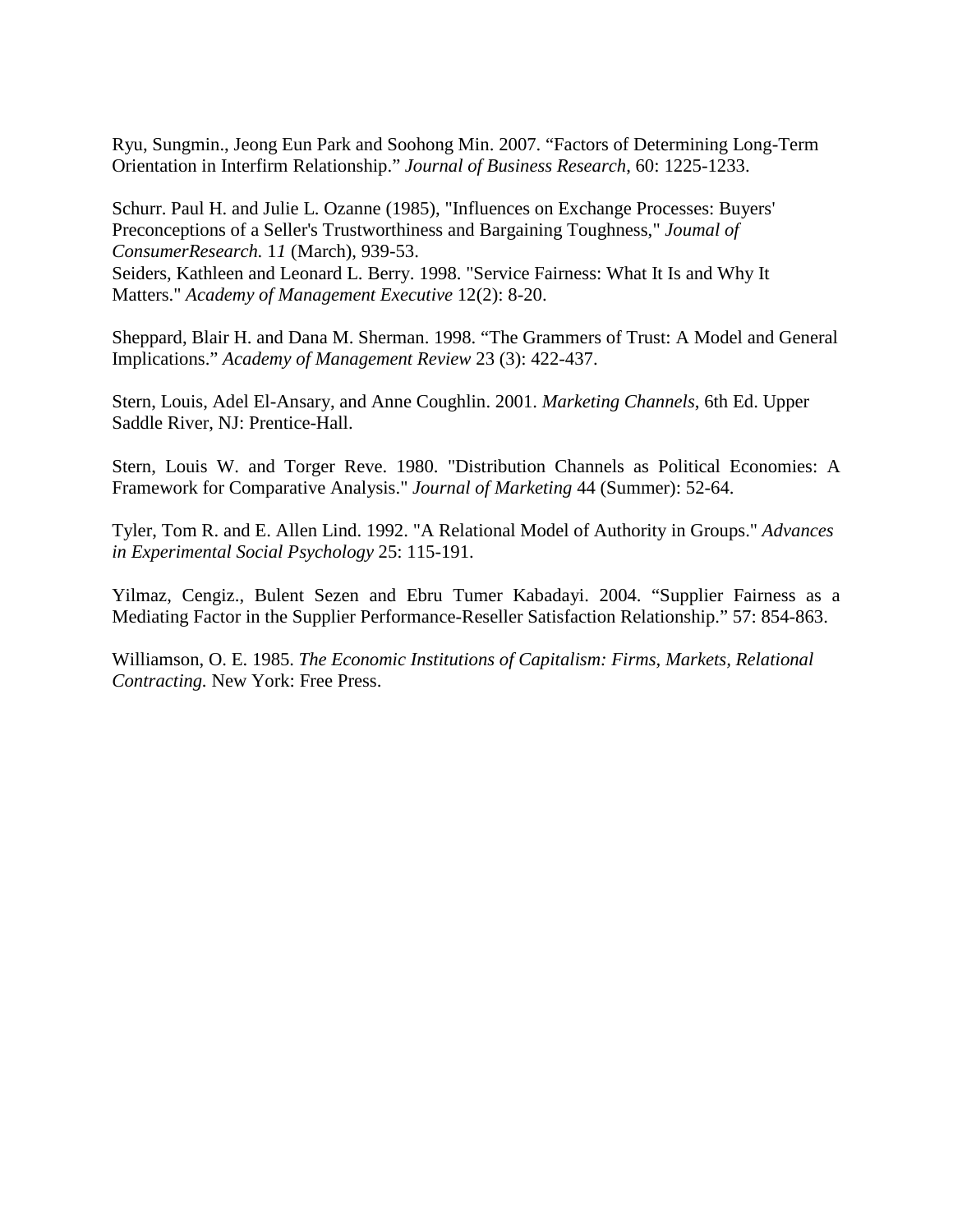## **APPENDIX A**

| <b>Study</b>                                        | <b>Independent Variable</b>                                  | Dependent variable                                           | <b>Context</b>                                                                                               | <b>Findings</b>                                                                                  |  |
|-----------------------------------------------------|--------------------------------------------------------------|--------------------------------------------------------------|--------------------------------------------------------------------------------------------------------------|--------------------------------------------------------------------------------------------------|--|
| Schurr and<br>Ozanne 1985                           | Trust $(+)$                                                  | Attitude toward loyalty                                      | MBA students in a simulated buyer-<br>seller context                                                         | Supported                                                                                        |  |
| Anderson and<br>Weitz 1989                          | Trust $(+)$                                                  | Perceived continuity of<br>relationship                      | Independent sales agents and their<br>manufacturers                                                          | <b>Relationship Supported</b>                                                                    |  |
| Ganesan 1994                                        | Trust $-credibility (+)$<br>Trust – benevolence $(+)$        | Long-Term Orientation<br>(LTO)                               | Retail buyers and their vendors of<br>six regional department stores                                         | Only trust -credibility and<br>LTO relationship<br>supported                                     |  |
| Morgan and<br>Hunt 1994                             | $Trust(-)$<br>Trust $(+)$                                    | Propensity to leave<br>Commitment                            | Automobile tire retailers that are<br>members of national tire dealers and<br>retreaders association (NTDRA) | <b>Both Relationships</b><br>Supported                                                           |  |
| Kumar, Scheer<br>and Steenkamp<br>1995a             | Distributive Fairness (+)<br>Procedural Fairness (+)         | Relationship quality<br>(complex measure<br>including trust) | Automotive dealers evaluating<br>manufacturers                                                               | Both relationships<br>supported                                                                  |  |
| Kumar, Scheer<br>and Steenkamp<br>1995b             | Total Interdependence $(+)$<br>Interdependence asymmetry (-) | Trust                                                        | Automobile dealers                                                                                           | Both relationships<br>supported                                                                  |  |
| Geyskens,<br>Steenkamp,<br>Scheer and<br>Kumar 1996 | Total Interdependence (+)                                    | Affective commitment<br>Calculative commitment               | Automobile dealers in US and<br>Netherlands                                                                  | All relationships except<br>relationship between<br>interdependence<br>asymmetry and attitudinal |  |
|                                                     | Interdependence asymmetry (-)                                | Attitudinal commitment                                       |                                                                                                              | commitment were<br>supported                                                                     |  |
|                                                     | Interdependence asymmetry $(+)$                              | Calculative commitment                                       |                                                                                                              |                                                                                                  |  |
|                                                     | $Trust(+)$                                                   | Attitudinal commitment                                       |                                                                                                              |                                                                                                  |  |
|                                                     | $Trust(-)$                                                   | Calculative commitment                                       |                                                                                                              |                                                                                                  |  |
|                                                     | Interdependence asymmetry x<br>Trust $(+)$                   | Attitudinal commitment                                       |                                                                                                              |                                                                                                  |  |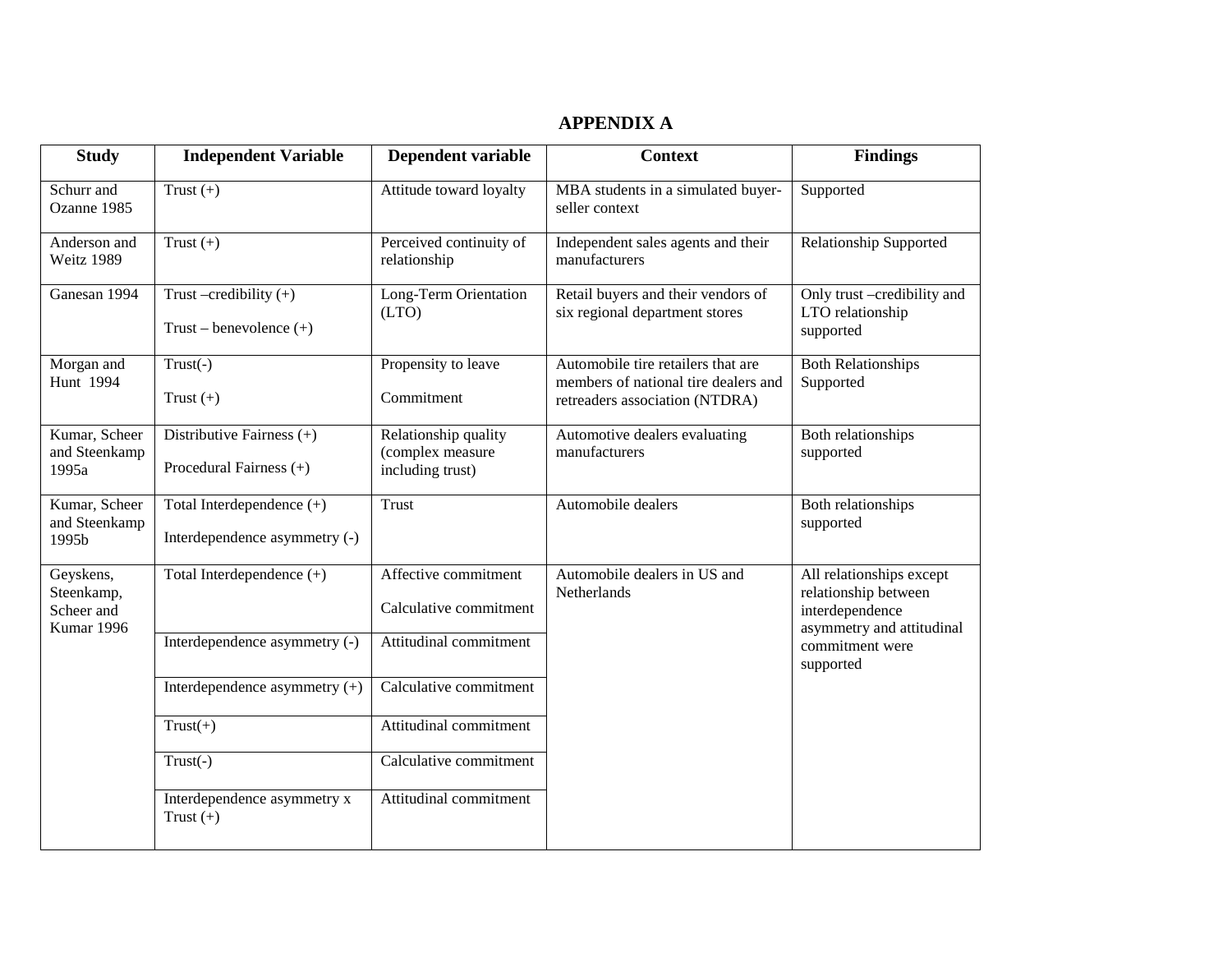| Andaleeb 1996                                | Trust $(+)$                                                                                                            | Commitment                                                | Simulated buyer, supplier<br>relationship with MBA students                                                | Supported                                                                                                                                               |
|----------------------------------------------|------------------------------------------------------------------------------------------------------------------------|-----------------------------------------------------------|------------------------------------------------------------------------------------------------------------|---------------------------------------------------------------------------------------------------------------------------------------------------------|
| Lusch and<br>Brown 1996                      | Bilateral dependence (+)<br>Wholesaler/distributor<br>dominated dependence (+)<br>Supplier dominated<br>dependence (-) | Long Term Orientation<br>of the<br>wholesaler/distributor | Wholesaler -distributors evaluating<br>their suppliers                                                     | Only the relationship<br>between<br>wholesaler/distributor<br>dominated dependence and<br>LTO was supported                                             |
| Doney and<br>Cannon 1997                     | Trust $(+)$                                                                                                            | Anticipated future<br>interactions                        | Industrial manufacturing firms in<br>$SIC$ 30 – 37 evaluating their<br>suppliers                           | Supported                                                                                                                                               |
| Geyskens,<br>Steenkamp,<br>and Kumar<br>1998 | Trust $(+)$                                                                                                            | Long Term Orientation                                     | Meta-analysis                                                                                              | Supported                                                                                                                                               |
| Geyskens,<br>Steenkamp,<br>and Kumar<br>1999 | Trust $(+)$                                                                                                            | Commitment                                                | Meta-analysis                                                                                              | Supported                                                                                                                                               |
| Kim and Hsieh<br>2003                        | Interdependence type<br>(Categorical)<br>Interdependence - magnitude<br>and asymmetry                                  | <b>Distributor Commitment</b>                             | Industrial Distributors - SIC 5084 -<br>industrial machinery/equipment<br>and SIC 5085 industrial supplies | Distributor commitment<br>was high for high mutual<br>dependence category<br>compared to other three<br>categories of asymmetric<br>and low dependence. |
| Izquierdo and<br>Cilian 2004                 | Magnitude of Interdependence<br>$(+)$                                                                                  | <b>Trust</b>                                              | Supplier-manufacturer in the<br>automotive industry                                                        | Supported                                                                                                                                               |
| Yilmaz, Sezen<br>and Ozdemir<br>2005         | Trust                                                                                                                  | Relational behaviors                                      | Manufacturer - Automobile<br>dealership in Turkey                                                          | Supported                                                                                                                                               |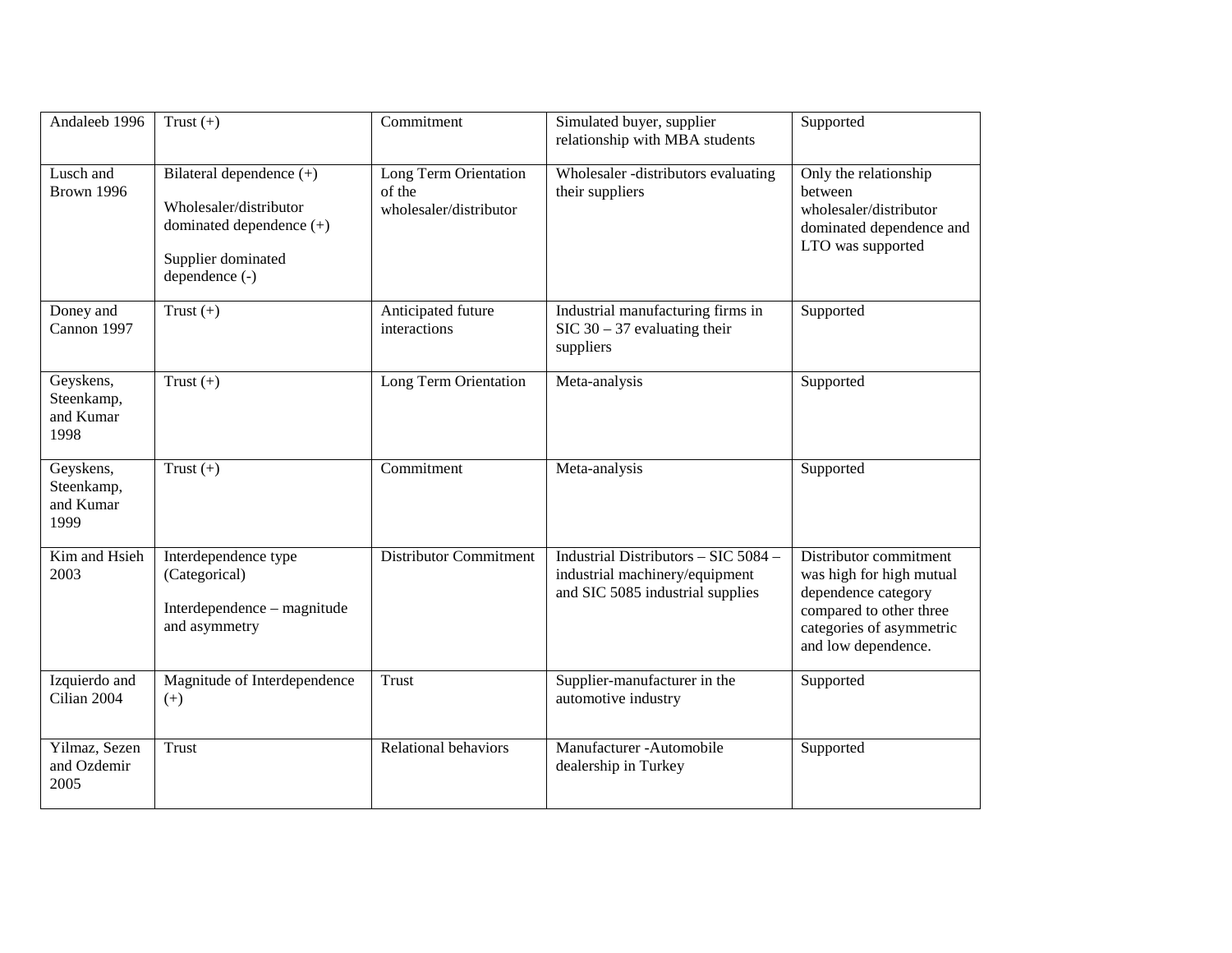## **APPENDIX B**

#### **Measures**

Distributive Fairness:  $\alpha = 0.86$ 

(7-point Likert scale, "Strongly Disagree to Strongly Agree")

- 1. This wholesaler provides us fair gross margins on the purchases made from them.
- 2. This wholesaler provides us a fair share of the earnings for the effort we have made to support their product lines.
- 3. This wholesaler provides us fair prices compared to other pharmacies in our industry.
- 4. This wholesaler provides us fair service levels for the investment we have made to support their product lines.

#### Procedural Fairness:  $\alpha = 0.88$

(7-point Likert scale, "Strongly Disagree to Strongly Agree")

- 1. This wholesaler promotes bilateral communication with the pharmacies.
- 2. This wholesaler does not differentiate but rather treats all pharmacies similarly.
- 3. This wholesaler sometimes alters its policies in response to a pharmacy's objections.
- 4. This wholesaler provides valid reasons for any changes in their policies affecting the pharmacies.
- 5. This wholesaler makes great effort to learn local market conditions under which our pharmacies operate.
- 6. This wholesaler treats the pharmacies with respect.

#### Trust (Credibility):  $\alpha = 0.94$

(7-point Likert scale, "Strongly Disagree to Strongly Agree")

- 1. The wholesaler keeps promises it makes to our pharmacy.
- 2. This wholesaler is reliable.
- 3. If problems arise, this wholesaler is honest about the problems.
- 4. This wholesaler has been consistent in terms of their policies.
- 5. We are confident in the information that this wholesaler provides us.
- 6. Whenever this wholesaler gives our pharmacy advice on our business operations, we know that they are sharing their best judgment.

#### Trust (Benevolence):  $\alpha = 0.87$

(7-point Likert scale, "Strongly Disagree to Strongly Agree")

- 1. This wholesaler is genuinely concerned that our pharmacy achieves its goals.
- 2. When making important decisions, this wholesaler considers our welfare before its own.
- 3. This wholesaler considers our interests when problems arise.
- 4. This wholesaler has gone out of its way to help us.
- 5. This wholesaler has made sacrifices for us in the past.

#### Buyer Loyalty:  $\alpha$  = not applicable

(7-point Likert scale, "Strongly Disagree to Strongly Agree")

- 1. We will not switch from this wholesaler at any cost.
- 2. We will shift more business to this wholesaler.

#### Interdependence

Please check the one statement below that best describes your relationship with your wholesaler.

- 1. Our firm is more dependent on the wholesaler.
- 2. This wholesaler is more dependent on our firm.
- 3. Our firm and the wholesaler are equally dependent on each other.
- 4. Our firm is not dependent on this wholesaler, and this wholesaler is not dependent on our firm.

#### Purchase Volume

What percentage of your total annual dollar purchase of prescription drugs do you obtain from this particular wholesaler? \_\_\_\_\_%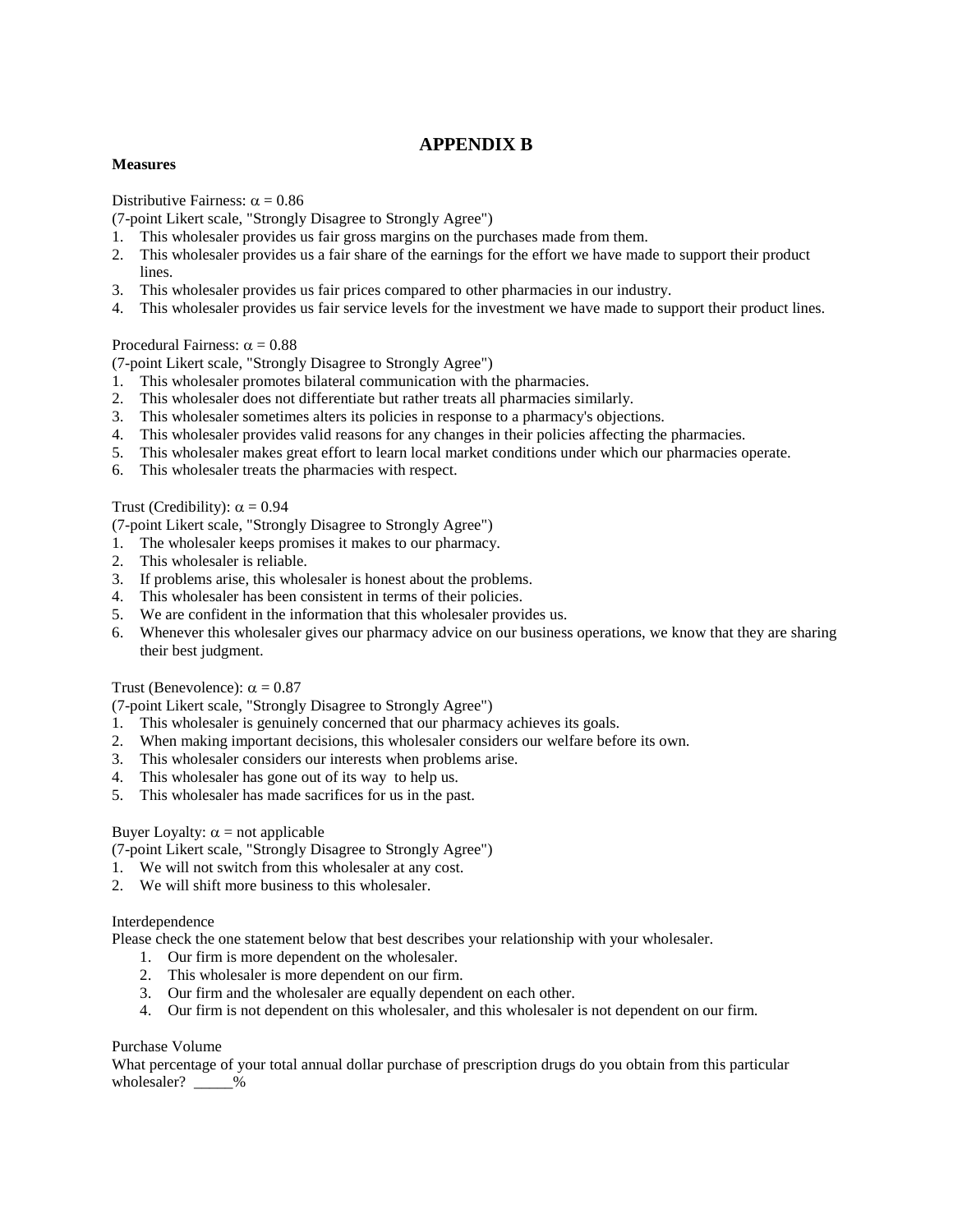|                          | Correlations |       |                |       |       |                   |                   |       |
|--------------------------|--------------|-------|----------------|-------|-------|-------------------|-------------------|-------|
| Variables                | Mean SD      |       | $\blacksquare$ | 2     | 3     | $\overline{4}$    | 5                 | 6     |
|                          |              |       |                |       |       |                   |                   |       |
| 1. Buyer Loyalty         | 4.45         | 1.19  | 0.83           | 0.370 | 0.549 | 0.556 0.534 0.186 |                   |       |
| 2. Distributive Fairness | 5.17         | 1.07  |                | 0.83  | 0.714 |                   | 0.584 0.612 0.072 |       |
| 3. Procedural Fairness   | 4.42         | 1.12  |                |       | 0.83  | 0.780             | 0.694             | 0.025 |
| 4. Trust (Credibility)   | 4.85         | 1.47  |                |       |       | 0.89              | 0.742 0.024       |       |
| 5. Trust (Benevolence)   | 4.21         | 1.29  |                |       |       |                   | 0.82              | 0.133 |
| 6. Purchase Volume       | 84.47        | 25.34 |                |       |       |                   |                   | ∗     |

## **TABLE 1 Means, Standard Deviations, and Intercorrelations**

Note: All correlation coefficients  $> 0.36$  are significant at  $p < 0.01$ , whereas correlation coefficients  $> 0.13$  are significant at  $p < 0.05$ .

Numbers along the diagonal in **bold** are the square root values of the AVE for that latent variable.

\*Purchase volume is an objective measure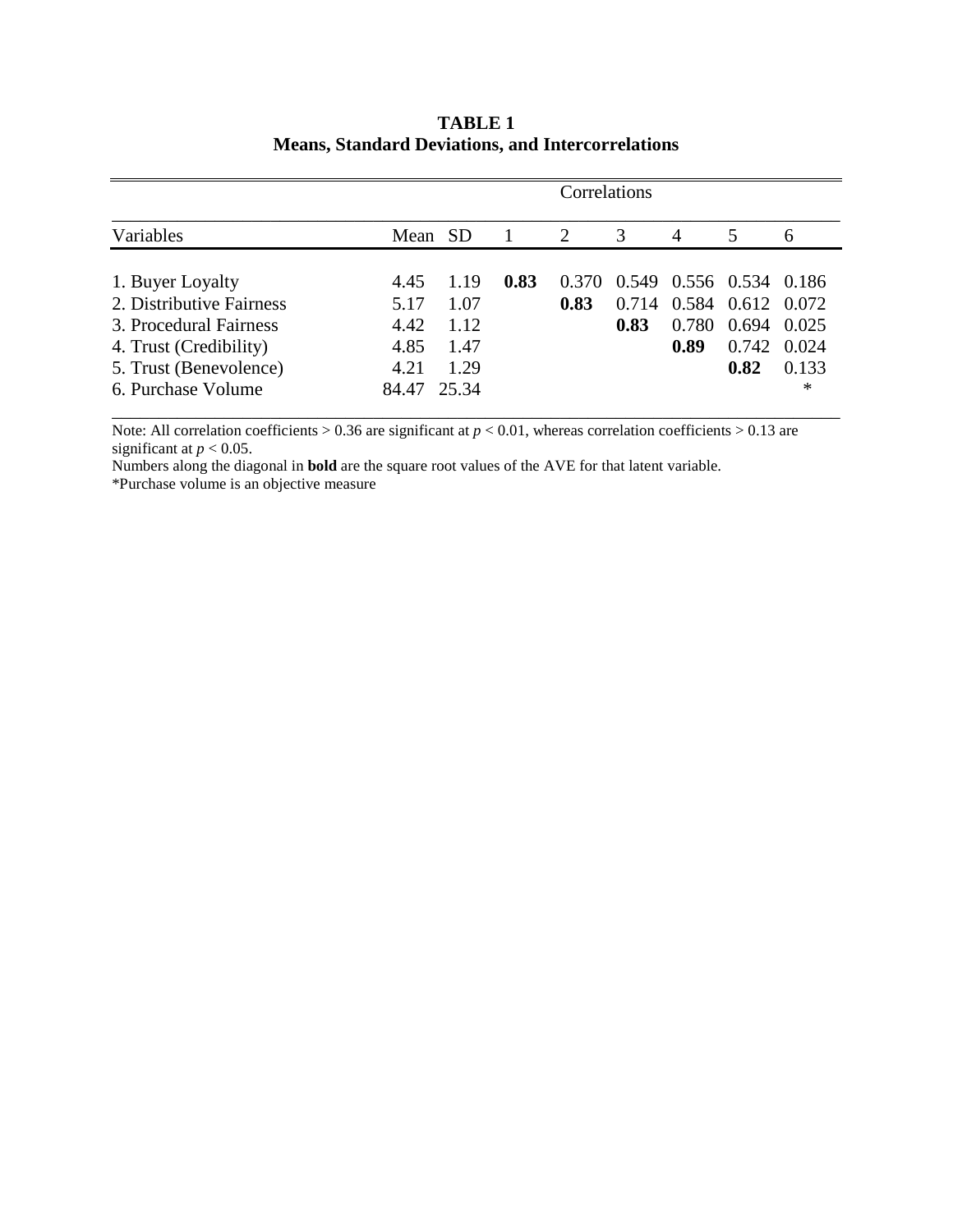## **Table 2 Mediating Role of Trust under the Symmetric Interdependence Condition** Dependent variable: Loyalty

| <b>Variables</b>           | <b>Model 1</b> | <b>Model 2</b> | <b>Model 3</b> |
|----------------------------|----------------|----------------|----------------|
| <b>Purchase Volume</b>     | $.364***$      | $.393****$     | $.352***$      |
| <b>Procedural Fairness</b> |                | $.346***$      | .017           |
| Distributive Fairness      |                | $.236**$       | .066           |
| Trust $(Credibility)^1$    |                |                | $.472***$      |
| Trust (Benevolence) $1$    |                |                | $.311**$       |
| <b>Adjusted R-Square</b>   | .119           | .295           | .365           |
| <b>F</b> Statistic         | 9.49***        | 9 79****       | $8.25***$      |
|                            |                |                |                |

\*\*\*\* *p* < .001, \*\*\* *p* < .01, \*\* *p* < .05

Note:  $N = 63$ . Directional hypotheses were tested using a one-tailed t-test. <sup>1</sup>Mediating variable.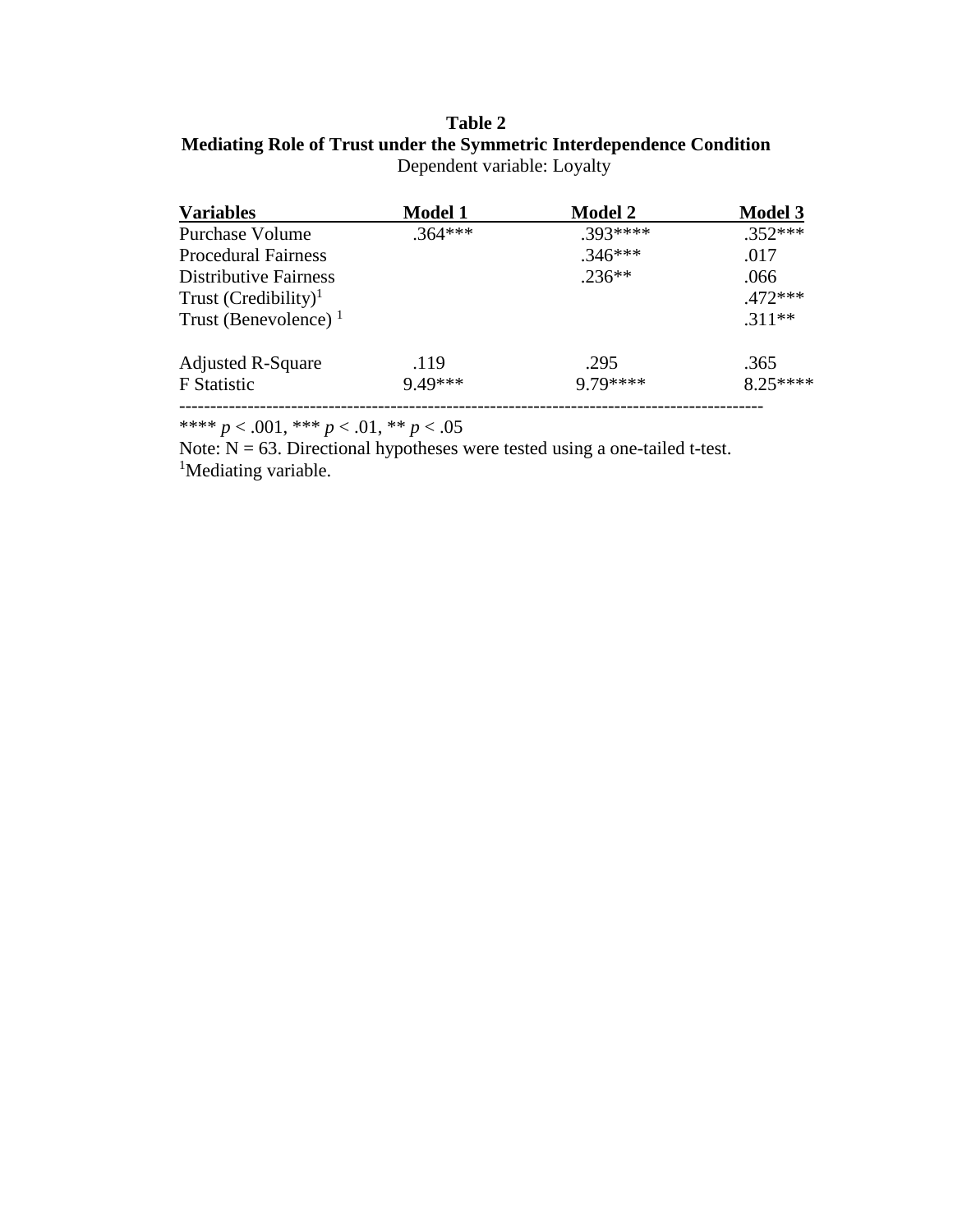## **Table 3 Mediating Role of Trust under the Asymmetric Buyer Dependence Condition** Dependent variable: Loyalty

| <b>Variables</b>                 | <b>Model 1</b> | <b>Model 2</b> | <b>Model 3</b> |
|----------------------------------|----------------|----------------|----------------|
| <b>Purchase Volume</b>           | .137           | .044           | .001           |
| <b>Procedural Fairness</b>       |                | $.719***$      | $.435**$       |
| Distributive Fairness            |                | .140           | .042           |
| Trust $(Credibility)^1$          |                |                | .238           |
| Trust (Benevolence) <sup>1</sup> |                |                | .212           |
| <b>Adjusted R-Square</b>         | .004           | .464           | .465           |
| F test value                     | .84            | $14.04***$     | $879***$       |

\*\*\*\* *p* < .001, \*\* *p* < .05

Note:  $N = 45$ . Directional hypotheses were tested using a one-tailed t-test. <sup>1</sup> Mediating variable.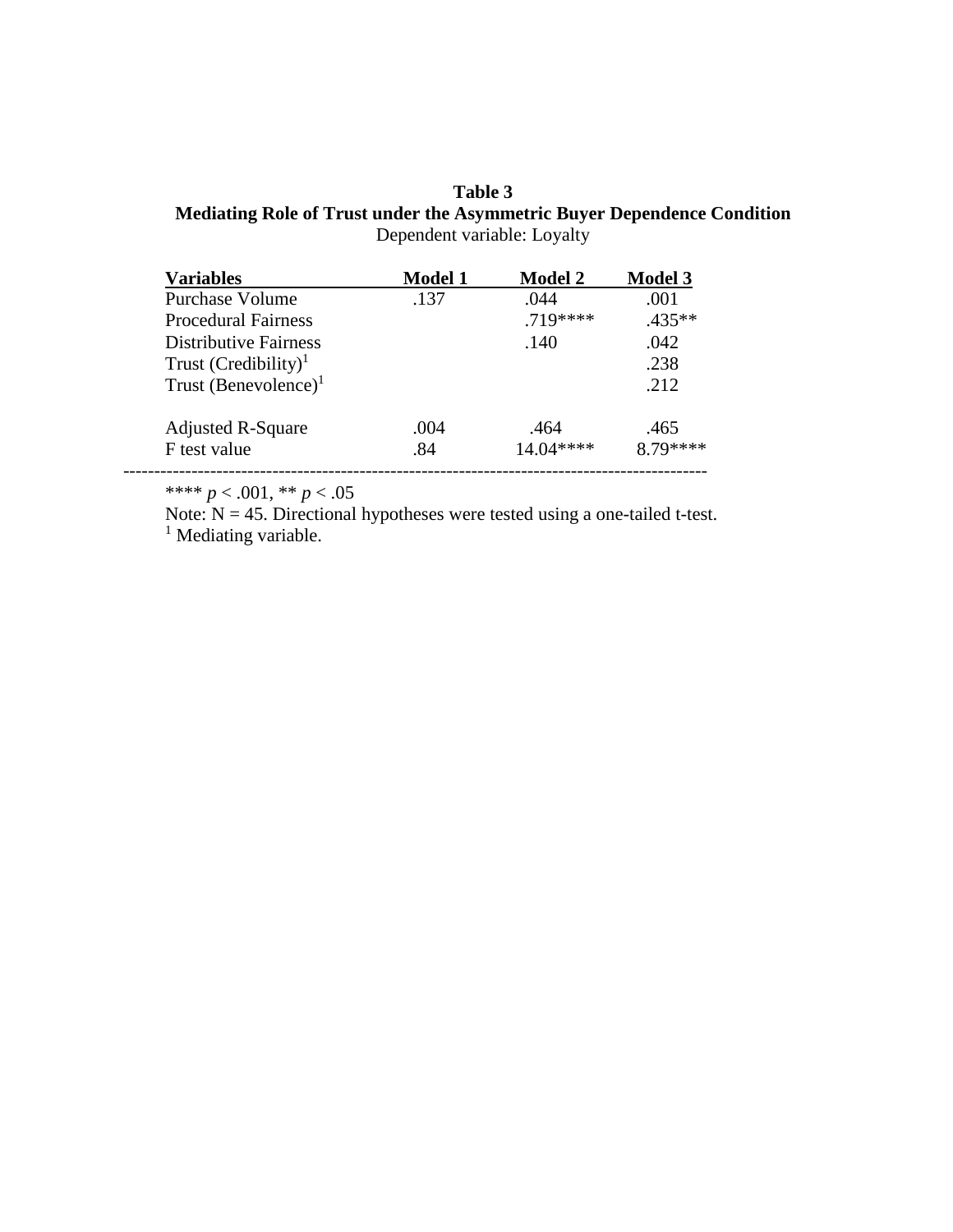## **Table 4 Mediating Role of Trust under the No Perceived Interdependence Condition** Dependent variable: Loyalty

| <b>Model 1</b> | <b>Model 2</b> | <b>Model 3</b> |
|----------------|----------------|----------------|
| $.401**$       | .153           | .074           |
|                | $.403**$       | $.703***$      |
|                | $.380**$       | $.452**$       |
|                |                | $.437**$       |
|                |                | .061           |
| .129           | .367           | .435           |
| 4.99**         | $6.22***$      | $5.16***$      |
|                |                |                |

\*\*\* *p* < .01, \*\* *p* < .05

Note:  $N = 27$ . Directional hypotheses were tested using a one-tailed t-test. <sup>1</sup> Mediating variable.